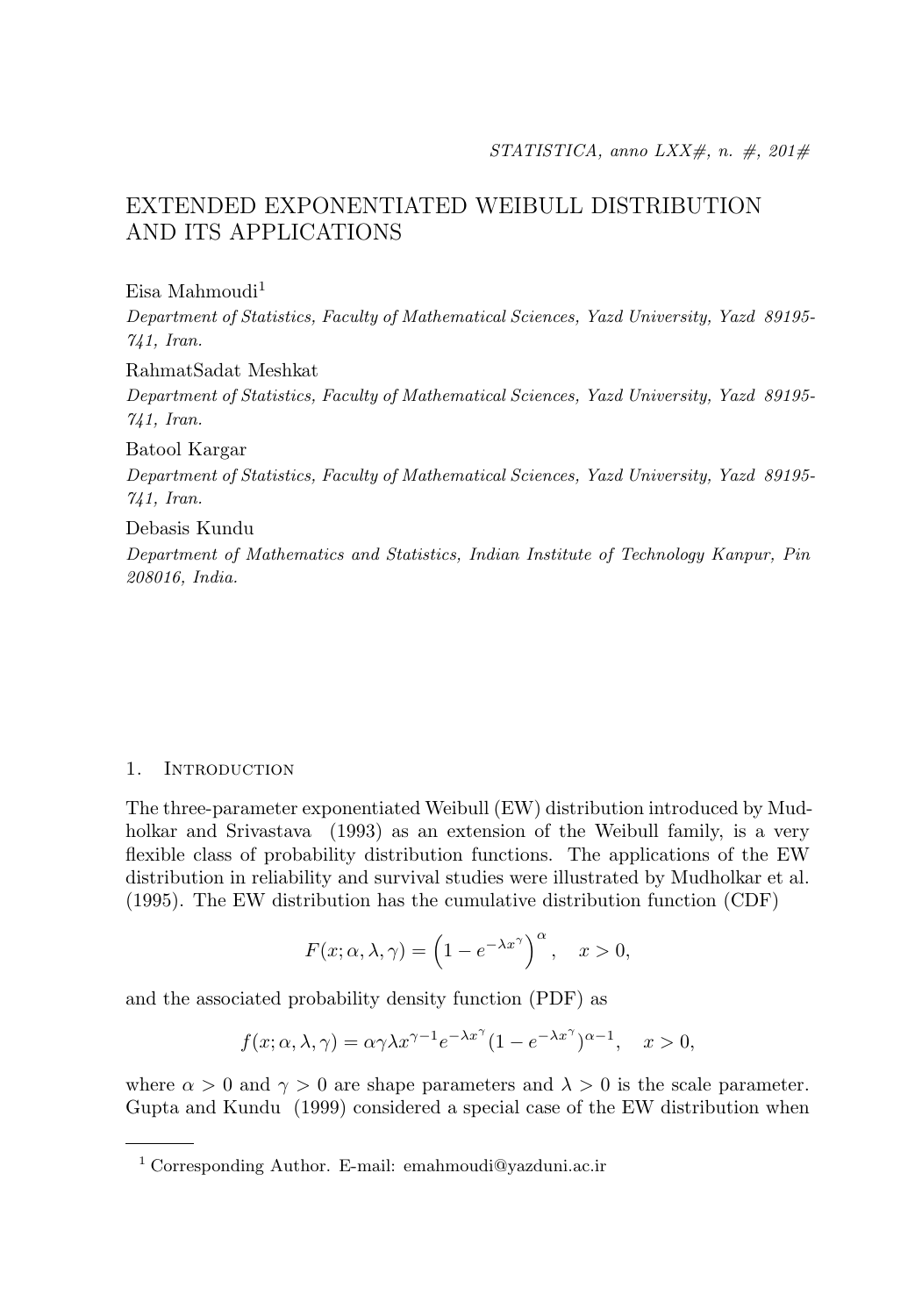$\gamma = 1$ , and called it as the generalized exponential (GE) distribution. The GE distribution has received a considerable amount of attention in recent years. The readers are referred to a review article by Gupta and Kundu (2007) for a current account on the generalized exponential distribution and a book length treatment of different exponentiated distributions by Al-Hussaini and Ahsanullah (2015).

Mudholkar et al. (1996) presented a three-parameter generalized Weibull (GW) family that contains distributions with unimodal and bathtub shaped hazard rates. They showed that the distributions in this family are analytically tractable and computationally manageable. The modeling and analysis of survival data using this family of distributions have been discussed and illustrated in terms of a lifetime data set and the results of a two-arm clinical trial. The CDF of the GW distribution is the following

$$
F(y; \alpha, \lambda, \delta) = 1 - \left(1 - \delta(\lambda y)^{1/\alpha}\right)^{1/\delta},
$$

where  $0 < y < \infty$  for  $\delta \leq 0$  and  $0 < y < \frac{1}{\sqrt{2}}$  $\frac{1}{\lambda \delta^{\alpha}}$  for  $\delta > 0$ .

Recently, Gupta and Kundu (2011) introduced a three-parameter extended GE (EGE) distribution by adding a shape parameter to a GE distribution. The EGE distribution contains many well known distributions such as exponential, GE, uniform, generalized Pareto and Pareto distributions as special cases. Interestingly, the EGE distribution has increasing, decreasing, unimodal and bathtub shaped hazard rate functions similar to the EWE distribution. The EGE distribution has the following CDF and PDF,

$$
F(y; \alpha, \beta, \lambda) = \begin{cases} (1 - (1 - \beta \lambda y)^{1/\beta})^{\alpha}, & \beta \neq 0, \\ (1 - e^{-\lambda y})^{\alpha}, & \beta = 0, \end{cases}
$$

and

$$
f(y; \alpha, \beta, \lambda) = \begin{cases} \alpha \lambda (1 - \beta \lambda y)^{1/\beta - 1} (1 - (1 - \beta \lambda y)^{1/\beta})^{\alpha - 1}, & \beta \neq 0, \\ \alpha \lambda e^{-\lambda y} (1 - e^{-\lambda y})^{\alpha - 1}, & \beta = 0, \end{cases}
$$

respectively, when  $0 < y < \infty$  for  $\beta \leq 0$  and  $0 < y < \frac{1}{\beta \lambda}$  for  $\beta > 0$ .

It may be mentioned that EW, GW or EGE are very flexible class of distributions. Their hazard functions can take variety of shapes. For EW and EGE distributions, the hazard functions can be increasing, decreasing, bathtub shaped or unimodal functions depending on the shape parameters. Although, the hazard functions can be very flexible, they cannot take decreasing-increasing-decreasing (DID) shapes. In many practical situations, it is observed that the hazard function can take DID shapes. Not too many lifetime distributions, at least not known to the authors, the hazard functions can take five different types, namely increasing, decreasing, bathtub shaped, unimodal and DID shaped.

The main aim of this paper is to extend the EGE distribution to a fourparameter distribution by adding a new shape parameter. It contains EW and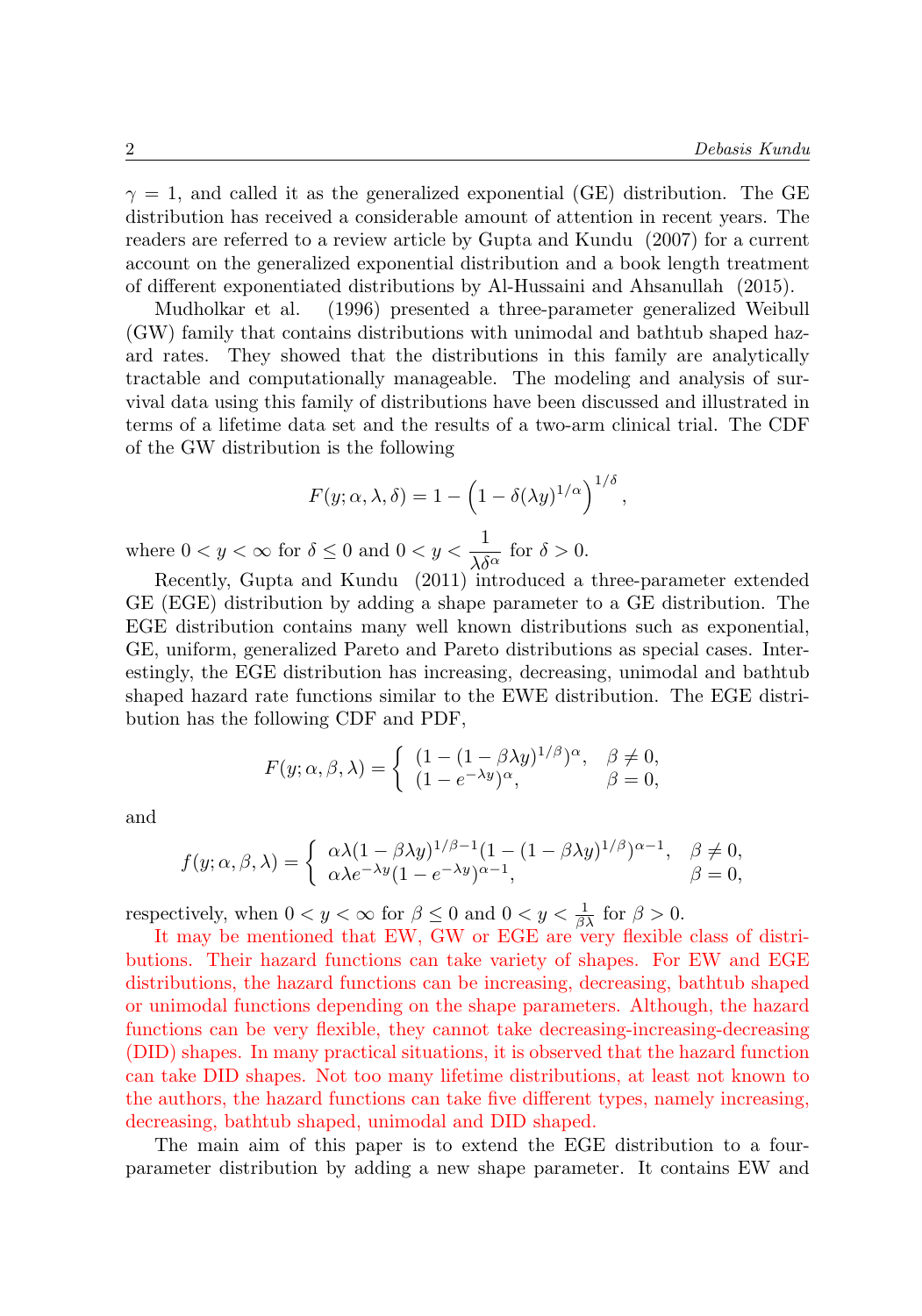EGE as special cases. The new distribution is capable of modeling bathtubshaped, upside-down bathtub (unimodal), increasing, decreasing and decreasingincreasing-decreasing (DID) hazard rate functions which are widely used in engineering for repairable systems. Hence, it can be used quite effectively for analyzing lifetime data of different types.

The rest of the paper is organized as follows. In Section 2, we introduce the EEW distribution and outline some sub-models of the distribution and then, discuss some of its properties. Some related issues are discussed in Section 3. In Section 4, we provide the estimation procedures and the asymptotic distributions of the estimators. Simulation results and the analysis of a data set are provided in Section 5, and finally conclusions arrive in Section 6.

#### 2. Definition and some properties

In this section we formally define the extended exponentiated Weibull family of distributions. We observe that several well known distributions can be obtained as special cases of the proposed distribution. We also derive different properties and different measures of the proposed distribution in this section.

#### 2.1. The Extended Exponentiated Weibull Distribution

The random variable  $Y$  is said to have an extended exponentiated Weibull (EEW) distribution, if the CDF of the random variable Y, denoted by  $F(y; \alpha, \beta, \gamma, \lambda)$ , is given by

$$
F(y; \alpha, \beta, \gamma, \lambda) = \begin{cases} (1 - (1 - \beta \lambda y^{\gamma})^{1/\beta})^{\alpha}, & \beta \neq 0, \\ (1 - e^{-\lambda y^{\gamma}})^{\alpha}, & \beta = 0, \end{cases}
$$
(1)

where  $\alpha, \gamma, \lambda > 0$  and  $-\infty < \beta < \infty$ . Here,  $0 < y < \infty$  if  $\beta \leq 0$  and  $0 < y < \infty$  $\frac{1}{(\beta\lambda)^{1/\gamma}}$  if  $\beta > 0$ . The PDF of Y can be expressed as

$$
f(y; \alpha, \beta, \gamma, \lambda) = \begin{cases} \alpha \gamma \lambda y^{\gamma - 1} (1 - \beta \lambda y^{\gamma})^{1/\beta - 1} (1 - (1 - \beta \lambda y^{\gamma})^{1/\beta})^{\alpha - 1}, & \beta \neq 0, \\ \alpha \gamma \lambda y^{\gamma - 1} e^{-\lambda y^{\gamma}} (1 - e^{-\lambda y^{\gamma}})^{\alpha - 1}, & \beta = 0. \end{cases}
$$
(2)

A random variable X follows the EEW distribution with parameters  $\alpha, \beta, \gamma$  and  $\lambda$  is denoted by  $X \sim EEW(\alpha, \beta, \gamma, \lambda)$ .

Several well known distribution functions can be obtained as special cases of the EEW distribution depending on the values of  $\alpha$ ,  $\beta$ ,  $\gamma$ . The details are presented below.

(i) For  $\gamma = 1$ , the EEW distribution reduces to the EGE introduced and studied by Gupta and Kundu (2011).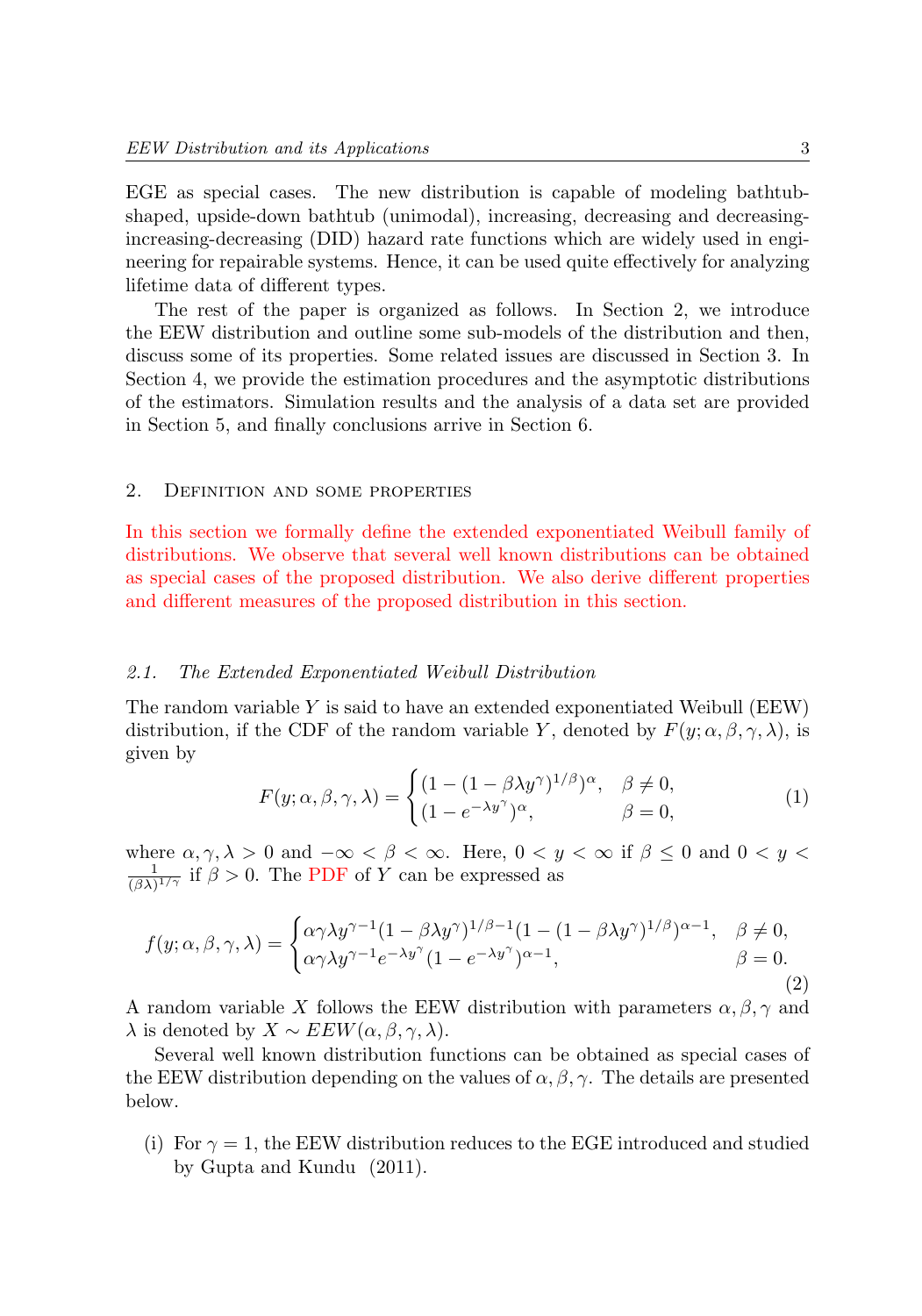- (ii) For  $\gamma = 1$ ,  $\beta = 0$ ,  $\alpha \neq 1$ , the EEW distribution reduces to the GE distribution introduced by Gupta and Kundu (2007).
- (iii) For  $\gamma = 1$ ,  $\beta = 1$  and  $\alpha = 1$ , the EEW distribution reduces to the Uniform distribution with CDF

$$
F(y; \lambda) = \lambda y.
$$

(iv) The Pareto distribution with CDF

$$
F(y; \beta, \lambda) = 1 - (1 - \beta \lambda y)^{1/\beta},
$$

is a special case of the EEW distribution for  $\gamma = 1$ ,  $\alpha = 1$  and  $\beta > 0$ .

(v) For  $\gamma = 1$  and  $\alpha = 1$   $b = 1, \theta \rightarrow 0^+$ , the EEW distribution reduces to the generalized Pareto (GP) distribution with CDF

$$
F(y; \beta, \lambda) = \begin{cases} 1 - (1 - \beta \lambda y)^{1/\beta}, & \beta \neq 0, \\ 1 - e^{-\lambda y}, & \beta = 0. \end{cases}
$$

- (vi) For  $\gamma = 1$ ,  $\beta \neq 0$ ,  $\alpha \neq 1$ , the EEW distribution reduces to the GW distribution introduced and analyzed by Mudholkar et al. (1996).
- (vii) For  $\gamma \neq 1$ ,  $\alpha = 1$  and  $\beta = 0$ , the EEW distribution reduces to the Weibull distribution with CDF

$$
F(y; \gamma, \lambda) = 1 - e^{-\lambda y^{\gamma}}.
$$

- (viii) For  $\gamma \neq 1$ ,  $\alpha \neq 1$  and  $\beta = 0$ , the EEW distribution reduces to the EW distribution proposed by Nassar and Eissa (2003).
	- (ix) For  $\gamma = 2$ ,  $\alpha \neq 1$  and  $\beta = 0$ , the EEW distribution reduces to the Burr X distribution with CDF

$$
F(y; \alpha, \lambda) = (1 - e^{-\lambda y^2})^{\alpha}.
$$

#### 2.1.1. Different shapes of EEW probability density and hazard function

In this section we provide different shapes of the PDFs and hazard functions of the EEW distribution. Because of the complicated nature of the PDFs and hazard functions, it is difficult to obtain the shapes of the PDFs and hazard functions analytically. The following observations have been made graphically. For  $\beta < 0$ , the shape of the PDF of the EEW distribution can be decreasing or unimodal depending on different values of parameters. For  $\beta > 0$ , the shape of the PDFs of the EEW distribution can be bath-tub shaped and increasing depending on the different values of the shape parameters. The PDFs of the EEW for different values of  $\alpha$ ,  $\beta$  and  $\gamma$ , where  $\lambda = 1$  are plotted in Figure 1.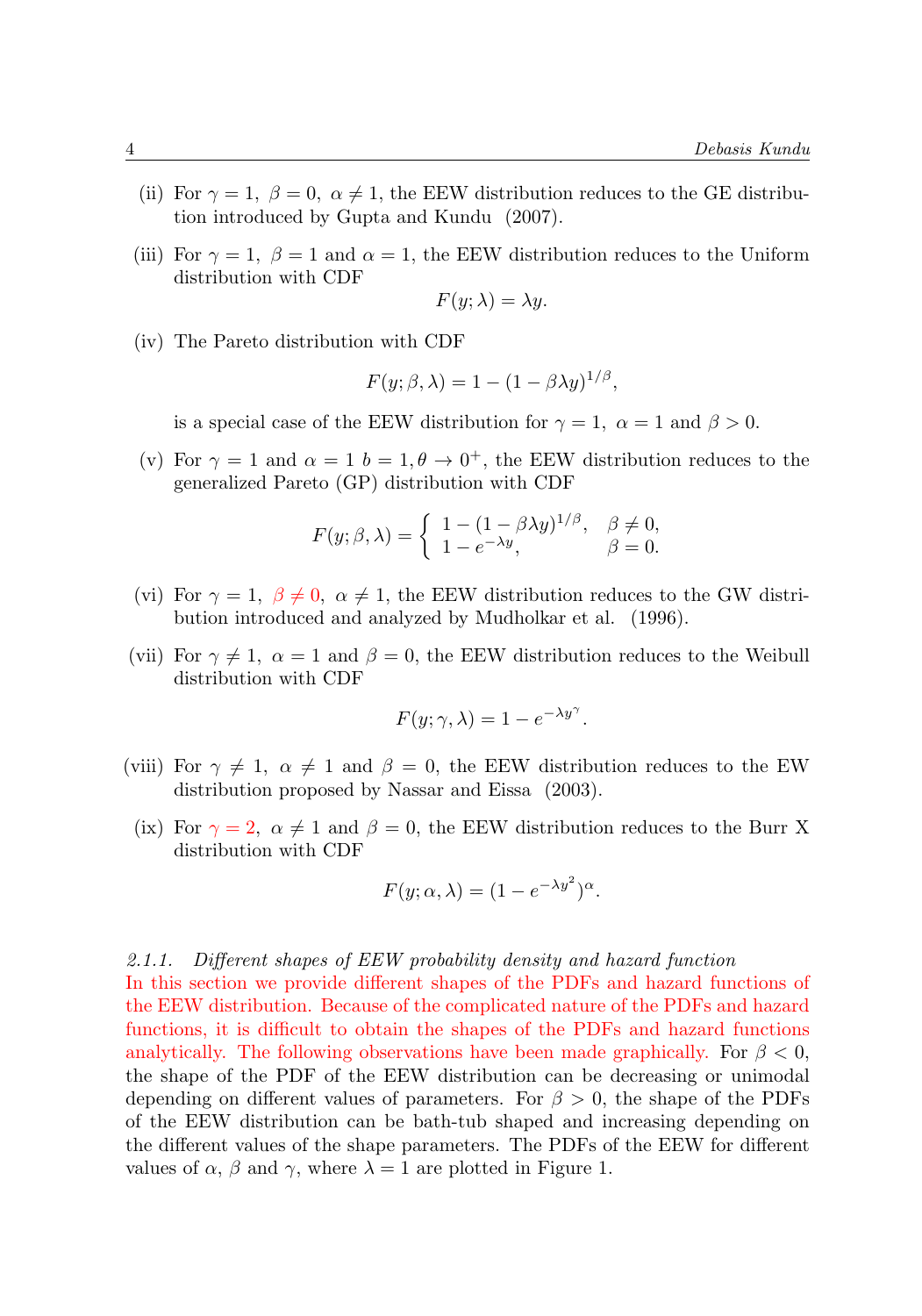

*Figure 1* – The PDFs of the EEW for different values of  $\alpha$ ,  $\beta$  and  $\gamma$  with  $\lambda = 1$ 

The hazard rate and survival function of the EEW distribution are given by, respectively

$$
h(y; \alpha, \beta, \gamma, \lambda) = \begin{cases} \frac{\alpha \gamma \lambda y^{\gamma - 1} (1 - \beta \lambda y^{\gamma})^{1/\beta - 1} (1 - (1 - \beta \lambda y^{\gamma})^{1/\beta})^{\alpha - 1}}{1 - (1 - (1 - \beta \lambda y^{\gamma})^{1/\beta})^{\alpha}}, & \beta \neq 0, \\ \frac{\alpha \gamma \lambda y^{\gamma - 1} e^{-\lambda y^{\gamma}} (1 - e^{-\lambda y^{\gamma}})^{\alpha - 1}}{1 - (1 - e^{-\lambda y^{\gamma}})^{\alpha}}, & \beta = 0, \end{cases}
$$

and

$$
s(y; \alpha, \beta, \gamma, \lambda) = \begin{cases} 1 - (1 - (1 - \beta \lambda y^{\gamma})^{1/\beta})^{\alpha}, & \beta \neq 0, \\ 1 - (1 - e^{-\lambda y^{\gamma}})^{\alpha}, & \beta = 0. \end{cases}
$$
 (3)

The hazard function of the EEW distribution can take different shapes, namely increasing, decreasing, DID, unimodal and bathtub shaped. Figure 2 provides the hazard functions of the EEW distribution for different values of  $\alpha$ ,  $\beta$ ,  $\gamma$ , and  $\lambda$ .

Because of the complicated nature of the hazard function, we could not establish the above results in its full generality, but the following results can be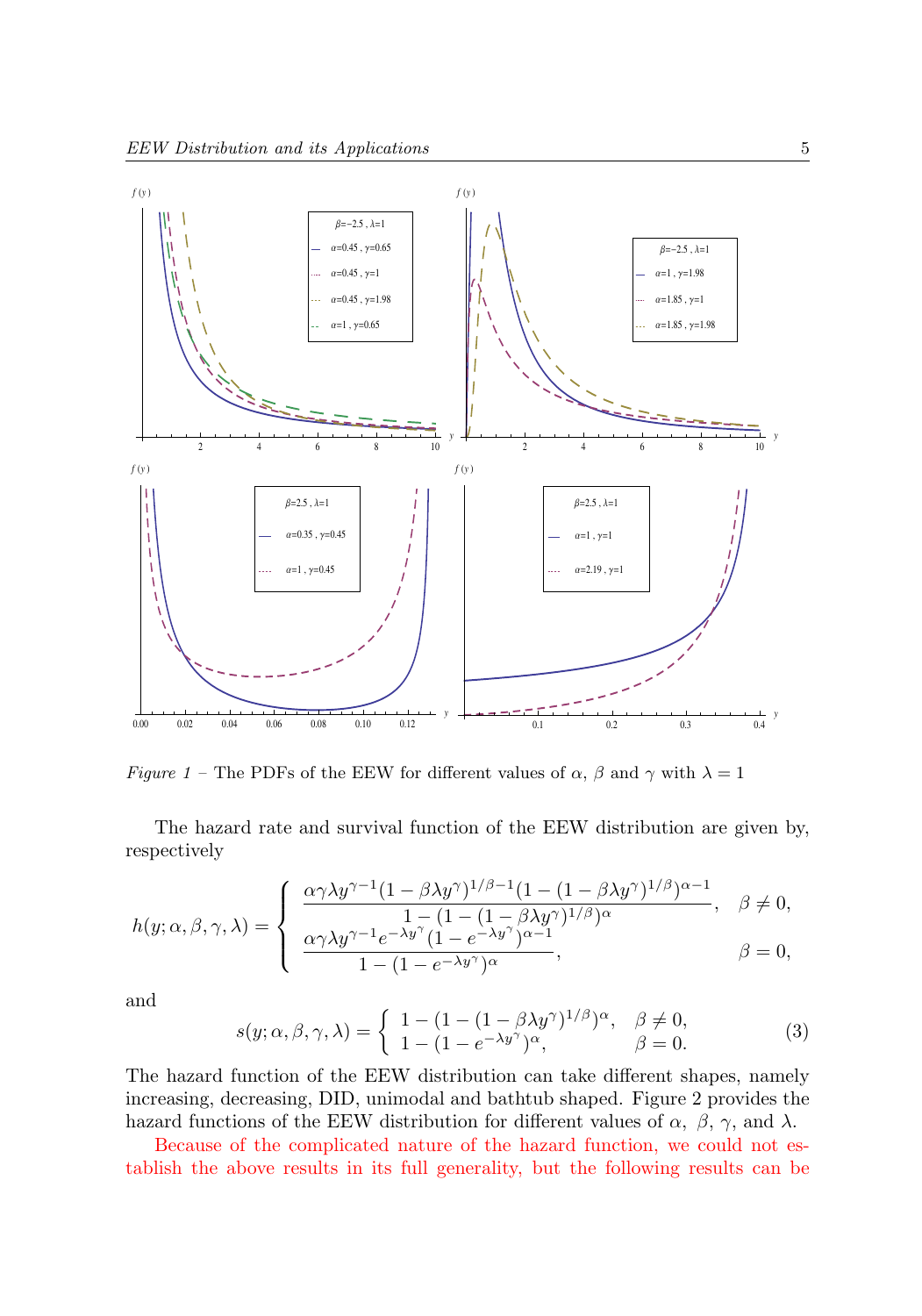

Figure 2 – The hazard rate of the EEW for different values of  $\alpha$ ,  $\beta$  and  $\gamma$  with  $\lambda = 1$ 

established. In all these cases without loss of generality, we have assumed that  $\lambda$  $= 1.$ 

THEOREM 1. If  $\gamma = 1$  and  $\beta < 0$ , then for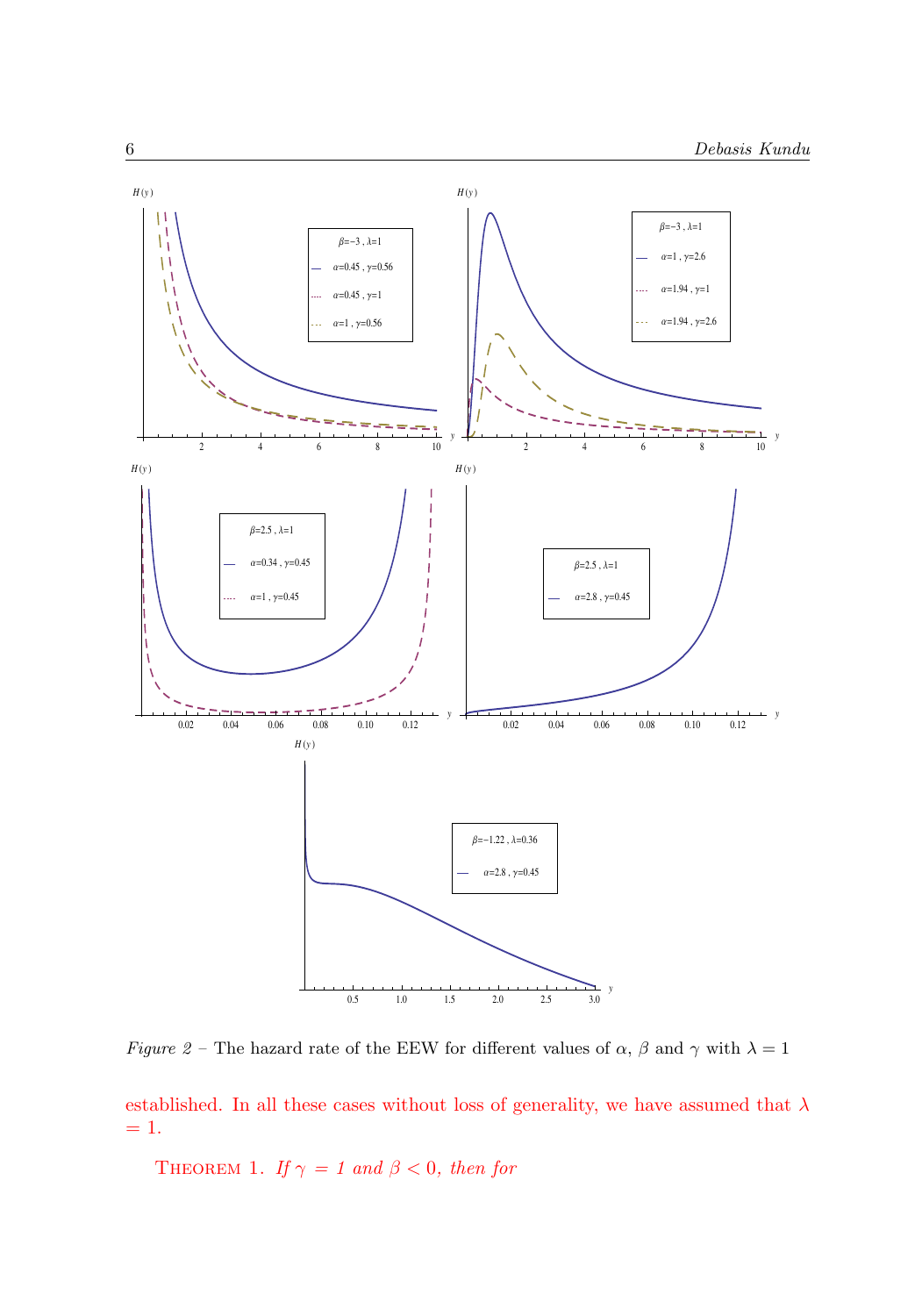- (a)  $\alpha > 1$ , the hazard function of EEW is an unimodal shaped,
- (b)  $0 < \alpha < 1$  it is a decreasing function.

PROOF. See Theorem 1 of Gupta and Kundu (2011).

THEOREM 2. If  $\gamma = 1$  and for

- (a)  $\beta > 1$ ,  $\alpha > 1$ , the hazard function of EEW is an increasing function,
- (b)  $0 < \alpha < 1$ ,  $0 < \beta < 1$ , it is a bathtub shaped.

PROOF. See Theorem 2 of Gupta and Kundu (2011).

THEOREM 3. If  $0 < \alpha < 1$ ,  $\beta < 0$  and  $0 < \gamma < 1$ , then the hazard function of EEW is a decreasing function.

PROOF. See in the Appendix.

THEOREM 4. If  $\alpha > 1$ ,  $\beta > 1$  and  $\gamma > 1$ , then the hazard function of EEW is an increasing function.

PROOF. See in the Appendix.

THEOREM 5. If  $\alpha > 1$ ,  $\beta < 0$  and  $\gamma > 1$ , then the hazard function of EEW is an unimodal function.

PROOF. See in the Appendix.

The quantile of a distribution plays an important role for any lifetime distribution. In case of the EEW distribution, it is observed that the  $p$ -th quantile can be obtained in explicit form. Hence, if we have maximum likelihood estimators (MLEs) of the unknown parameters of a EEW distribution, the MLE of the corresponding p-th quantile estimator also can be easily obtained.

The p-th quantile of the EEW distribution is given by

$$
Q(p; \alpha, \beta, \gamma, \lambda) = \begin{cases} (\frac{1}{\beta \lambda} (1 - (1 - p^{1/\alpha})^{\beta}))^{1/\gamma}, & \beta \neq 0, \\ (-\frac{1}{\lambda} \log(1 - p^{1/\alpha}))^{1/\gamma}, & \beta = 0. \end{cases}
$$

When  $p = \frac{1}{2}$  $\frac{1}{2}$ , the median of EEW is

$$
M = \begin{cases} (\frac{1}{\beta \lambda} (1 - (1 - 2^{-1/\alpha})^{\beta}))^{1/\gamma}, & \beta \neq 0, \\ (-\frac{1}{\lambda} \log(1 - 2^{1/\alpha}))^{1/\gamma}, & \beta = 0. \end{cases}
$$
(4)

The mode of EEW distribution cannot be obtained in explicit form. It has to be obtained by solving non-linear equation, and it is not pursued here.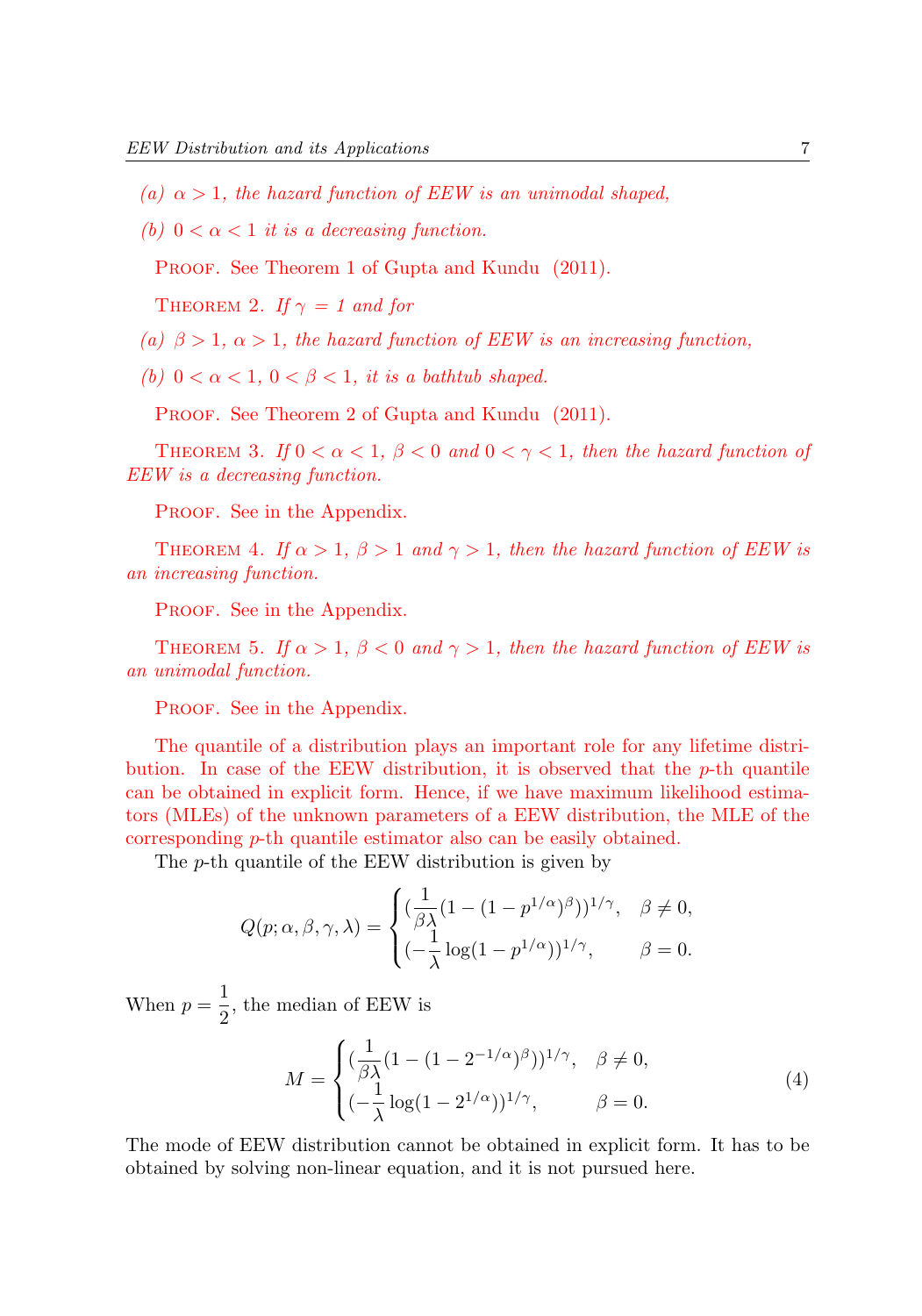# 2.2. Moments and Moment Generating Function

The moment and moment generating functions play important roles for analyzing any distributions functions. The moment generating function characterizes the distribution function. Although, we could not obtain the moments in explicit forms, they can be obtained as infinite summation of beta functions. Different moments can be easily calculated using any standard mathematical softwares. The  $k$ -th moments and the  $k$ -th central moments of the EEW distribution can be obtained by using the expansion  $(1-z)^{\alpha} = \sum_{i=0}^{\infty} {\alpha \choose i} (-1)^{i} z^{i}$ , where  $\alpha$  is not integer. We have the following results:

$$
\begin{cases} \sum_{i=0}^{\infty} {\alpha_i - 1 \choose i} \frac{(-1)^i \alpha}{\beta^{1 + k/\gamma} \lambda^{k/\gamma}} Be(1 + k/\gamma, (i+1)/\beta), & \beta > 0, \\ \sum_{i=0}^{\infty} {\alpha_i - 1 \choose i} \frac{(-1)^i \alpha}{\beta^{k/\gamma}} Be(1 + k/\gamma, -k/\gamma - (i+1)/\beta), & \beta < 0. \end{cases}
$$

$$
\mu'_k = E(Y^k) = \begin{cases} \sum_{i=0}^{\infty} {\alpha_i - 1 \choose i} \frac{(-1)^i \alpha}{(-\beta)^{1 + k/\gamma} \lambda^{k/\gamma}} Be(1 + k/\gamma, -k/\gamma - (i+1)/\beta), & \beta < 0, \\ \sum_{i=0}^{\infty} {\alpha_i - 1 \choose 0} \frac{(-1)^i \alpha}{(-\beta)^{k/\gamma}} Be(1 + k/\gamma, -k/\gamma - (i+1)/\beta), & \beta < 0, \end{cases}
$$

$$
\begin{cases}\n\sum_{i=0}^{i=0} \binom{\alpha-1}{i} \frac{(-1)^i \alpha}{\lambda^{k/\gamma}} (i+1)^{-(1+k/\gamma)} \Gamma(1+k/\gamma), & \beta = 0, \\
\sum_{i=0}^{i=0} \binom{\alpha-1}{i} \frac{(-1)^i \alpha}{\lambda^{k/\gamma}} (i+1)^{-(1+k/\gamma)} \Gamma(1+k/\gamma), & \beta = 0,\n\end{cases} \tag{5}
$$

where  $Be(.,.)$  is beta function. Using  $\mu_k = E(Y - \mu'_k)^k = \sum_{i=0}^k {k \choose j} \mu'_j(-\mu'_1)^{k-j}$ , the k-th central moments can be obtained as

$$
\int_{j=0}^{k} \sum_{i=0}^{\infty} {k \choose j} {\alpha-1 \choose i} \frac{(-1)^{k+i-j} \alpha}{\beta^{1+j/\gamma} \lambda^{i/\gamma}} Be(1+j/\gamma, (i+1)/\beta) \mu'_1^{k-j}, \qquad \beta > 0,
$$
  

$$
E_{\lambda} = \int_{k}^{k} \sum_{i=0}^{\infty} {k \choose i} {\alpha-1 \choose i} \frac{(-1)^{k+i-j} \alpha}{\beta^{k+i-j} \alpha} Be(1+i/\gamma, -i/\gamma, -i/(\gamma-1)/\beta) \mu'_1^{k-j} \beta < 0.
$$

$$
\mu_{k} = \begin{cases}\n\sum_{j=0}^{k} \sum_{i=0}^{\infty} \binom{k}{j} \binom{\alpha-1}{i} \frac{(-1)^{k+i-j} \alpha}{(-\beta)^{1+j/\gamma} \lambda^{j/\gamma}} B e(1+j/\gamma, -j/\gamma - (i+1)/\beta) {\mu'_{1}}^{k-j}, & \beta < 0, \\
\sum_{j=0}^{k} \sum_{i=0}^{\infty} \binom{k}{j} \binom{\alpha-1}{i} \frac{(-1)^{k+i-j} \alpha}{\lambda^{j/\gamma}} (i+1)^{-(1+j/\gamma)} \Gamma(1+j/\gamma) {\mu'_{1}}^{k-j}, & \beta = 0.\n\end{cases}
$$

Using the moments of different orders, moment generating function of EEW can be easily obtained. If all the moments of a random variable exist, then the moment generating function of Y can be written as  $M_Y(t) = E(e^{tY}) = \sum_{n=0}^{\infty}$  $k=0$  $t^k$  $\frac{\iota}{k!}E(Y^k)$ . Thus, we have

$$
\begin{cases}\n\sum_{k=0}^{\infty} \sum_{i=0}^{\infty} \frac{t^k}{k!} \binom{\alpha-1}{i} \frac{(-1)^i \alpha}{\beta^{1+k/\gamma} \lambda^{k/\gamma}} Be(1+k/\gamma, (i+1)/\beta), & \beta > 0, \\
\sum_{k=0}^{\infty} \sum_{i=0}^{\infty} \frac{t^k}{k!} \binom{\alpha-1}{i} \frac{(-1)^i \alpha}{k!} Be(1+k/\gamma, -k/\gamma, (i+1)/\beta), & \beta > 0.\n\end{cases}
$$

$$
M_Y(t) = \begin{cases} \sum_{k=0}^{\infty} \sum_{i=0}^{\infty} \frac{t^k}{k!} {\alpha - 1 \choose i} \frac{(-1)^i \alpha}{(-\beta)^{1+k/\gamma} \lambda^{k/\gamma}} Be(1 + k/\gamma, -k/\gamma - (i+1)/\beta), & \beta < 0, \\ t^k, \frac{t^k}{k!} \frac{(-1)^{k+\gamma} \alpha^{k+\gamma}}{k!} Be(1 + k/\gamma, -k/\gamma - (i+1)/\beta), & \beta < 0, \end{cases}
$$

$$
\sum_{k=0}^{\infty} \sum_{i=0}^{\infty} \frac{t^k}{k!} {\alpha-i \choose i} \frac{(-1)^i \alpha}{\lambda^{k/\gamma}} (i+1)^{-(1+k/\gamma)} \Gamma(1+k/\gamma), \qquad \beta = 0.
$$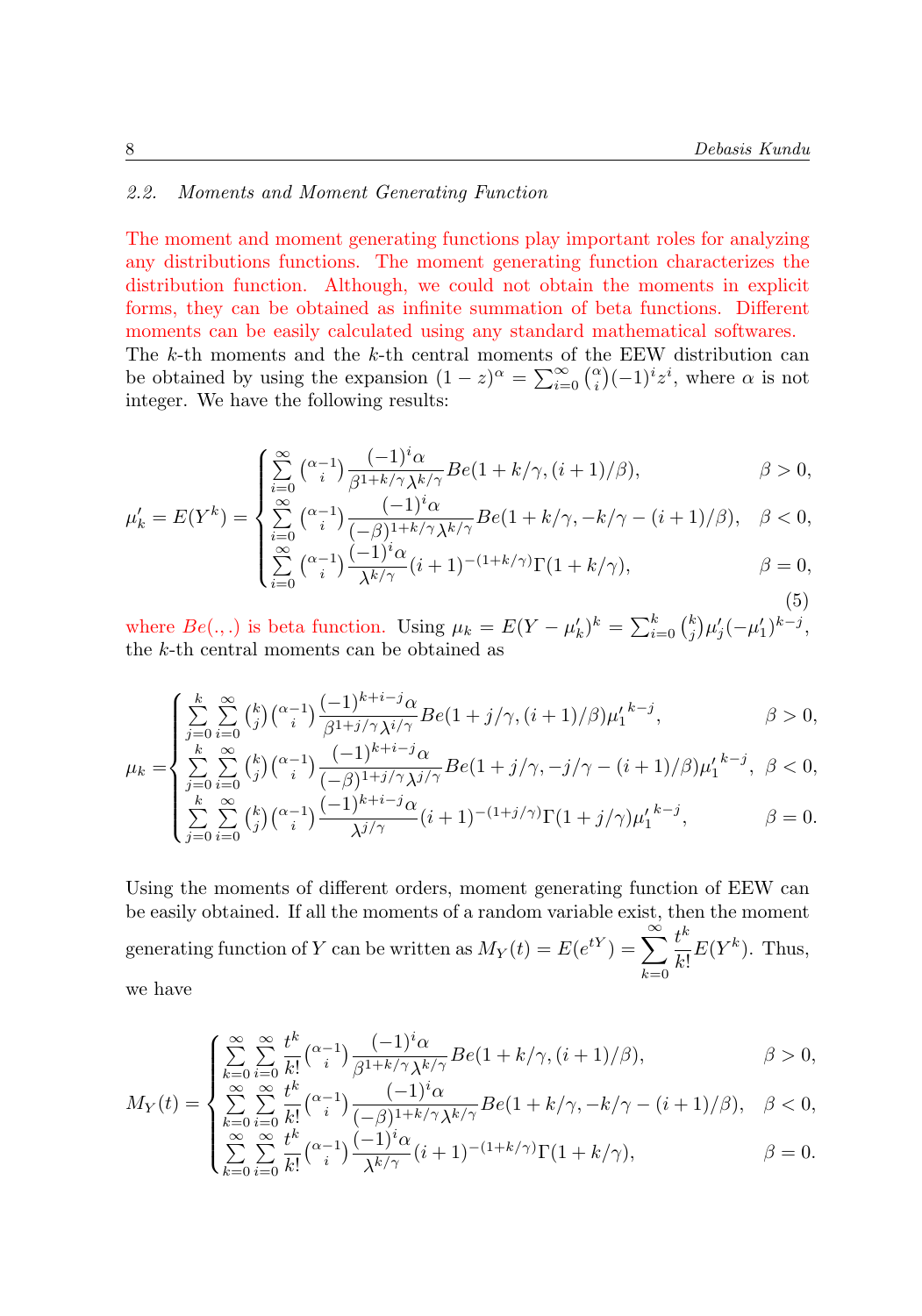#### 3. Some Related Issues

#### 3.1. Order Statistics

The CDF and PDF of the first order statistics are given by

$$
F_{1:n}(y) = \begin{cases} 1 - (1 - (1 - (\beta \lambda y^{\gamma}))^{1/\beta})^{\alpha})^{n}, & \beta \neq 0, \\ 1 - (1 - (1 - e^{-\lambda y^{\gamma}})^{\alpha})^{n}, & \beta = 0, \end{cases}
$$

and

$$
f_{1:n}(y) = \begin{cases} n\alpha\gamma\lambda y^{\gamma-1}(1-\beta\lambda y^{\gamma})^{1/\beta-1}(1-(1-\beta\lambda y^{\gamma})^{1/\beta})^{\alpha-1} & \beta \neq 0, \\ \times(1-(1-(1-\beta\lambda y^{\gamma})^{1/\beta})^{\alpha})^{n-1}, \\ n\alpha\gamma\lambda y^{\gamma-1}e^{-\lambda y^{\gamma}}(1-e^{-\lambda y^{\gamma}})^{\alpha-1}(1-(1-e^{-\lambda y^{\gamma}})^{\alpha})^{n-1}, & \beta = 0, \end{cases}
$$

respectively. The CDF and PDF of the largest order statistics are given, respectively, by

$$
F_{n:n}(y) = \begin{cases} (1 - (1 - \beta \lambda y^{\gamma})^{1/\beta})^{n\alpha}, & \beta \neq 0, \\ (1 - e^{-\lambda y^{\gamma}})^{n\alpha}, & \beta = 0, \end{cases}
$$

and

$$
f_{n:n}(y) = \begin{cases} n\alpha\gamma\lambda y^{\gamma-1}(1-\beta\lambda y^{\gamma})^{1/\beta-1}(1-(1-\beta\lambda y^{\gamma})^{1/\beta})^{n\alpha-1}, & \beta \neq 0, \\ n\alpha\gamma\lambda y^{\gamma-1}e^{-\lambda y^{\gamma}}(1-e^{-\lambda y^{\gamma}})^{n\alpha-1}, & \beta = 0. \end{cases}
$$

The CDF and PDF of r-th order statistics, where  $1 \le r \le n$  and  $\beta \neq 0$ , are given by

$$
F_{r:n}(y) = \sum_{i=0}^{\infty} \sum_{j=r}^{n} {n-j \choose i} {n \choose j} (-1)^{i} (1 - (1 - \beta \lambda y^{\gamma})^{1/\beta})^{\alpha(i+j)},
$$
  

$$
f_{r:n}(y) = \frac{n! \alpha \gamma \lambda y^{\gamma-1}}{(r-1)!(n-r)!} \sum_{i=0}^{\infty} \sum_{j=0}^{\infty} {n-r \choose i} {(\alpha(i+r) - 1) \choose j} (-1)^{i+j} (1 - \beta \lambda y^{\gamma})^{\frac{i+1}{\beta}-1},
$$

respectively.

#### 3.2. Mean Deviations

For a random variable Y with the PDF  $f(y)$ , CDF  $F(y)$ , mean  $\mu = E(Y)$  and  $M = Median(Y)$ , the mean deviation about the mean and the mean deviation about the median are defined by

$$
\delta_1 = E|Y - \mu| = 2\mu F(\mu) - 2I(\mu),
$$

and

$$
\delta_2 = E|Y - M| = \mu - 2I(M),
$$

respectively, where  $I(t) = \int_0^t$ 0  $yf(y)dy$ .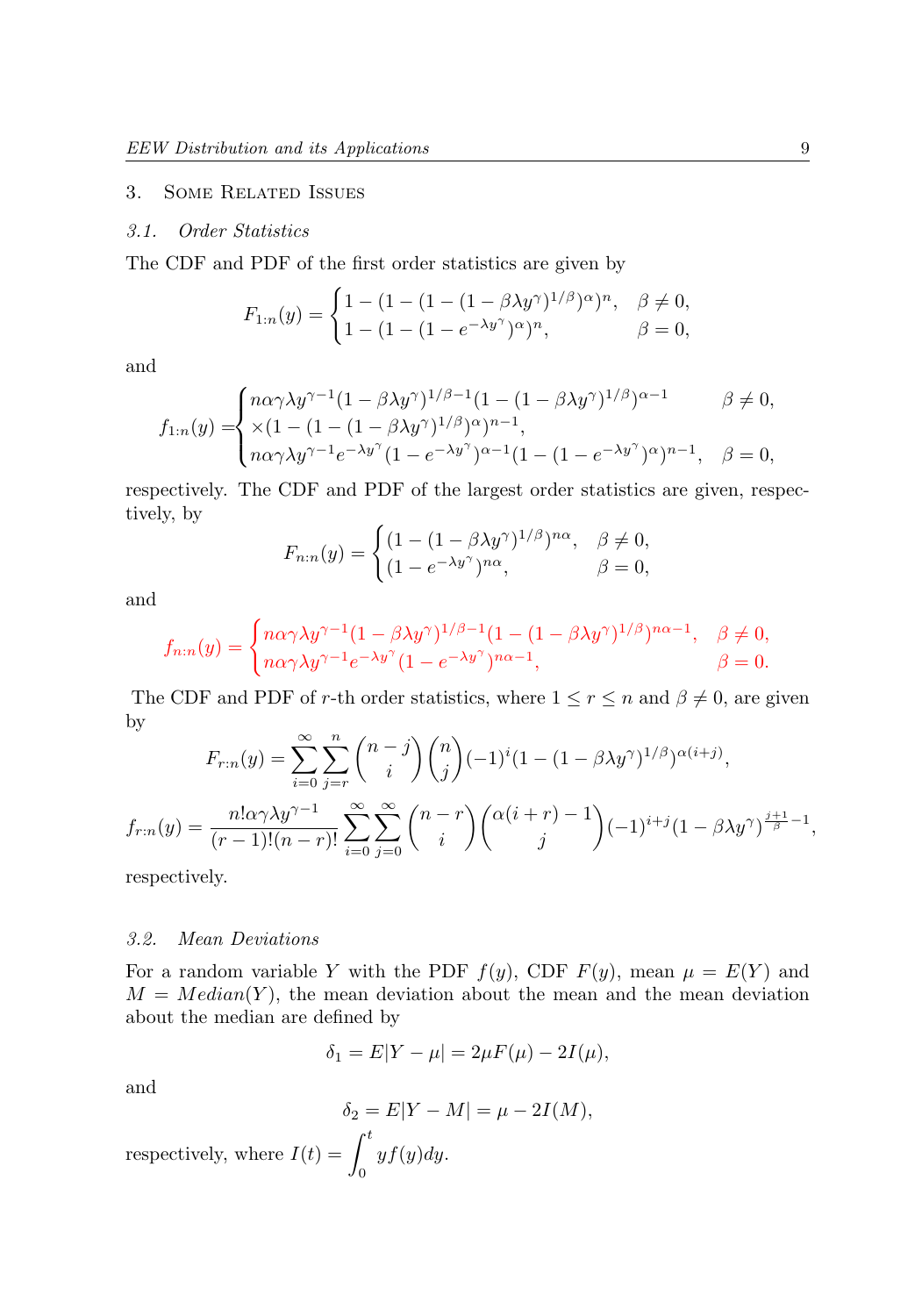THEOREM 6. The mean deviation functions of the EEW distribution are

$$
\delta_1 = 2\mu (1 - (1 - \beta \lambda \mu^{\gamma})^{1/\beta})^{\alpha} - 2 \sum_{i=0}^{\infty} {\alpha - 1 \choose i} (-1)^i \frac{\alpha \gamma \lambda}{\gamma + 1} \mu^{\gamma + 1} (1 - \beta \lambda \mu^{\gamma})^{\frac{i+1}{\beta}}
$$

$$
\times {}_2F_1(1, 1 + \frac{1}{\gamma} + \frac{i+1}{\beta}; 2 + \frac{1}{\gamma}; \beta \lambda \mu^{\gamma}),
$$

and

$$
\delta_2 = \mu - 2 \sum_{i=0}^{\infty} {\alpha - 1 \choose i} (-1)^i \frac{\alpha \gamma \lambda}{\gamma + 1} M^{\gamma + 1} (1 - \beta \lambda M^{\gamma})^{\frac{i+1}{\beta}}
$$

$$
\times_2 F_1(1, 1 + \frac{1}{\gamma} + \frac{i+1}{\beta}; 2 + \frac{1}{\gamma}; \beta \lambda M^{\gamma}),
$$

where  $\beta < 0$ ,  $\mu$  is the mean of the EEW distribution given in (5), M is the median of the EEW distribution given in (4), and the Hypergeometric function  ${}_2F_1$  can be expressed as  ${}_2F_1(a,b;c;z) = \sum_{n=0}^{\infty} \frac{(a)_n (b)_n}{(c)_n}$  $\frac{(b)_n}{(c)_n} \frac{z^n}{n!}$  $\frac{z^n}{n!}$ , where c does not equal to 0, -1, -2, ..., and

$$
(q)_n = \begin{cases} 1 & \text{if } n = 0 \\ q(q+1)...(q+n-1) & \text{if } n > 0. \end{cases}
$$

PROOF.

$$
F(y) = (1 - (1 - \beta \lambda y^{\gamma})^{\frac{1}{\beta}})^{\alpha},
$$

and

$$
f(y) = \alpha \gamma \lambda y^{\gamma - 1} (1 - \beta \lambda y^{\gamma})^{1/\beta - 1} (1 - (1 - \beta \lambda y^{\gamma})^{1/\beta})^{\alpha - 1}
$$
  

$$
= \alpha \gamma \lambda (1 - \beta \lambda y^{\gamma})^{\frac{1}{\beta} - 1} \sum_{i=0}^{\infty} {\alpha - 1 \choose i} (-1)^{i} (1 - \beta \lambda y^{\gamma})^{\frac{i}{\beta}}
$$
  

$$
= \alpha \gamma \lambda y^{\gamma - 1} \sum_{i=0}^{\infty} {\alpha - 1 \choose i} (-1)^{i} (1 - \beta \lambda y^{\gamma})^{\frac{i+1}{\beta} - 1}.
$$

so,

$$
I(\mu) = \int_0^{\mu} y f(y) dy
$$
  
\n
$$
= \alpha \gamma \lambda \sum_{i=0}^{\infty} {\alpha - 1 \choose i} (-1)^i \int_0^{\mu} y^{\gamma} (1 - \beta \lambda y^{\gamma})^{\frac{i+1}{\beta} - 1} dy
$$
  
\n
$$
= \sum_{i=0}^{\infty} {\alpha - 1 \choose i} (-1)^i \frac{\alpha \gamma \lambda}{\gamma + 1} \mu^{\gamma + 1} (1 - \beta \lambda \mu^{\gamma})^{\frac{i+1}{\beta}}
$$
  
\n
$$
\times {}_2F_1(1, 1 + \frac{1}{\gamma} + \frac{i+1}{\beta}; 2 + \frac{1}{\gamma}; \beta \lambda \mu^{\gamma})
$$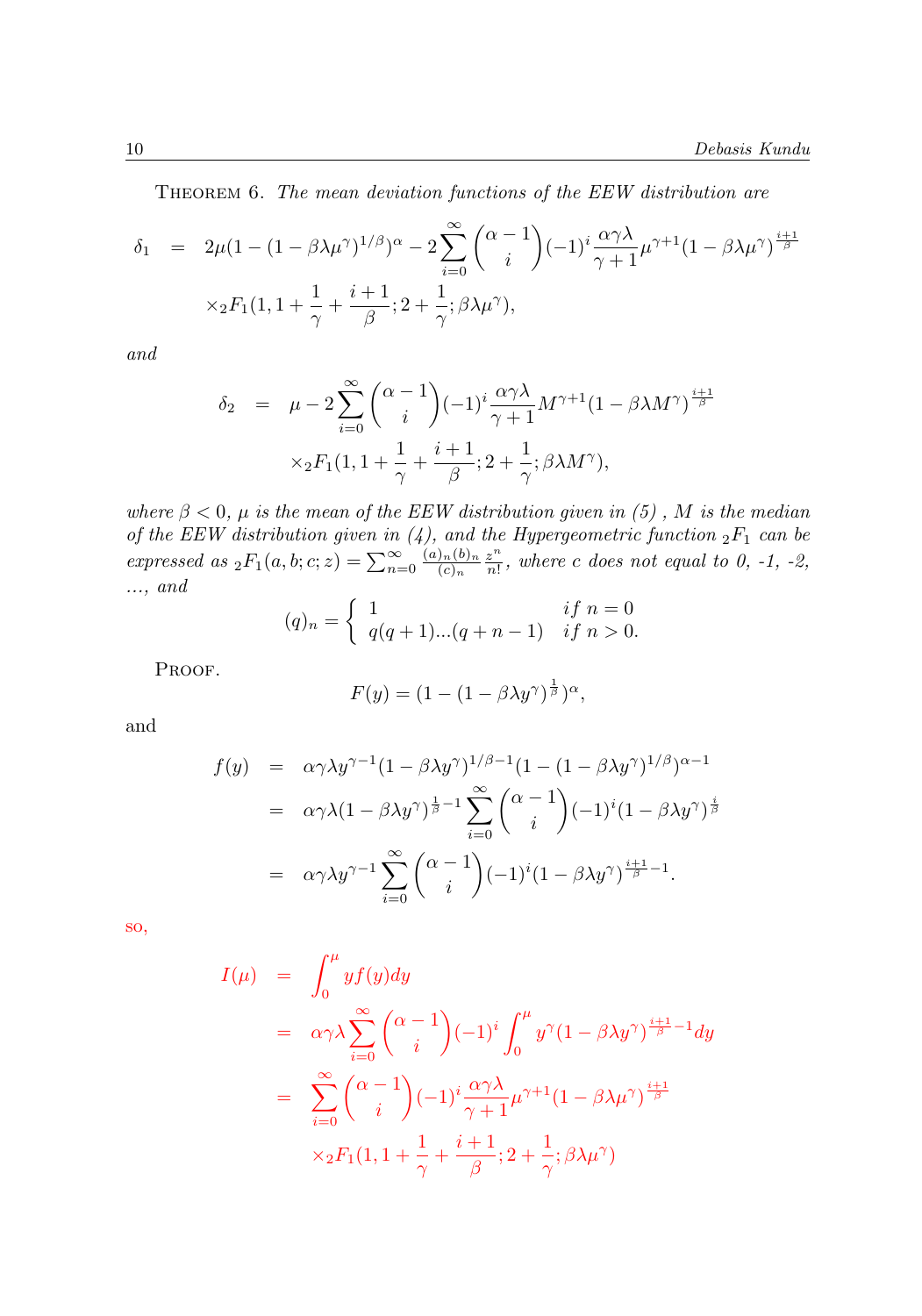Thus, we have

$$
\delta_1 = 2\mu (1 - (1 - \beta \lambda y^{\gamma})^{\frac{1}{\beta}})^{\alpha} - 2 \sum_{i=0}^{\infty} {\alpha - 1 \choose i} (-1)^i \frac{\alpha \gamma \lambda}{\gamma + 1} \mu^{\gamma + 1} (1 - \beta \lambda \mu^{\gamma})^{\frac{i+1}{\beta}}
$$
  
 
$$
\times {}_2F_1(1, 1 + \frac{1}{\gamma} + \frac{i+1}{\beta}; 2 + \frac{1}{\gamma}; \beta \lambda \mu^{\gamma}),
$$

and

$$
\delta_2 = \mu - 2 \sum_{i=0}^{\infty} {\alpha_i - 1 \choose i} (-1)^i \frac{\alpha \gamma \lambda}{\gamma + 1} M^{\gamma + 1} (1 - \beta \lambda M^{\gamma})^{\frac{i+1}{\beta}}
$$

$$
\times_2 F_1(1, 1 + \frac{1}{\gamma} + \frac{i+1}{\beta}; 2 + \frac{1}{\gamma}; \beta \lambda M^{\gamma}).
$$

#### 3.3. Probability Weighted Moment

The probability weighted moments (PWMs) makes use of the analytical relationship among the parameters and the so-called PWMs of probability distribution in calculating magnitudes for the parameters. Although, probability weighted moments are useful to characterize a distribution. We use the PWMs to derive estimates of the parameters and quantiles of the probability distribution. Estimates based on PWMs are often considered to be superior to standard moment-based estimates. These concepts used when maximum likelihood estimates (MLE), are unavailable or difficult to compute; e.g. see Greenwood et al. (1979); Hosking (1986); Harvey et al. (2017) and Tarko (2018). The PWMs are defined by

$$
\tau_{s,r}=E(Y^sF(Y)^r)=\left\{\begin{array}{ll}\int_0^\infty y^sF(y)^rf(y)dy, & \beta<0,\\ \int_0^{\frac{1}{(\beta\lambda)^{1/\gamma}}}y^sF(y)^rf(y)dy, & \beta>0,\end{array}\right.
$$

where r and s are positive integers and  $F(y)$  and  $f(y)$  are the CDF and PDF of distribution. The following theorem gives the PWMs of the EEW distribution.

THEOREM 7. The PWMs of the EEW distribution are

$$
\tau_{s,r} = \begin{cases} \sum_{i=0}^{\infty} \binom{r\alpha}{i} (-1)^i \frac{(-\beta\lambda)^{\frac{s-1}{\gamma}} \Gamma(\frac{s+1}{\gamma}) \Gamma(-\frac{\beta+s\beta+i\gamma}{\beta\lambda})}{\gamma \Gamma(-\frac{i}{\beta})}, & \beta < 0, \\ \sum_{i=0}^{\infty} \binom{r\alpha}{i} (-1)^i \frac{(-\beta\lambda)^{\frac{s-1}{\gamma}} \Gamma(\frac{i+\beta}{\beta}) \Gamma(-\frac{s+1}{\lambda})}{\gamma \Gamma(-\frac{i}{\beta}+\frac{1+s+r}{\gamma})}, & \beta > 0, \end{cases}
$$

PROOF. Here, we only give the proof for  $\beta > 0$ , in which case  $0 < y < \frac{1}{(\beta \lambda)^{1/\gamma}}$ . Proof of the other case is similar. We have

$$
\tau_{s,r} = \int_0^{\frac{1}{(\beta\lambda)^{1/\gamma}}} \alpha \gamma \lambda y^{s+\gamma-1} (1-\beta \lambda y^{\gamma})^{1/\beta-1} (1-(1-\beta \lambda y^{\gamma})^{1/\beta})^{(r+1)\alpha-1} dy.
$$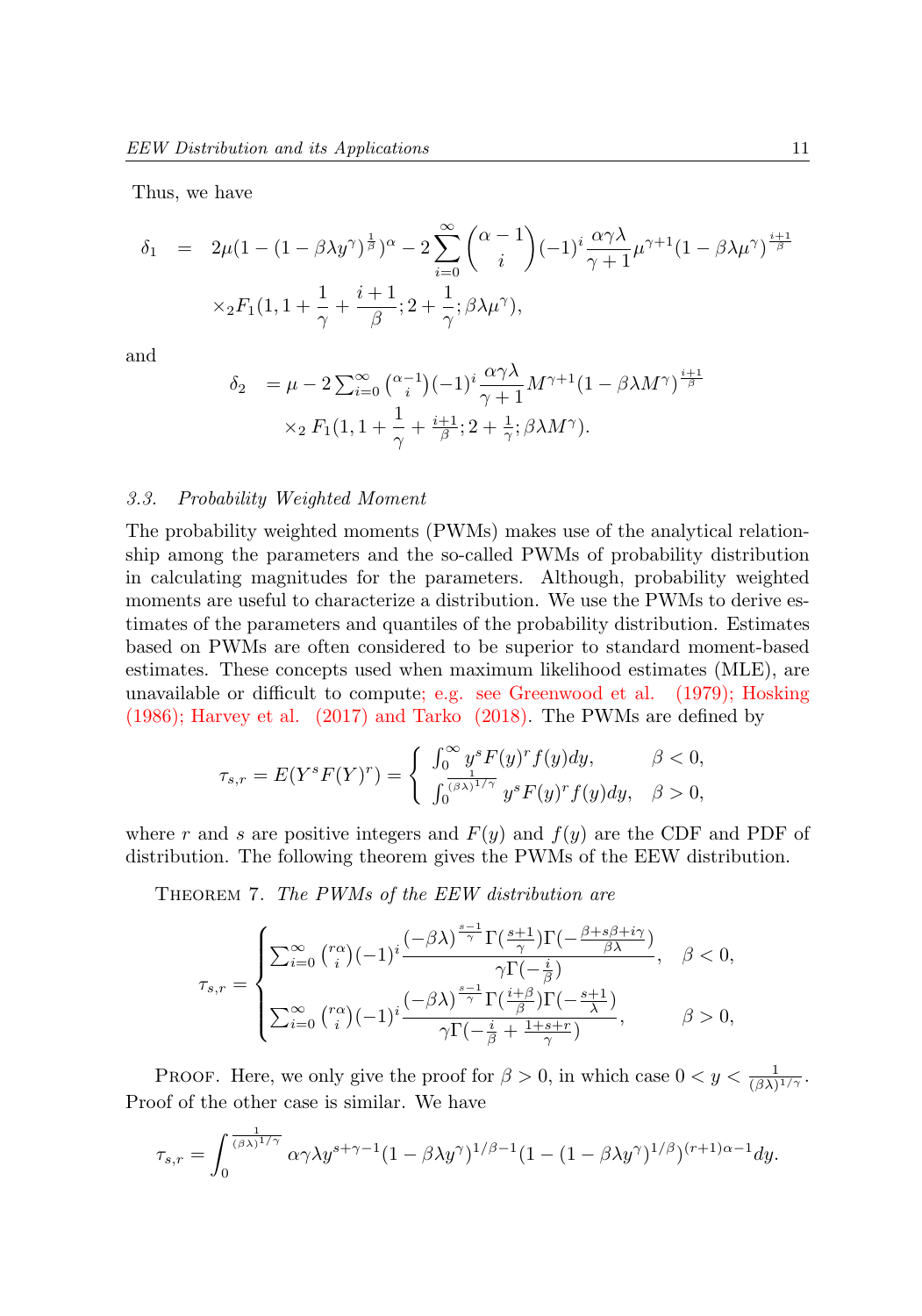By using the expansion  $(1-z)^{\alpha} = \sum_{i=0}^{\infty} {\alpha \choose i} (-1)^i z^i$ , we have

$$
\tau_{s,r} = \sum_{i=0}^{\infty} \binom{(r+1)\alpha-1}{i} (-1)^i \int_0^{\frac{1}{(\beta\lambda)^{1/\gamma}}} \alpha \gamma \lambda y^{s+\gamma-1} (1-\beta \lambda y^{\gamma})^{\frac{i+1}{\beta}-1}
$$
  

$$
= \sum_{i=0}^{\infty} \binom{(r+1)\alpha-1}{i} (-1)^i \frac{\alpha \lambda (\beta \lambda)^{-\frac{s+\gamma}{\gamma}} \Gamma(\frac{1+i}{\beta}) \Gamma(\frac{s+\gamma}{\gamma})}{\Gamma(\frac{i+1}{\beta} - \frac{s+\gamma}{\gamma})},
$$

where  $\alpha$ ,  $\beta$ ,  $\gamma$ , and s are positive.

By use of PWMs, we can obtain the mean and variance of the distribution according to

$$
E(Y) = \tau_{1,0}
$$
, and  $Var(Y) = \tau_{2,0} - \tau_{1,0}^2$ .

### 3.4. Bonferroni and Lorenz curve

The Bonferroni and Lorenz curves are fundamental tools for analyzing data arising in economics and reliability. Also, these curves have many applications in other fields like demography, insurance and medicine; e.g. see Bonferroni (1930); Gail and Gastwirth (1978); Giorgi and Crescenzi (2001); Shanker et al. (2017) and Arnold and Sarabia (2018). The Lorenz curve is a function of the cumulative proportion of ordered individuals mapped onto the corresponding cumulative proportion of their size. The Bonferroni curve is given by

$$
B_F(F(y)) = \frac{1}{\mu F(y)} \int_0^y t f(t) dt,
$$

or equivalently given by  $B_F(p) = \frac{1}{\mu p} \int_0^p F^{-1}(t) dt$ , where  $p = F(y)$  and  $F^{-1}(t) =$  $\inf\{y : F(y) \geq t\}$ . Also, the Lorenz curve is given by

$$
L_F(F(y)) = F(y).B_F(F(y)) = \frac{1}{\mu} \int_0^y t f(t) dt,
$$

where  $\mu = E(Y)$ .

Theorem 8. The Bonferroni and Lorenz curve of the EEW distribution are given by, respectively

$$
B_F(F(y)) = \frac{1}{\mu F(y)} \sum_{i=0}^{\infty} {\alpha - 1 \choose i} (-1)^i \frac{\alpha \gamma \lambda}{\gamma + 1} y^{\gamma + 1} (1 - \beta \lambda y^{\gamma})^{\frac{i+1}{\beta}}
$$

$$
\times {}_2F_1(1, 1 + \frac{1}{\gamma} + \frac{i+1}{\beta}; 2 + \frac{1}{\gamma}; \beta \lambda y^{\gamma}),
$$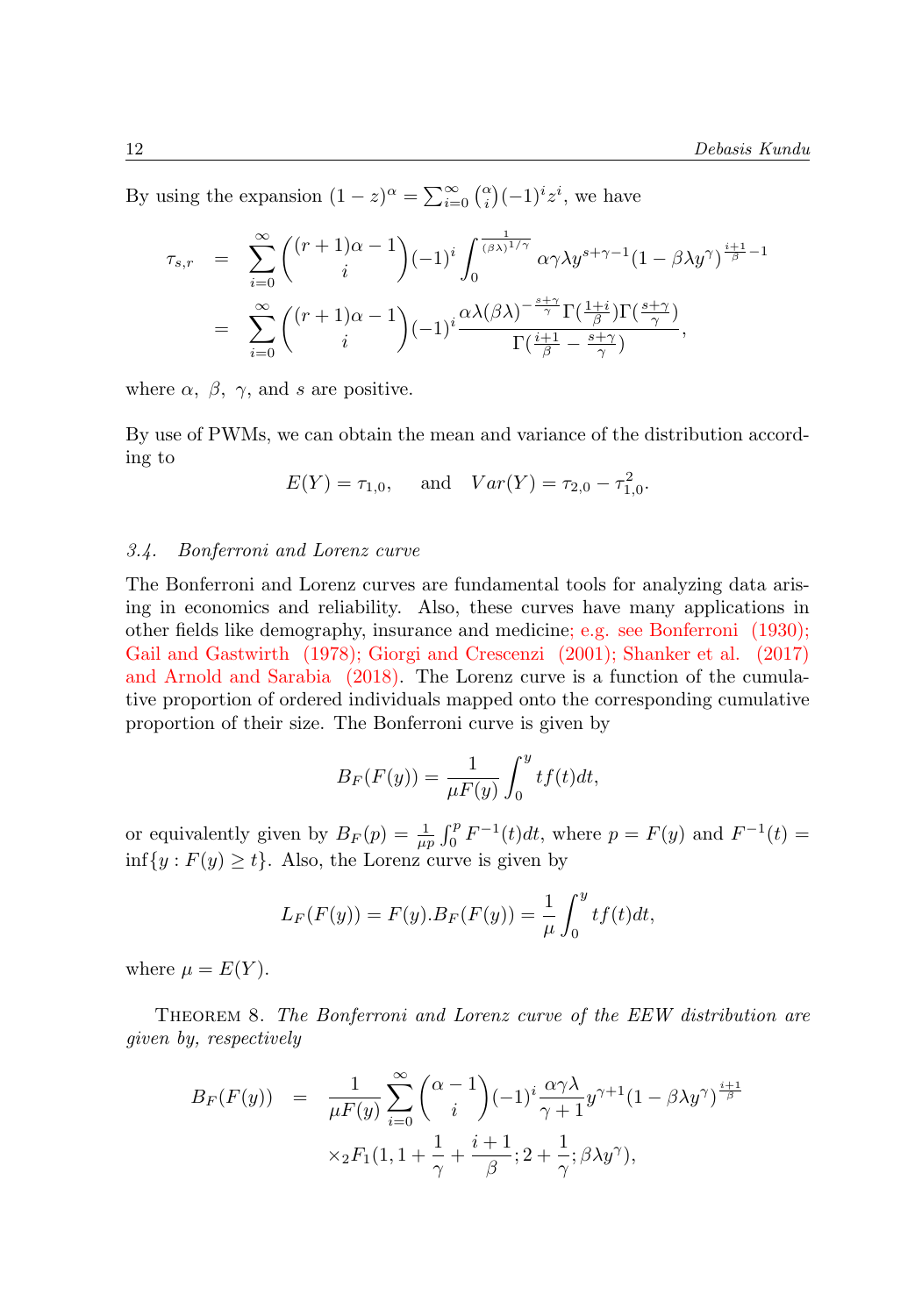and

$$
L_F(F(y)) = \frac{1}{\mu} \sum_{i=0}^{\infty} {\alpha - 1 \choose i} (-1)^i \frac{\alpha \gamma \lambda}{\gamma + 1} y^{\gamma + 1} (1 - \beta \lambda y^{\gamma})^{\frac{i+1}{\beta}}
$$

$$
\times_2 F_1(1, 1 + \frac{1}{\gamma} + \frac{i+1}{\beta}; 2 + \frac{1}{\gamma}; \beta \lambda y^{\gamma}),
$$

where  $\beta \neq 0$ ,  $\mu = E(Y)$  is given in (5) and  $F(y)$  is given in (1).

PROOF. Such as the proof of theorem 2, we have

$$
F(y) = (1 - (1 - \beta \lambda y^{\gamma})^{\frac{1}{\beta}})^{\alpha},
$$

and

$$
f(y) = \alpha \gamma \lambda y^{\gamma - 1} (1 - \beta \lambda y^{\gamma})^{1/\beta - 1} (1 - (1 - \beta \lambda y^{\gamma})^{1/\beta})^{\alpha - 1}
$$
  
\n
$$
= \alpha \gamma \lambda (1 - \beta \lambda y^{\gamma})^{\frac{1}{\beta} - 1} \sum_{i=0}^{\infty} {\alpha - 1 \choose i} (-1)^{i} (1 - \beta \lambda y^{\gamma})^{\frac{i}{\beta}}
$$
  
\n
$$
= \alpha \gamma \lambda y^{\gamma - 1} \sum_{i=0}^{\infty} {\alpha - 1 \choose i} (-1)^{i} (1 - \beta \lambda y^{\gamma})^{\frac{i+1}{\beta} - 1}.
$$

Thus, we have

$$
B_F(F(y)) = \frac{1}{\mu F(y)} \sum_{i=0}^{\infty} {\alpha - 1 \choose i} (-1)^i \frac{\alpha \gamma \lambda}{\gamma + 1} y^{\gamma + 1} (1 - \beta \lambda y^{\gamma})^{\frac{i+1}{\beta}}
$$

$$
\times_2 F_1(1, 1 + \frac{1}{\gamma} + \frac{i+1}{\beta}; 2 + \frac{1}{\gamma}; \beta \lambda y^{\gamma})
$$

and

$$
L_F(F(y)) = \frac{1}{\mu} \sum_{i=0}^{\infty} {\alpha - 1 \choose i} (-1)^i \frac{\alpha \gamma \lambda}{\gamma + 1} y^{\gamma + 1} (1 - \beta \lambda y^{\gamma})^{\frac{i+1}{\beta}}
$$

$$
\times {}_2F_1(1, 1 + \frac{1}{\gamma} + \frac{i+1}{\beta}; 2 + \frac{1}{\gamma}; \beta \lambda y^{\gamma}).
$$

#### 3.5. Rényi and Shannon entropy

In information theory, entropy is a measure of the uncertainty associated with a random variable. The Shannon entropy is a measure of the average information content one is missing when one doesn't know the value of the random variable. A useful generalization of Shannon entropy is the Rényi entropy. The Rényi entropy is important in ecology and statistics. It is also important in quantum information,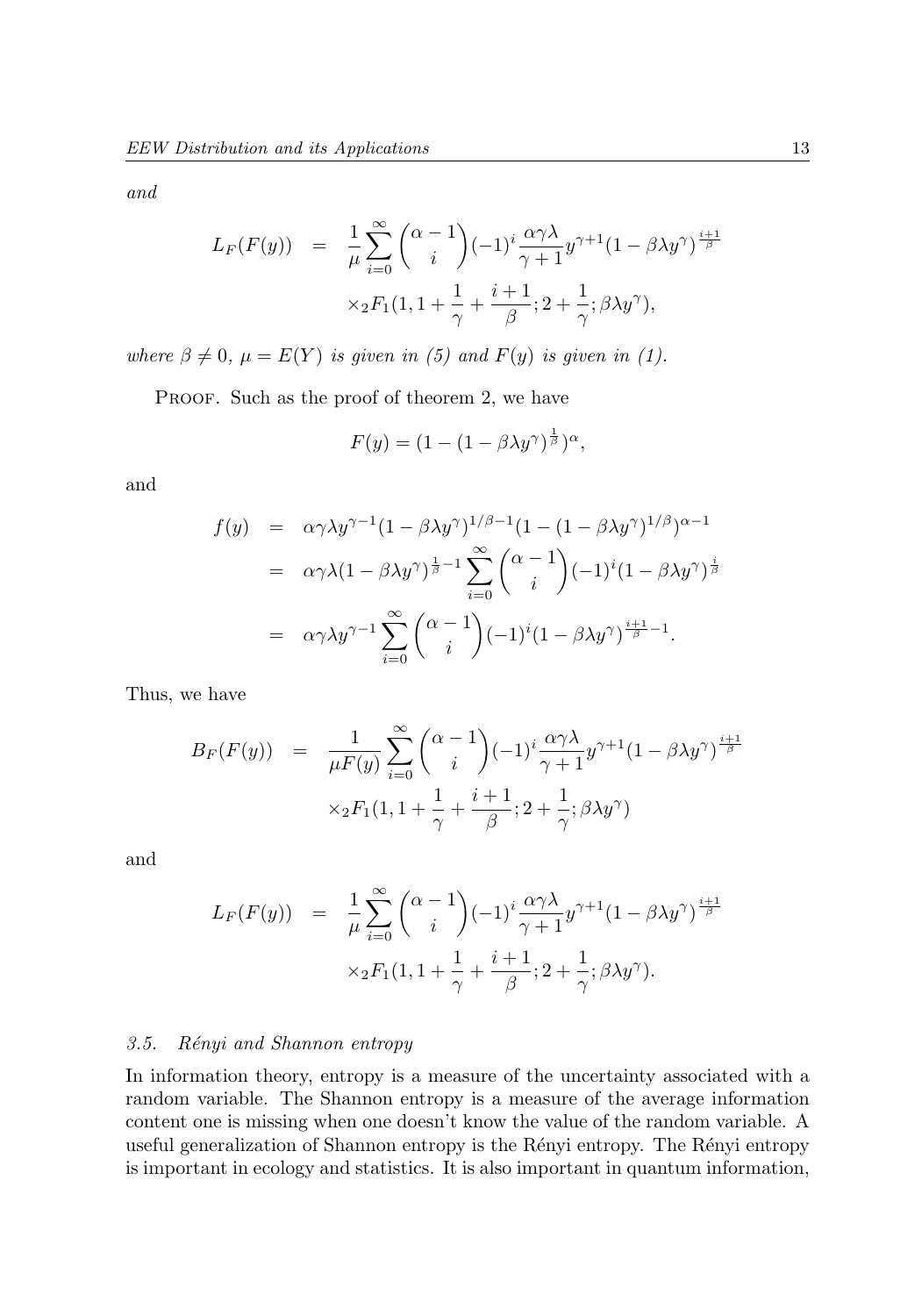where it can be used as a measure of entanglement; e.g. see Shannon (1948); Renyi (1961); Seo and Kang (1970); Kayal and Kumar (2013); Kayal et al. (2015) and Kang et al. (2012).

The Rényi and Shannon entropy of the EEW distribution are given, respectively, by

$$
I_R(r) = \frac{1}{1-r} \log \int_y f^r(y) dy
$$
  
= 
$$
\begin{cases} \frac{1}{1-r} \log \sum_{i=0}^{\infty} {r(\alpha-1) (-1)^i \frac{(-\beta \lambda)^{\frac{r-r\gamma-1}{\gamma}} (\alpha \gamma \lambda)^{\gamma} \Gamma(-\frac{\gamma+1}{\beta} + \frac{\gamma-1}{\gamma})}{\gamma \Gamma(-\frac{r-r\beta+i}{\beta})}}, & \beta < 0, \\ \frac{1}{1-r} \log \sum_{i=0}^{\infty} {r(\alpha-1) (-1)^i \frac{1}{1+r(\gamma-1)} (\alpha \gamma \lambda)^{\gamma} (\beta \lambda)^{-\frac{1+r(\gamma-1)}{\gamma}}}{\gamma \Gamma(-\frac{r-r\beta}{\gamma})}, & \beta > 0, \end{cases}
$$

and

$$
E(-\log f(y)) = \log(\alpha \gamma \lambda) - \frac{\alpha - 1}{\alpha} + (1 - \gamma) \sum_{i=0}^{\infty} \sum_{j=0}^{i} \frac{{i \choose j} (-1)^j}{i} \mu_1^{j-j} + (1 - \frac{1}{\beta}) \sum_{i=0}^{\infty} \frac{(\beta \lambda)^i}{i} \mu_{i\gamma}^{j},
$$

where  $\mu'_{k} = E(Y^{k})$  is given in (5).

# 3.6. Residual life function

Given that a component survives up to time  $t \geq 0$ , the residual life function is the period beyond t, and defined by the conditional variable  $Y - t|Y > t$ . We obtain the r-th order moment of the residual life of the EEW distribution via the general formula

$$
m_r(t) = E[(Y - t)^r | Y > t],
$$

in two cases;  $\beta < 0$  and  $\beta > 0$ . Let  $\beta < 0$ , thus the r-th residual life is given by

$$
m_r(t) = \frac{1}{s(t)} \int_t^{\infty} (y - t)^r f(y) dy = \frac{1}{s(t)} \sum_{i=0}^{\infty} \sum_{j=0}^r {\alpha - 1 \choose i} {r \choose j} (-1)^{r+i-j}
$$

$$
\times \frac{t^{\gamma + \frac{(i+1)\gamma}{\beta}} \alpha \gamma (-\beta \gamma)^{\frac{i+1}{\beta}}}{j\beta + \gamma + i\gamma} {}_2F_1(\frac{\beta + i - 1}{\beta}, -\frac{j\beta + \gamma + i\gamma}{\beta \gamma}; 1 - \frac{i+1}{\beta} - \frac{j}{\beta}; \frac{t - \gamma}{\beta \lambda}),
$$

and for  $\beta > 0$ , the r-th residual life is given by

$$
m_r(t) = \frac{1}{s(t)} \int_t^{\frac{1}{(\beta \lambda)^{1/\gamma}}} (y-t)^r f(y) dy = \frac{1}{s(t)} \sum_{i=0}^{\infty} \sum_{j=0}^r \binom{\alpha-1}{i} \binom{r}{j} (-1)^{r+i-j} \frac{\alpha \gamma t^{\gamma-j}}{j\beta + \gamma + i\gamma}
$$

$$
\times [-e^{-i\pi \frac{j\beta + \gamma + i\gamma}{\beta \gamma}} (-\beta \lambda)^{-j} {}_2F_1(\frac{\beta - i - 1}{\beta}, -\frac{j\beta + \gamma + i\gamma}{\beta \gamma}; 1 - \frac{i+1}{\beta} - \frac{j}{\beta}; e^{i\pi})
$$

$$
+ t^{\frac{j\beta + \gamma + i\gamma - \beta \gamma}{\beta}} (-\beta \lambda)^{\frac{i+1}{\beta}} {}_2F_1(\frac{\beta - i - 1}{\beta}, -\frac{j\beta + \gamma + i\gamma}{\beta \gamma}; -\frac{j\beta + \gamma + i\gamma - \beta \gamma}{\beta \gamma}; \frac{t^{-\gamma}}{\beta \lambda})],
$$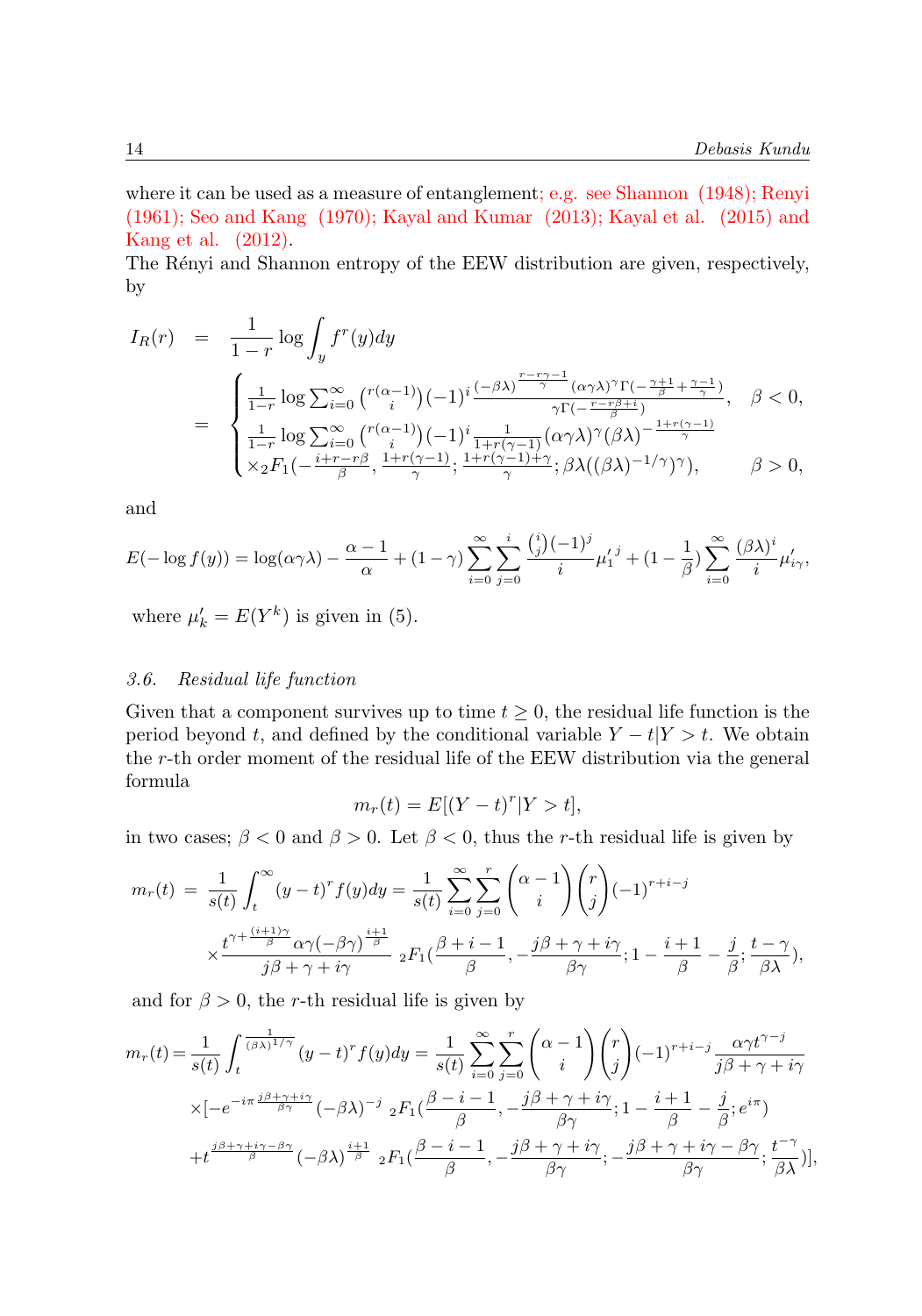where  $s(t)$  (the survival function of Y) is given in (3).

The mean residual life (MRL) function is a helpful tool in model building, and it has been used for both parametric and nonparametric building. It is very important in any lifetime modeling as it characterizes the distribution. Lifetime can exhibit increasing MRL (IMRL) or decreasing MRL (DMRL) shaped. MRL functions that first increasing (decreasing) and then decreasing (increasing) are usually called upside-down bathtub (bathtub) shaped, UMRL (BMRL). the relationship between the behavior of the two functions of a distribution was studied by many authors such as Ghitany (1998), Mi (1995), Park (1985), Shanbhag (1970) and Tang et al. (1999). The MRL function for the EEW distribution obtains by setting  $r = 1$  in the above equations and it is given in the following theorem. Although, the MRL function of a EEW cannot be obtained in explicit form, it can be obtained in terms of infinite series.

THEOREM 9. The MRL function of the EEW distribution is

$$
m_1(t) = \frac{1}{s(t)} \left[ \sum_{i}^{\infty} {\alpha - 1 \choose i} (-1)^i \frac{\alpha \gamma t^{\frac{\beta + \gamma + i\gamma}{\beta}} (-\beta \lambda)^{\frac{i+1}{\beta}}}{\beta + \gamma + i\gamma} \times {}_{2}F_1(\frac{\beta - i - 1}{\beta}, -\frac{\beta + \gamma + i\gamma}{\beta \gamma}; \frac{\gamma - 1}{\gamma} - \frac{i+1}{\beta}; \frac{t^{-\gamma}}{\beta \lambda}) - {}_{\frac{\infty}{i=0}} {\alpha - 1 \choose i} (-1)^i \frac{t\alpha(1 - \beta \lambda t^{\gamma})^{\frac{i+1}{\beta}}}{i+1}],
$$

where  $\beta < 0$ , and

$$
m_1(t) = \frac{1}{s(t)} \left[ \sum_{i}^{\infty} {\alpha - 1 \choose i} (-1)^i \frac{\alpha \gamma \lambda}{\gamma + 1} t^{\gamma + 1} (1 - \beta \lambda t^{\gamma})^{\frac{i+1}{\beta}} \right]
$$

$$
\times {}_2F_1(1, 1 + \frac{1}{\gamma} + \frac{i+1}{\beta}; 2 + \frac{1}{\gamma}; \beta \lambda t^{\gamma})
$$

$$
- \sum_{i=0}^{\infty} {\alpha - 1 \choose i} (-1)^i \frac{t\alpha}{i+1} (1 - \beta \lambda t^{\gamma})^{\frac{i+1}{\beta}}.
$$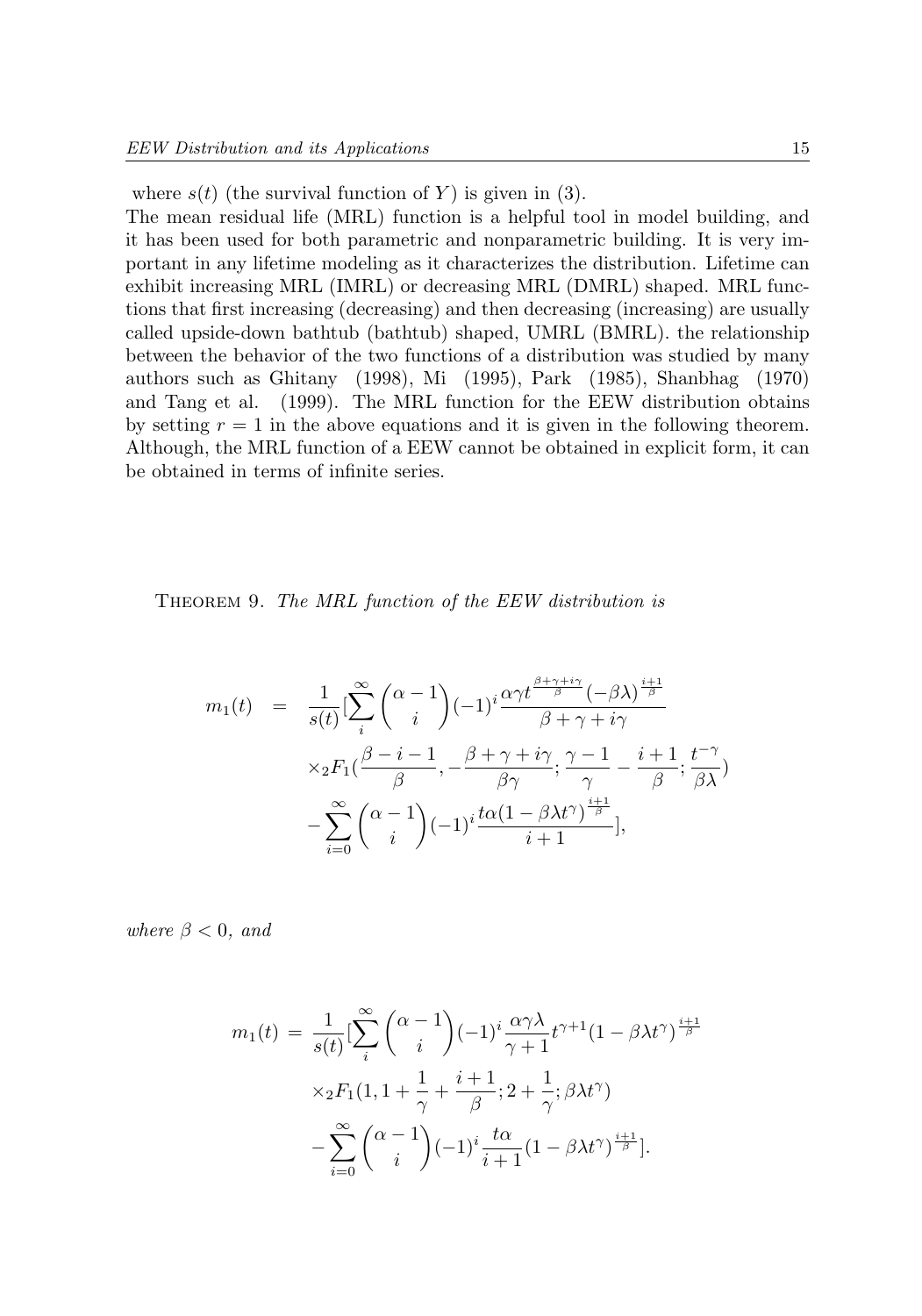PROOF. when  $\beta < 0$ , we have

$$
m_1(t) = \frac{1}{s(t)} \int_t^{\infty} (y-t) f(y) dy = \frac{1}{s(t)} \left[ \int_t^{\infty} y f(y) dy - \int_t^{\infty} t f(y) dy \right]
$$
  
\n
$$
= \frac{1}{s(t)} \left[ \int_t^{\infty} \alpha \gamma \lambda y^{\gamma} \sum_{i=0}^{\infty} {\alpha-i \choose i} (-1)^i (1-\beta \lambda y^{\gamma})^{\frac{i+1}{\beta}-1} dy \right]
$$
  
\n
$$
-t \int_0^{\infty} \alpha \gamma \lambda y^{\gamma-1} \sum_{i=0}^{\infty} {\alpha-i \choose i} (-1)^i (1-\beta \lambda y^{\gamma})^{\frac{i+1}{\beta}-1} dy]
$$
  
\n
$$
= \frac{1}{s(t)} \left[ \sum_{i}^{\infty} {\alpha-i \choose i} (-1)^i \frac{\alpha \gamma t^{\frac{\beta+\gamma+i\gamma}{\beta}} (-\beta \lambda)^{\frac{i+1}{\beta}}}{\beta+\gamma+i\gamma} \right]
$$
  
\n
$$
\times {}_2F_1 (\frac{\beta-i-1}{\beta}, -\frac{\beta+\gamma+i\gamma}{\beta \gamma}; \frac{\gamma-1}{\gamma} - \frac{i+1}{\beta}; \frac{t^{-\gamma}}{\beta \lambda})
$$
  
\n
$$
- \sum_{i=0}^{\infty} {\alpha-i \choose i} (-1)^i \frac{t\alpha(1-\beta \lambda t^{\gamma})^{\frac{i+1}{\beta}}}{i+1}],
$$

and when  $\beta > 0$ , we have

$$
m_{1}(t) = \frac{1}{s(t)} \int_{t}^{1/(\beta\lambda)^{\frac{1}{\gamma}}} (y-t)f(y)dy = \frac{1}{s(t)} \Big[ \int_{t}^{1/(\beta\lambda)^{\frac{1}{\gamma}}} yf(y)dy - \int_{t}^{1/(\beta\lambda)^{\frac{1}{\gamma}}} tf(y)dy \Big]
$$
  
\n
$$
= \frac{1}{s(t)} \Big[ \int_{t}^{1/(\beta\lambda)^{\frac{1}{\gamma}}} \alpha\gamma \lambda y^{\gamma} \sum_{i=0}^{\infty} {\alpha-1 \choose i} (-1)^{i} (1-\beta\lambda y^{\gamma})^{\frac{i+1}{\beta}-1} dy
$$
  
\n
$$
-t \int_{0}^{1/(\beta\lambda)^{\frac{1}{\gamma}}} \alpha\gamma \lambda y^{\gamma-1} \sum_{i=0}^{\infty} {\alpha-1 \choose i} (-1)^{i} (1-\beta\lambda y^{\gamma})^{\frac{i+1}{\beta}-1} dy]
$$
  
\n
$$
= \frac{1}{s(t)} \Big[\sum_{i}^{\infty} {\alpha-1 \choose i} (-1)^{i} \frac{\alpha\gamma\lambda}{\gamma+1} t^{\gamma+1} (1-\beta\lambda t^{\gamma})^{\frac{i+1}{\beta}}
$$
  
\n
$$
\times {}_{2}F_{1}(1, 1 + \frac{1}{\gamma} + \frac{i+1}{\beta}; 2 + \frac{1}{\gamma}; \beta\lambda t^{\gamma}) - \sum_{i=0}^{\infty} {\alpha-1 \choose i} (-1)^{i} \frac{t\alpha}{i+1} (1-\beta\lambda t^{\gamma})^{\frac{i+1}{\beta}}].
$$

On the other hand, we analogously discuss the reversed residual life and some of its properties. The reversed residual life can be defined as the conditional random variable  $t - Y|Y \leq t$  which denotes the time elapsed from the failure of a component given that its life is less than or equal to t. Also in reliability, the mean reversed residual life and the ratio of two consecutive moments of reversed residual life characterize the distribution uniquely.

The r-th order moment of the reversed residual life for the EEW distribution can be obtained via the general formula

$$
\mu_r(t) = E[(t - y)^r | Y \le t],
$$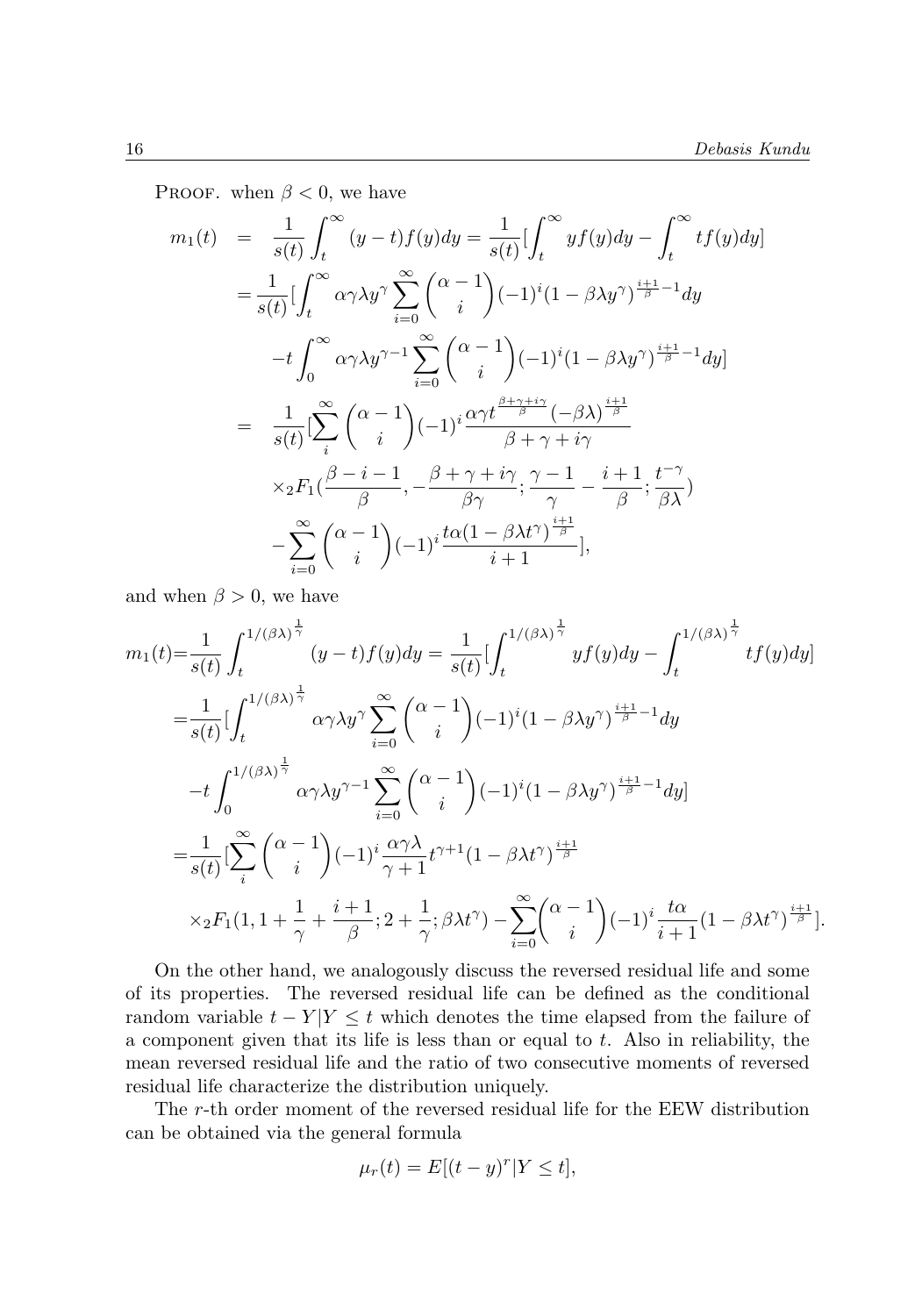in two cases;  $\beta < 0$  and  $\beta > 0$ . Let  $\beta < 0$ , thus the r-th reversed residual life is given by

$$
\mu_r(t) = \frac{1}{F(t)} \int_0^t (t - y)^r f(y) dy = \frac{1}{F(t)} \sum_{i=0}^\infty \sum_{j=0}^r \binom{\alpha - 1}{i} \binom{r}{j} (-1)^{r+i-j} \alpha e^{-\frac{i\pi(\gamma + r - j)}{\gamma}}
$$

$$
\times \left[ \frac{t^j (\beta \lambda)^{\frac{j-r}{\gamma}} \Gamma(\frac{j-r}{\gamma} + \frac{i+1}{\beta}) \Gamma(\frac{\gamma + r - j}{\gamma})}{\beta \Gamma(\frac{\beta - i - 1}{\beta})} + \frac{\gamma(\beta \lambda)^{\frac{i+1}{\beta}}}{r\beta - j\beta + \gamma + i\gamma} e^{\frac{i\pi(r\beta - j\beta + \gamma + i\gamma)}{\beta \gamma}}
$$

$$
\times t^{r + \frac{(i+1)\gamma}{\beta}} {}_2F_1(\frac{\beta - i - 1}{\beta}, \frac{j - r}{\gamma} - \frac{j+1}{\beta}; \frac{\gamma + j - r}{\gamma} - \frac{i+1}{\beta}; \frac{t^{-\gamma}}{\beta \lambda})], \qquad (6)
$$

and for  $\beta > 0$  the r-th reversed residual life is given by

$$
\mu_r(t) = \frac{1}{F(t)} \int_0^{\frac{1}{(\beta \lambda)^{1/\gamma}}} (t - y)^r f(y) dy
$$
  
= 
$$
\frac{1}{F(t)} \sum_{i=0}^{\infty} \sum_{j=0}^r {\alpha - 1 \choose i} {r \choose j} (-1)^{r+i-j} \frac{\alpha \lambda t^j (\beta \lambda)^{-\frac{\gamma + r - j}{\gamma}} \Gamma(\frac{i+1}{\beta}) \Gamma(\frac{\gamma + r - j}{\gamma})}{\Gamma(\frac{i+1}{\beta} + \frac{\gamma + r - j}{\gamma})},
$$

where  $t > \frac{1}{(\beta \lambda)^{1/\gamma}}$ , and for  $t < \frac{1}{(\beta \lambda)^{1/\gamma}}$ , the r-th reversed residual life is same as the equation (6).

The mean and second moment of the reversed residual life of the EEW distribution can be obtained by setting  $r = 1, 2$  in above equations. Also, by using  $\mu_1(t)$ and  $\mu_2(t)$ , we obtained the variance of the reversed residual life of the EEW distribution.

#### 4. Parametric inference

In this section, we consider the parametric inference of the unknown parameters  $\alpha, \beta, \gamma$  and  $\lambda$  of the EEW distribution. The parametric inferences will be discussed based on likelihood method in two situations; censored and full data.

#### 4.1. Likelihood method based on censored data

In most of survival analysis and reliability studies, the censored data are often encountered. Let  $Y_i$  be the random variable from EEW distribution with the parameters vector  $\Theta = (\alpha, \beta, \gamma, \lambda)$ . A simple random censoring procedure is one in which each element i is assumed to have a lifetime  $Y_i$  and a censoring time  $C_i$ , where  $Y_i$  and  $C_i$  are independent random variables. Suppose that the data including *n* independent observations  $y_i = \min(Y_i, C_i)$  for  $i = 1, \dots, n$ . The distribution of  $C_i$  does not depend on any of the unknown parameters of  $Y_i$ . The censored log-likelihood  $\ell_c(\Theta)$  is given by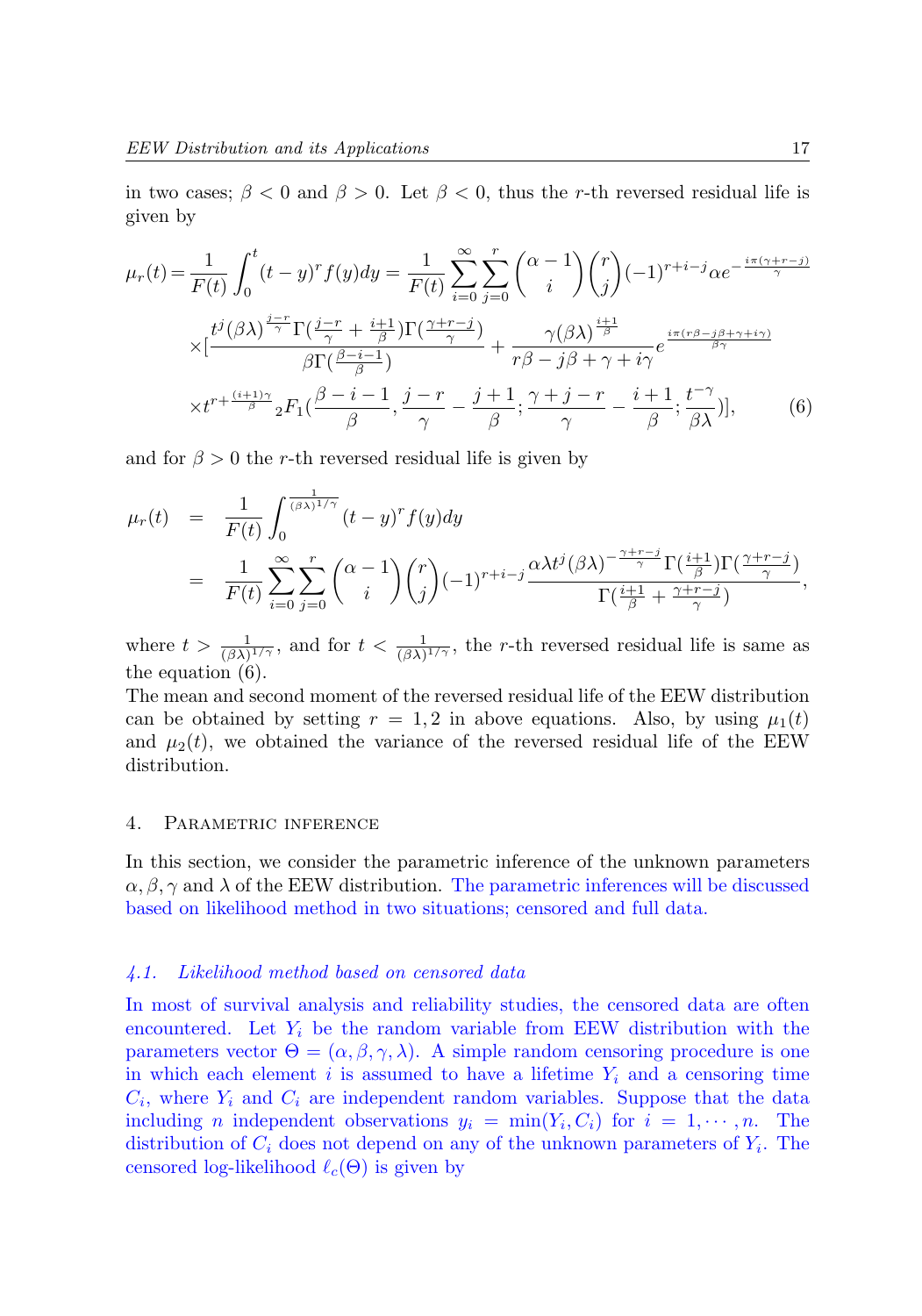$$
\ell_c(\Theta) = r \log \alpha + r \log \gamma + r \log \lambda + (\gamma - 1) \sum_{i \in F} \log y_i + (\frac{1}{\beta} - 1) \sum_{i \in F} \log (1 - \beta \lambda y_i^{\gamma})
$$

$$
+(\alpha - 1) \sum_{i \in F} \log (1 - (1 - \beta \lambda y_i^{\gamma})^{1/\beta}) + \sum_{i \in C} \log [1 - (1 - (1 - \beta \lambda y_i^{\gamma})^{1/\beta})^{\alpha}],
$$

where  $r$  is the number of failures and  $F$  and  $C$  denote the uncensored and censored sets of observations, respectively.

By differentiating the log-likelihood function with respect to  $\alpha, \beta, \gamma$  and  $\lambda$ , respectively, components of score vector  $U(\Theta) = \left(\frac{\partial \ell_c(\Theta)}{\partial \alpha}, \frac{\partial \ell_c(\Theta)}{\partial \beta}, \frac{\partial \ell_c(\Theta)}{\partial \gamma}, \frac{\partial \ell_c(\Theta)}{\partial \lambda}\right)$ are derived as

$$
\begin{split} \frac{\partial \ell_{e}(\Theta)}{\partial \alpha} &= \frac{r}{\alpha} + \sum_{i \in F} \log \left( 1 - (1 - \beta \lambda y_{i}^{\gamma})^{1/\beta} \right) \\ &= \sum_{i \in C} \frac{\left( 1 - (1 - \beta \lambda y_{i}^{\gamma})^{1/\beta} \right)^{\alpha} \log \left( 1 - (1 - \beta \lambda y_{i}^{\gamma})^{1/\beta} \right)}{1 - \left( 1 - (1 - \beta \lambda y_{i}^{\gamma})^{1/\beta} \right)^{\alpha}} \\ \frac{\partial \ell_{e}(\Theta)}{\partial \beta} &= -\frac{1}{\beta^{2}} \sum_{i \in F} \log \left( 1 - \beta \lambda y_{i}^{\gamma} \right) - \left( \frac{1}{\beta} - 1 \right) \sum_{i \in F} \frac{\lambda y_{i}^{\gamma}}{1 - \beta \lambda y_{i}^{\gamma}} \\ &- (\alpha - 1) \sum_{i \in F} \frac{\left( 1 - \beta \lambda y_{i}^{\gamma} \right)^{1/\beta} \left( -\frac{\log(1 - \beta \lambda y_{i}^{\gamma})}{\beta^{2}} - \frac{\lambda y_{i}^{\gamma}}{\beta (1 - \beta \lambda y_{i}^{\gamma})} \right)}{1 - (1 - \beta \lambda y_{i}^{\gamma})^{1/\beta}} \\ &+ \sum_{i \in C} \frac{\alpha \left( 1 - \beta \lambda y_{i}^{\gamma} \right)^{1/\beta} \left( 1 - (1 - \beta \lambda y_{i}^{\gamma})^{1/\beta} \right)^{\alpha - 1} \left( -\frac{\log(1 - \beta \lambda y_{i}^{\gamma})}{\beta^{2}} - \frac{\lambda y_{i}^{\gamma}}{\beta (1 - \beta \lambda y_{i}^{\gamma})} \right)}{1 - \left( 1 - (1 - (\beta \lambda y_{i}^{\gamma})^{1/\beta} \right)^{\alpha}} \\ \frac{\partial \ell_{e}(\Theta)}{\partial \gamma} &= \frac{r}{\gamma} - \left( \frac{1}{\beta} - 1 \right) \sum_{i \in F} \frac{\beta \lambda y_{i}^{\gamma} \log(y_{i})}{1 - \beta \lambda y_{i}^{\gamma}} + (\alpha - 1) \sum_{i \in F} \frac{\lambda y_{i}^{\gamma} \log(y_{i}) \left( 1 - \beta \lambda y_{i}^{\gamma} \right)^{\frac{
$$

4.2. Likelihood method based on complete data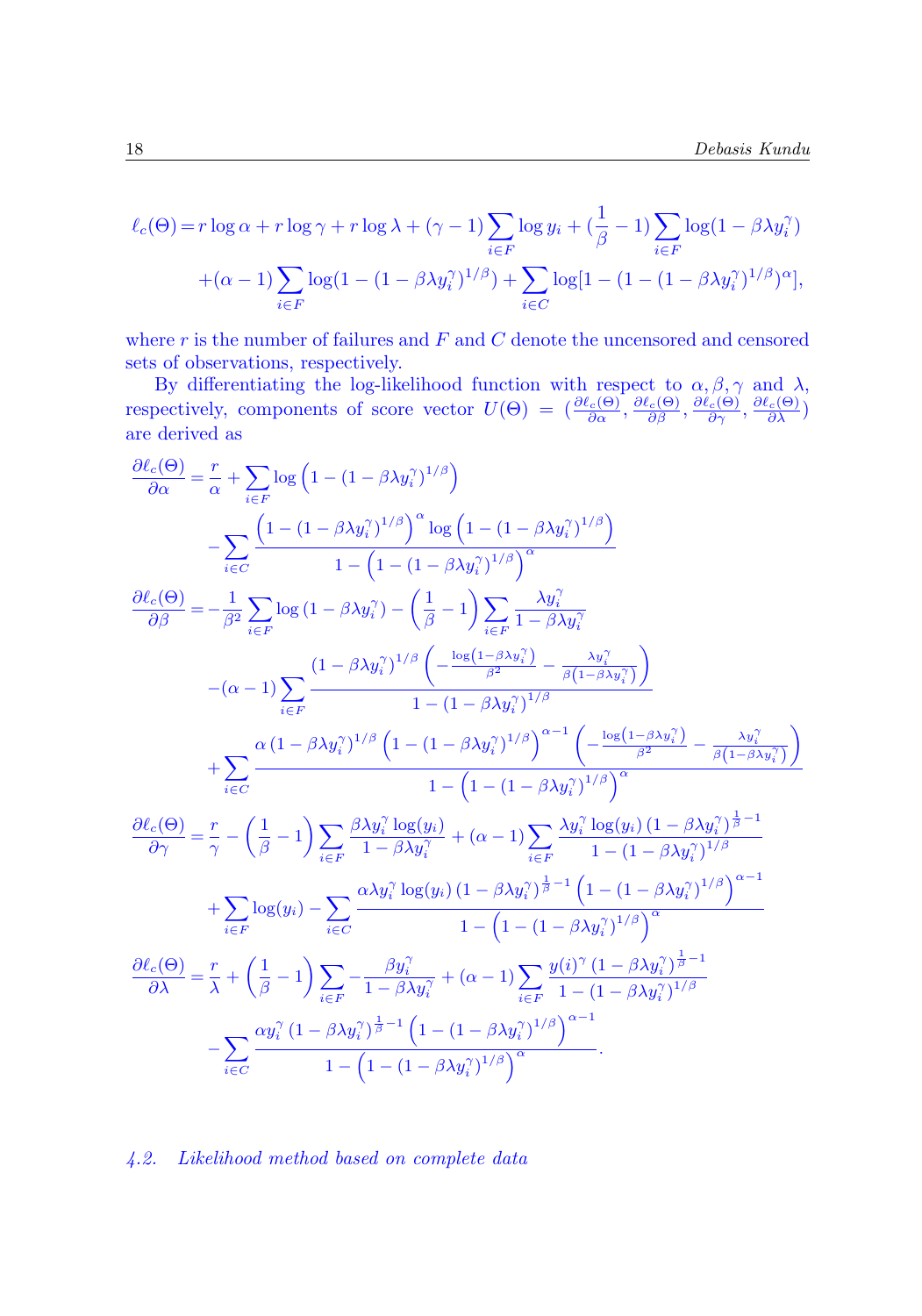Let  $y_1, ..., y_n$  be the random sample of size n from EEW distribution. The loglikelihood function is given by

$$
\ell(\alpha, \beta, \gamma, \lambda) = n \log \alpha + n \log \gamma + n \log \lambda + (\gamma - 1) \sum_{i=1}^{n} \log y_i
$$
  
+ 
$$
(\frac{1}{\beta} - 1) \sum_{i=1}^{n} \log(1 - \beta \lambda y_i^{\gamma}) + (\alpha - 1) \sum_{i=1}^{n} \log(1 - (1 - \beta \lambda y_i^{\gamma})^{1/\beta}).
$$

The first derivatives of the log-likelihood function with respect to  $\alpha, \beta, \gamma$  and  $\lambda$  are given in Appendix, and the maximum likelihood estimators (MLEs) of parameters can be obtained by maximizing this function. For given  $\beta$ ,  $\gamma$  and  $\lambda$ , the MLE of  $\alpha$ can be obtained as

$$
\hat{\alpha}(\beta, \gamma, \lambda) = -\frac{n}{\sum_{i=1}^{n} \log(1 - (1 - \beta \lambda y_i^{\gamma})^{1/\beta})}.
$$

By maximizing the profile log-likelihood function  $\ell(\hat{\alpha}(\beta, \gamma, \lambda), \beta, \gamma, \lambda)$ , with respect to  $\beta, \gamma, \lambda$ , the MLEs of  $\beta, \gamma$  and  $\lambda$  can be obtained. Now we will discuss the asymptotic properties of the MLEs in two situations;  $\beta < 0$  and  $\beta > 0$ .

THE REGULAR CASE: When  $\beta < 0$ , the situation is exactly the same as the generalized Weibull case discussed by Mudholkar et al. (1996). In this case EEW satisfies all the regularity properties of the parametric family. Then asymptotically, as  $n \to \infty$ ,

$$
\sqrt{n}(\hat{\Theta} - \Theta) \longrightarrow N_4(0, I^{-1}(\Theta)),
$$

where  $\hat{\Theta} = (\hat{\alpha}, \hat{\beta}, \hat{\gamma}, \hat{\lambda}), \Theta = (\alpha, \beta, \gamma, \lambda), N_4$  denotes the four-variate normal distribution and  $I(\Theta)$  is the Fisher information matrix. The observed information matrix is

$$
I_n(\Theta) = -\begin{bmatrix} I_{\alpha\alpha} & I_{\alpha\beta} & I_{\alpha\gamma} & I_{\alpha\lambda} \\ I_{\alpha\beta} & I_{\beta\beta} & I_{\beta\gamma} & I_{\beta\lambda} \\ I_{\alpha\gamma} & I_{\beta\gamma} & I_{\gamma\gamma} & I_{\gamma\lambda} \\ I_{\alpha\lambda} & I_{\beta\lambda} & I_{\gamma\lambda} & I_{\lambda\lambda} \end{bmatrix},
$$

where

$$
I_{\theta_i \theta_j} = \frac{\partial^2 \ell}{\partial \theta_i \partial \theta_j}, \quad i, j = 1, 2, 3, 4
$$

and they are provided in the Appendix.

THE NON-REGULAR CASE: When  $\beta > 0$ , we propose a reparametrization of  $\alpha, \beta, \gamma, \lambda$  as  $(\alpha, \beta, \gamma, \phi)$ , where  $\phi = \frac{1}{\sqrt{2\pi}}$  $\frac{1}{(\beta\lambda)^{\frac{1}{\gamma}}}, \text{ then } \lambda = \frac{\bar{\phi}^{-\gamma}}{\beta}$  $\frac{1}{\beta}$ . The PDF (2) and CDF

(1) can be written as

$$
f(y; \alpha, \beta, \gamma, \phi) = \alpha \gamma \frac{\phi^{-\gamma}}{\beta} y^{\gamma - 1} (1 - \left(\frac{y}{\phi}\right)^{\gamma})^{\frac{1}{\beta} - 1} (1 - (1 - \left(\frac{y}{\phi}\right)^{\gamma})^{\frac{1}{\beta}})^{\alpha - 1},\tag{7}
$$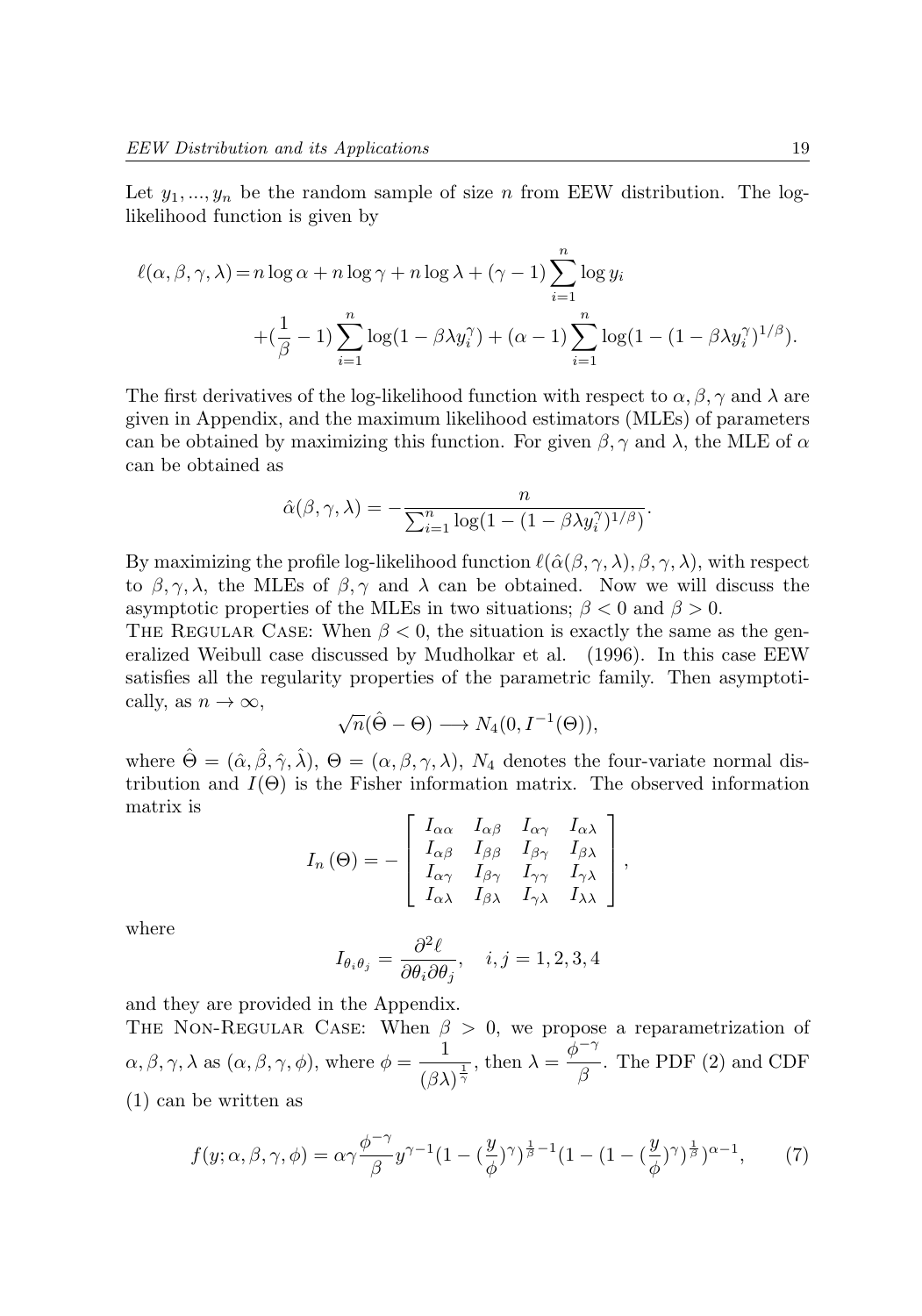and

$$
F(y; \alpha, \beta, \gamma, \phi) = (1 - (1 - (\frac{y}{\phi})^{\gamma})^{\frac{1}{\beta}})^{\alpha},
$$

respectively, for  $0 < y < \phi$  and 0 otherwise. The corresponding quantile function becomes

$$
Q(y; \alpha, \beta, \gamma, \phi) = (\phi^{\gamma}(1 - (1 - u^{\frac{1}{\alpha}})^{\beta}))^{\frac{1}{\gamma}}.
$$

Based on a random sample  $y_1, ..., y_n$  from (7), the MLEs can be obtained by maximizing the log-likelihood function:

$$
\ell(\alpha, \beta, \gamma, \phi) = n \log \alpha + n \log \gamma - n \gamma \log \phi - n \log \beta + (\gamma - 1) \sum_{i=1}^{n} \log y_{(i)}
$$

$$
+ \left(\frac{1}{\beta} - 1\right) \sum_{i=1}^{n} \log \left(1 - \left(\frac{y_{(i)}}{\phi}\right)^{\gamma}\right) + (\alpha - 1) \sum_{i=1}^{n} \log \left(1 - \left(1 - \left(\frac{y_{(i)}}{\phi}\right)^{\gamma}\right)^{\frac{1}{\beta}}\right). \tag{8}
$$

It is immediate from (8) that for fixed  $0 < \alpha < 1$ ,  $0 < \beta < 1$  and  $\gamma > 0$ , as  $\phi \downarrow y_{(n)}, \ell(\alpha, \beta, \gamma, \phi) \rightarrow \infty$ . Thus, in this case the MLEs do not exist.

To estimate the unknown parameters, first estimate the parameter  $\phi$  by its consistent estimator  $\tilde{\phi} = y_{(n)}$ . The modified log-likelihood function based on the remaining  $(n-1)$  observations after ignoring the largest observation and replacing  $\phi$  by  $\tilde{\phi} = y_{(n)}$  is

$$
\ell(\alpha, \beta, \gamma, \tilde{\phi}) = (n-1) \log \alpha + (n-1) \log \gamma - (n-1) \gamma \log y_{(n)} - (n-1) \log \beta \n+ (\gamma - 1) \sum_{i=1}^{n-1} \log y_{(i)} + (\frac{1}{\beta} - 1) \sum_{i=1}^{n-1} \log (1 - (\frac{y_{(i)}}{y_{(n)}})^{\gamma}) \n+ (\alpha - 1) \sum_{i=1}^{n-1} \log (1 - (1 - (\frac{y_{(i)}}{y_{(n)}})^{\gamma})^{\frac{1}{\beta}}).
$$

The modified MLE of  $\alpha$  and  $\lambda$ , for fixed  $\beta$  and  $\gamma$ , can be obtained as

$$
\tilde{\alpha}(\beta,\gamma)=-\frac{n-1}{1-\big(1-(\frac{y_{(i)}}{y_{(n)}})^\gamma\big)^{\frac{1}{\beta}}}
$$

and

$$
\tilde{\lambda} = \frac{y_{(n)}^{-\gamma}}{\beta},
$$

respectively. Therefore, in this case the modified MLE of  $\beta$  and  $\lambda$  can be obtained by solving the optimization problem from the modified log-likelihood function of  $\beta$  and  $\gamma$ .

For the propose of statistical inference, an understanding of the distribution of  $\dot{\phi}$ is necessary. This is given in the following theorem.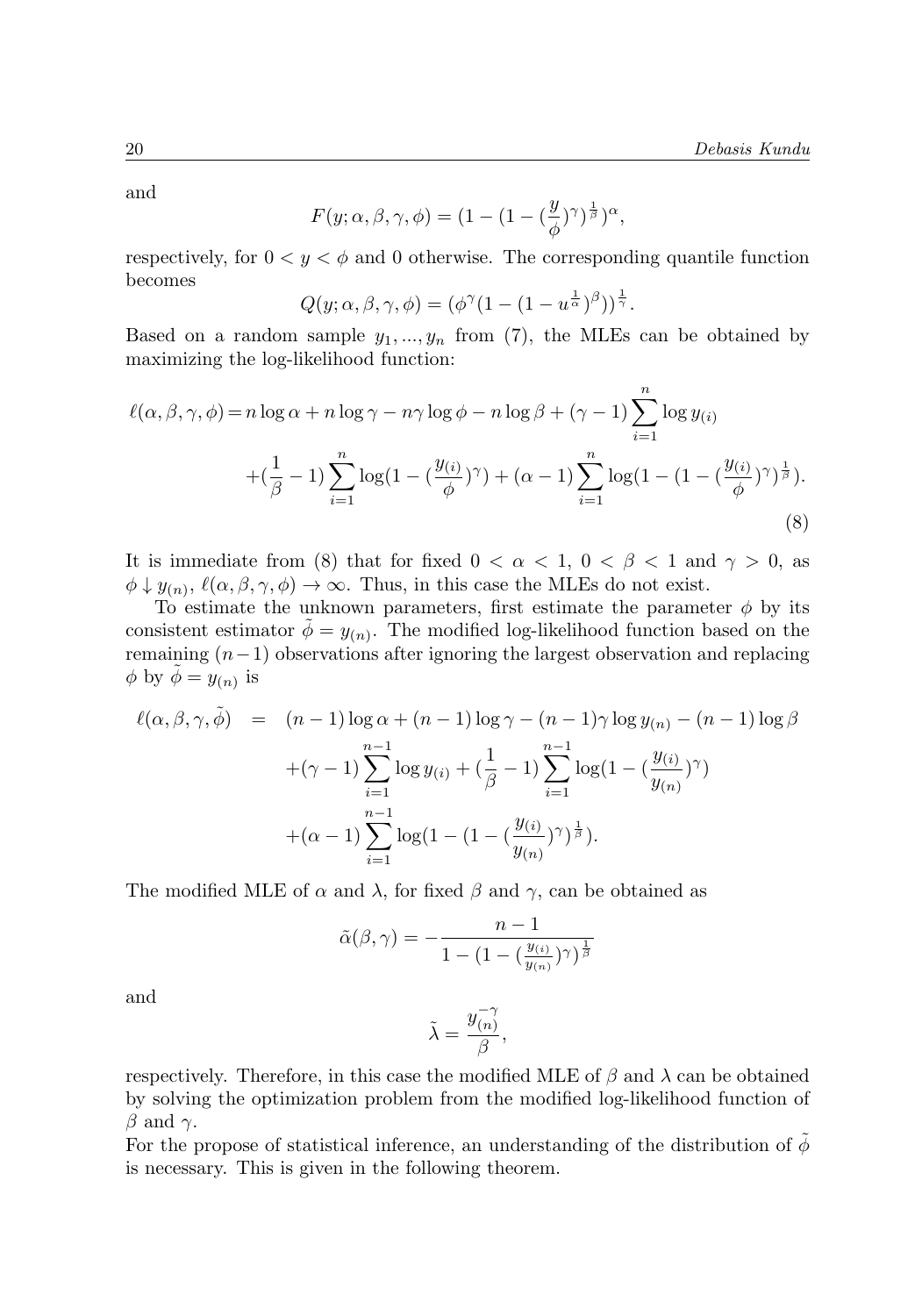THEOREM 10. *i*) The marginal distribution of  $\tilde{\phi} = y_{(n)}$  is given by

$$
p(\tilde{\phi} \le t) = (1 - (1 - (\frac{t}{\phi})^{\gamma})^{\frac{1}{\beta}})^{n\alpha}.
$$

ii) Asymptotically as  $n \to \infty$ ,

$$
n^{\beta}((\frac{y_{(n)}}{\phi})^{\gamma}-1)\rightarrow -X^{\beta},
$$

where  $X \sim Exp(\alpha)$ , with mean  $\frac{1}{\alpha}$ .

PROOF. i)

$$
p(\tilde{\phi} \le t) = p(Y_{(n)} \le t) = (p(Y \le t))^n = (1 - (1 - (\frac{t}{\phi})^{\gamma})^{\frac{1}{\beta}})^{n\alpha}.
$$

ii)

$$
Y_{(n)} \stackrel{d}{=} Q(U_{(n)}) = \phi(1 - (1 - U_{(n)}^{\frac{1}{\alpha}})^{\beta})^{\frac{1}{\gamma}},
$$

so

$$
\frac{Y_{(n)}}{\phi} = (1 - (1 - U_{(n)}^{\frac{1}{\alpha}})^{\beta})^{\frac{1}{\gamma}},
$$

then we have

$$
n^{\beta}((\frac{Y_{(n)}}{\phi})^{\gamma}-1)=-(n(1-U_{(n)}^{\frac{1}{\alpha}}))^{\beta}.
$$

Hence,

$$
p(n(1 - U_{(n)}^{\frac{1}{\alpha}}) \le t) = p(1 - U_{(n)}^{\frac{1}{\alpha}} \le \frac{t}{n}) = p(-U_{(n)}^{\frac{1}{\alpha}} \le \frac{t}{n} - 1) = p(U_{(n)}^{\frac{1}{\alpha}} \ge 1 - \frac{t}{n})
$$
  
= 
$$
p(U_{(n)} \ge (1 - \frac{t}{n})^{\alpha}) = 1 - ((1 - \frac{t}{n})^{\alpha})^n = 1 - (1 - \frac{t}{n})^{\alpha\alpha},
$$

as  $n \longrightarrow \infty$ , we have

$$
p(n(1-U_{(n)}^{\frac{1}{\alpha}}) \leq t) \longrightarrow 1 - e^{-\alpha t}.
$$

Thus

$$
n^{\beta}((\frac{y_{(n)}}{\phi})^{\gamma}-1) \to -X^{\beta}, \quad where \quad X \sim Exp(\alpha).
$$

# 5. Simulation Experiments and Data Analysis

# 5.1. Simulation Experiments

In this section, we perform some simulation studies, just to verify how the MLEs work for different sample sizes and different parameter values for the proposed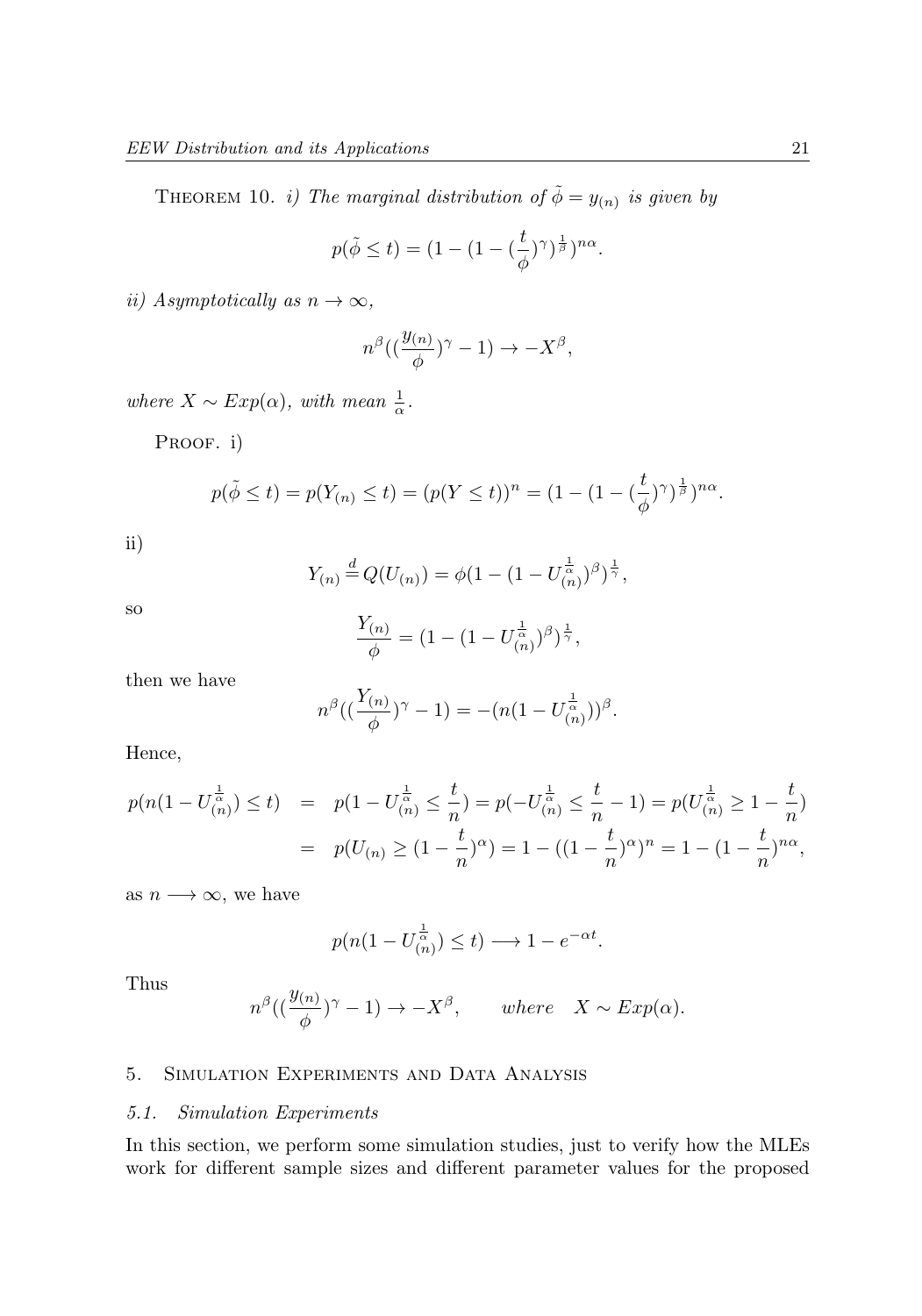EEW model. The results are obtained from 1000 Monte Carlo replications from simulations carried out using the software R.

We have used the following parameter sets: Model 1:  $\alpha = 1, \beta = 2, \gamma = 1.5, \lambda = 1,$ Model 2:  $\alpha = 2.35, \beta = 2, \gamma = 1.21, \lambda = 1,$ Model 3:  $\alpha = 0.8, \beta = -0.50, \gamma = 0.8, \lambda = 1,$ Model 4:  $\alpha = 1.57, \beta = 0.81, \gamma = 2.5, \lambda = 1.5,$ Model 5:  $\alpha = 0.48, \beta = -0.78, \gamma = 0.35, \lambda = 1$ Model 6:  $\alpha = 1.35, \beta = 1.57, \gamma = 1.49, \lambda = 1.87$ and different sample sizes, namely:  $n = 50, 100, 150, 200, 300$  and 400. We report the average estimates and the associated square root of mean squared errors (RMSEs). The results are presented in Table 1. From the results presented

in Table 1 the following points are quite clear.  $(i)$  It is quite clear that the MLEs are working quite well. As the sample size increases the standard deviation and the square root of mean squared errors decrease.  $(ii)$  This verifies the consistency properties of the MLEs. For all practical purposes, MLEs can be used quite effectively for estimating the unknown parameters of the proposed EEW model.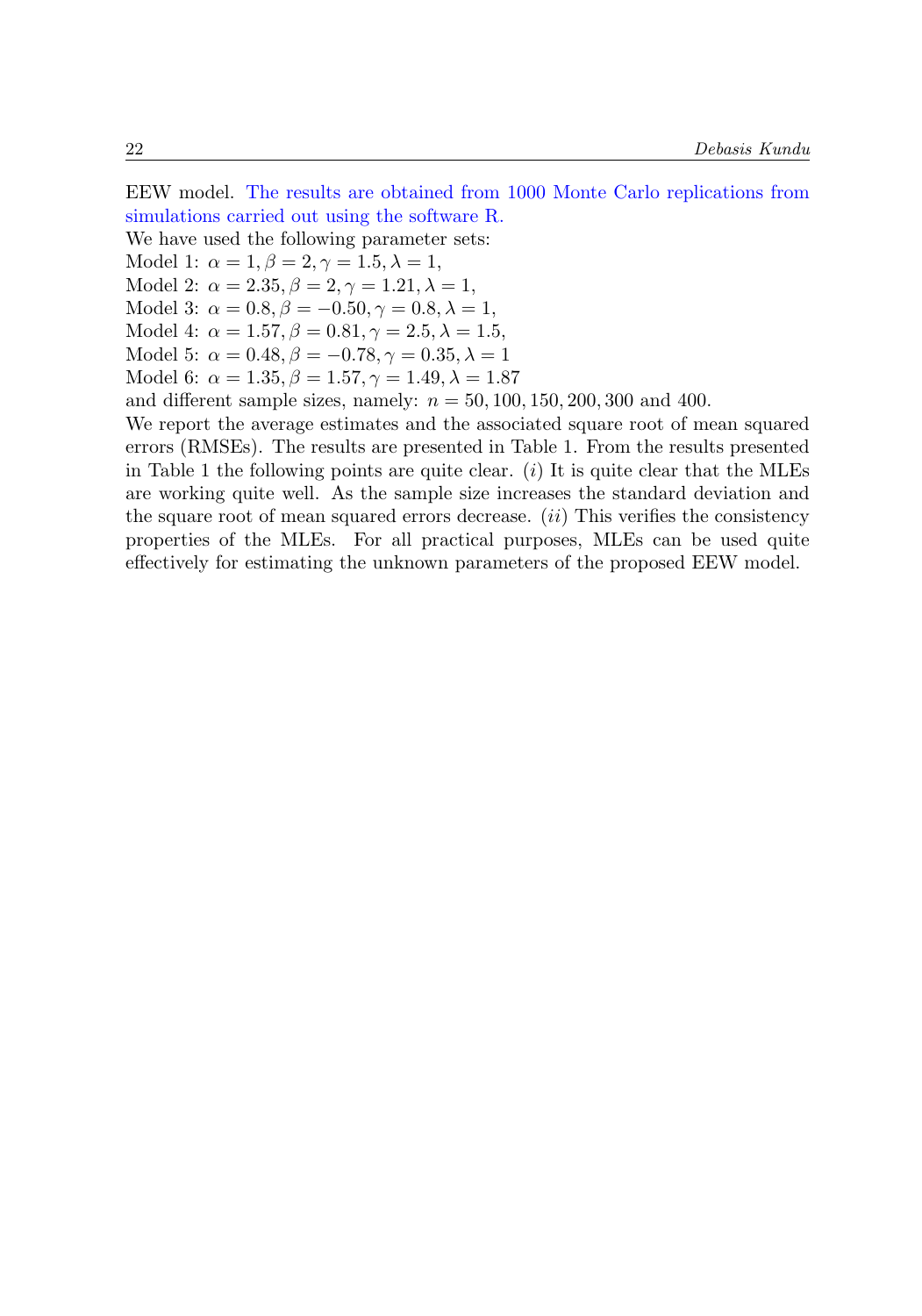|                                  |                                                                             | .198                                                                     | .855                         | 5.487                                                           | 0.858                       |       | $\frac{52}{3}$     | .239                      | 0.650                     |                                                                         |       | $\begin{array}{r} 4.155 \\ 0.610 \\ 3.027 \\ 7.09 \\ 3.320 \\ 3.55 \\ 0.031 \\ \end{array}$                                                                                                                                                                                                                                                                                                                                                              |                                                                                                                                                                                                                                                                                               |        |        |                       |                                       | $\frac{1.010}{2.253}$ |                                |               |                    | $\begin{array}{ l }\n\hline\n0.529 \\ 0.529 \\ 1.5344 \\ 0.517 \\ 0.839 \\ 0.339\n\end{array}$                               |       |                        | 1.615                                                                        |        | 1432                             | 1.871                    | .503                                                                             | 135        | .587                                 | 276                       |                  | .565                                                                                             | 1.485 |               |
|----------------------------------|-----------------------------------------------------------------------------|--------------------------------------------------------------------------|------------------------------|-----------------------------------------------------------------|-----------------------------|-------|--------------------|---------------------------|---------------------------|-------------------------------------------------------------------------|-------|----------------------------------------------------------------------------------------------------------------------------------------------------------------------------------------------------------------------------------------------------------------------------------------------------------------------------------------------------------------------------------------------------------------------------------------------------------|-----------------------------------------------------------------------------------------------------------------------------------------------------------------------------------------------------------------------------------------------------------------------------------------------|--------|--------|-----------------------|---------------------------------------|-----------------------|--------------------------------|---------------|--------------------|------------------------------------------------------------------------------------------------------------------------------|-------|------------------------|------------------------------------------------------------------------------|--------|----------------------------------|--------------------------|----------------------------------------------------------------------------------|------------|--------------------------------------|---------------------------|------------------|--------------------------------------------------------------------------------------------------|-------|---------------|
| RMSE                             | $\frac{8}{152}$<br>$-1.356$<br>$-1.356$<br>$-1.352$<br>$-1.353$<br>$-1.354$ |                                                                          |                              |                                                                 |                             |       |                    |                           |                           |                                                                         |       |                                                                                                                                                                                                                                                                                                                                                                                                                                                          |                                                                                                                                                                                                                                                                                               |        |        |                       |                                       |                       |                                |               |                    |                                                                                                                              |       |                        | $\frac{1.480}{0.540}$                                                        |        | 0.421                            | 1.317                    | 0.632                                                                            |            | 0.488                                |                           |                  | 1628854425<br>138854425<br>110.425                                                               |       |               |
|                                  | $\frac{1}{36}$                                                              | 1.314                                                                    | .655                         | $\begin{array}{c} 2.39 \\ -1.38 \\ -1.28 \end{array}$           |                             |       | $\frac{256}{5}$    |                           |                           | $\begin{array}{c} 1.91 \\ 0.665 \\ 0.101 \\ 1.212 \\ 0.304 \end{array}$ |       |                                                                                                                                                                                                                                                                                                                                                                                                                                                          |                                                                                                                                                                                                                                                                                               |        |        |                       | 0.197<br>0.188<br>0.00852<br>0.000000 |                       | $\frac{0.170}{2}$              |               |                    | 821443<br>2000<br>2000<br>2000                                                                                               |       |                        | $\frac{137}{2}$                                                              | 0.137  | 0.358                            | 0.058                    | 0.607                                                                            | E          | 116                                  | 0.121                     |                  | 0.333<br>0.404<br>0.404                                                                          |       | 0.079         |
|                                  |                                                                             | .962                                                                     |                              | 2.430<br>0.504<br>1.601                                         |                             | 1.347 |                    | $\frac{109}{0.695}$       |                           |                                                                         |       |                                                                                                                                                                                                                                                                                                                                                                                                                                                          |                                                                                                                                                                                                                                                                                               |        |        |                       |                                       |                       |                                |               |                    |                                                                                                                              |       |                        |                                                                              |        |                                  |                          |                                                                                  |            |                                      |                           |                  | 131<br>0.604<br>0.364<br>0.180                                                                   |       |               |
|                                  |                                                                             | 0.488<br>7.311<br>7.3524<br>7.828<br>7.672                               |                              |                                                                 |                             |       |                    |                           |                           |                                                                         |       | $\begin{array}{r} 0.213 \\ 0.783 \\ 0.6483 \\ 0.6590 \\ 0.7834 \\ 0.7830 \\ 0.7830 \\ 0.7830 \\ 0.7830 \\ 0.7830 \\ 0.7830 \\ 0.7830 \\ 0.7830 \\ 0.7830 \\ 0.7830 \\ 0.7830 \\ 0.7830 \\ 0.7830 \\ 0.7830 \\ 0.7830 \\ 0.7830 \\ 0.7830 \\ 0.7830 \\ 0.7830 \\ 0.7830 \\ 0.7830 \\ 0.7830$                                                                                                                                                              |                                                                                                                                                                                                                                                                                               |        |        |                       |                                       |                       |                                |               |                    | $\begin{array}{c} 0.153 \\ 1.292 \\ 0.468 \\ 1.721 \\ 0.376 \\ 1.379 \end{array}$                                            |       |                        | $\frac{0.138}{1.342}$                                                        |        | 0.426                            | 1.675                    | 0.359<br>1.265                                                                   |            | 0.120                                | 1.103                     |                  | $0.362$<br>$1.304$<br>$-0.224$                                                                   |       |               |
| Std                              |                                                                             |                                                                          | .248                         | 0.342                                                           |                             | 0.272 | $\frac{5}{10}$     | 0.889                     | 0.660                     | $\begin{array}{c} 0.263 \\ 0.710 \\ 0.231 \end{array}$                  |       |                                                                                                                                                                                                                                                                                                                                                                                                                                                          | $\frac{669}{982.00}$                                                                                                                                                                                                                                                                          |        |        | 0.265                 | 0.625                                 | 0.197                 | 0.041                          | 0.563         | 0.427              | 0.256                                                                                                                        | 1474  | 0.211                  | $\frac{1}{0.536}$                                                            |        | 0.385                            | 0.259                    | 0.414                                                                            | 0.204      | 0.039                                | 0.462                     | 1.349            | $\frac{236}{3.317}$                                                                              |       | 0.194         |
|                                  |                                                                             |                                                                          |                              |                                                                 |                             |       |                    |                           |                           |                                                                         |       |                                                                                                                                                                                                                                                                                                                                                                                                                                                          |                                                                                                                                                                                                                                                                                               |        |        |                       |                                       |                       |                                |               |                    |                                                                                                                              |       |                        |                                                                              |        |                                  |                          | 0.058<br>0.607<br>0.111                                                          |            | 0.100                                |                           |                  | 120<br>0.330<br>0.396<br>0.780                                                                   |       |               |
|                                  | $\frac{15}{1.921}$                                                          |                                                                          | 2.215<br>0.463               |                                                                 | $-344$                      |       | $\overline{160}$   |                           |                           |                                                                         |       | $\begin{array}{c} 0.657 \\ 1.288 \\ 1.330 \\ 0.340 \\ 0.010 \\ 0.000 \\ 0.000 \\ 0.000 \\ 0.000 \\ 0.013 \\ 0.214 \\ 0.014 \\ 0.014 \\ 0.014 \\ 0.014 \\ 0.014 \\ 0.014 \\ 0.014 \\ 0.014 \\ 0.014 \\ 0.014 \\ 0.014 \\ 0.014 \\ 0.014 \\ 0.014 \\ 0.014 \\ 0.014 \\ 0.014 \\ 0.014 \\ 0.014 \\ 0.$                                                                                                                                                      |                                                                                                                                                                                                                                                                                               |        |        |                       |                                       |                       |                                |               |                    | 0503<br>0.504<br>0.307<br>0.307<br>0.301                                                                                     |       |                        | 0.485                                                                        |        | 0.606<br>0.349<br>0.349<br>0.185 |                          |                                                                                  |            | .037                                 |                           |                  | $\frac{109}{1551}$<br>$\frac{553}{257}$<br>$\frac{337}{163}$                                     |       |               |
|                                  | 30Z.<br>306                                                                 |                                                                          | .072                         | 5.896<br>0.776<br>1.462                                         |                             |       | $\frac{1}{2}$      | 2.913                     |                           |                                                                         |       | $1.050$<br>$5.162$<br>$757$<br>$3.873$                                                                                                                                                                                                                                                                                                                                                                                                                   | $\frac{1.664}{2.523}$                                                                                                                                                                                                                                                                         |        |        |                       | 5.051<br>0.779<br>3.632               |                       |                                |               |                    | $\frac{1}{1.816}$<br>$\frac{33}{1.819}$<br>$\frac{33}{1.643}$<br>$\frac{33}{1.81}$<br>$\frac{33}{1.81}$<br>$\frac{33}{1.81}$ |       |                        | $rac{662}{665}$                                                              |        | 0.916                            | 4.990                    | 0.648                                                                            |            | 575.                                 | .641                      |                  | $0.772$<br>$1.732$<br>$0.64$                                                                     |       |               |
|                                  |                                                                             |                                                                          |                              |                                                                 |                             |       |                    |                           |                           |                                                                         |       |                                                                                                                                                                                                                                                                                                                                                                                                                                                          |                                                                                                                                                                                                                                                                                               |        |        |                       |                                       |                       |                                |               |                    |                                                                                                                              |       |                        |                                                                              |        |                                  |                          |                                                                                  |            |                                      |                           |                  | L.013<br>L.215<br>L.186<br>L.112<br>L.112                                                        |       |               |
| <b>MLE</b>                       | $616^{+1}$                                                                  |                                                                          |                              | $\begin{array}{c} 0.927 \\ 0.817 \\ 0.821 \\ 1.480 \end{array}$ |                             |       |                    | $\frac{1.832}{1.971}$     |                           |                                                                         |       | $\begin{array}{l} 0.471 \\ 0.815 \\ 0.888 \\ 1.528 \\ 1.190 \\ 1.960 \\ 1.968 \\ 1.988 \\ 1.983 \\ 1.937 \\ 1.91 \\ 1.91 \\ 1.91 \\ 1.93 \\ 1.95 \\ 1.94 \\ 1.134 \\ 1.134 \\ 1.134 \\ 1.134 \\ 1.134 \\ 1.134 \\ 1.134 \\ 1.134 \\ 1.134 \\ 1.134 \\ 1.134 \\ 1.134 \\ 1.134 \\ 1.134 \\ 1.134 \\ 1$                                                                                                                                                    |                                                                                                                                                                                                                                                                                               |        |        |                       |                                       |                       |                                |               |                    |                                                                                                                              |       |                        | $\frac{1.932}{1.994}$                                                        |        | 0.463                            |                          | $\frac{0.815}{0.776}$<br>1.567                                                   |            | $-941$                               | 1.984                     |                  | $0.456$<br>$0.820$<br>$0.697$<br>$1.566$                                                         |       |               |
|                                  | $rac{867}{670}$                                                             |                                                                          |                              |                                                                 |                             |       |                    |                           |                           |                                                                         |       |                                                                                                                                                                                                                                                                                                                                                                                                                                                          |                                                                                                                                                                                                                                                                                               |        |        |                       |                                       |                       |                                |               |                    |                                                                                                                              |       |                        |                                                                              |        |                                  |                          |                                                                                  |            |                                      |                           |                  |                                                                                                  |       |               |
| $\alpha, \beta, \gamma, \lambda$ | 2.00,                                                                       | $\begin{array}{c} 1.50, \\ 1.21, \\ 0.80, \\ 0.35, \\ 1.49, \end{array}$ | $\frac{100}{50}$<br>$-0.50,$ | 0.81,                                                           | $\frac{87}{87}$<br>$-0.78,$ | 1.57. | $\approx$<br>2.00, | $\sum_{i=1}^{n}$<br>2.00, | $\frac{1}{2}$<br>$-0.50,$ | $\frac{0.81}{1.57}$                                                     |       | $\begin{array}{c} 1.50 \\ 1.00 \\ 1.87 \\ 1.00 \\ 1.00 \\ 1.01 \end{array}$<br>$\overline{1,50}$ , $\overline{21}$ , $\overline{35}$ , $\overline{35}$ , $\overline{35}$ , $\overline{49}$ , $\overline{49}$ , $\overline{35}$ , $\overline{49}$ , $\overline{35}$ , $\overline{49}$ , $\overline{35}$ , $\overline{49}$ , $\overline{35}$ , $\overline{50}$ , $\overline{35}$ , $\overline{49}$ , $\overline{35}$ , $\overline{49}$ , $\overline{35}$ , | $\frac{1}{2}$<br>$\frac{1}{2}$<br>$\frac{1}{2}$<br>$\frac{1}{2}$<br>$\frac{1}{2}$<br>$\frac{1}{2}$<br>$\frac{1}{2}$<br>$\frac{1}{2}$<br>$\frac{1}{2}$<br>$\frac{1}{2}$<br>$\frac{1}{2}$<br>$\frac{1}{2}$<br>$\frac{1}{2}$<br>$\frac{1}{2}$<br>$\frac{1}{2}$<br>$\frac{1}{2}$<br>$\frac{1}{2}$ |        | 1.00   | (.50)<br>(1.57, 0.81, | 00.1<br>$-0.78$                       | .87<br>1.57,          | $\sum_{i=1}^{\infty}$<br>2.00, | 1.00<br>2.00, | $00 -$<br>$-0.50,$ | 1.50<br>$\begin{bmatrix} 1.50 \\ 1.21 \\ 0.80 \\ 0.30 \\ 0.35 \end{bmatrix}$<br>$\frac{0.81}{0.78}$                          | 0.00  | 1.87<br>1.49,<br>1.57, | $\begin{matrix} 1.00 \\ -0.0 \end{matrix}$<br>$\frac{1.50}{1.21}$ ,<br>2.00, | 2.00,  | 00.1<br>$-0.50,$                 | $\overline{50}$<br>0.81, | $\frac{1}{2}$<br>$\begin{array}{c} 2.50 \\ 0.35 \\ 1.49 \end{array}$<br>$-0.78,$ | 87<br>1.57 | $\rm \ddot{\rm 0}$<br>1.50,<br>2.00, | $\sum_{i=1}^{n}$<br>2.00, | 00.1<br>$-0.50,$ | 1.50<br>$\frac{1}{0}$ , $\frac{21}{50}$ , $\frac{35}{0}$ , $\frac{35}{0}$<br>$\frac{0.81}{0.78}$ | 00.1  | 1.87<br>1.49, |
|                                  |                                                                             |                                                                          |                              | (1.57,                                                          | (0.48,                      |       | (1.00)             |                           | (0.80,                    | (1.57,                                                                  | 0.48, | (1.35,                                                                                                                                                                                                                                                                                                                                                                                                                                                   | (1.00,                                                                                                                                                                                                                                                                                        | (2.35, | (0.80, |                       | (0.48, )                              | (1.35)                | (1.00,                         | 2.35,         | 0.80,              | (1.57,                                                                                                                       | 0.48, | (1.35,                 | (1.00,                                                                       | (2.35, | 0.80,                            | (1.57,                   | 0.48,                                                                            |            | 0.100                                | 2.35.                     | (0.80,           |                                                                                                  | 0.48. |               |
| r                                | 50                                                                          |                                                                          |                              |                                                                 |                             |       | $^{100}$           |                           |                           |                                                                         |       |                                                                                                                                                                                                                                                                                                                                                                                                                                                          | $\overline{150}$                                                                                                                                                                                                                                                                              |        |        |                       |                                       |                       | 200                            |               |                    |                                                                                                                              |       |                        | $\frac{300}{2}$                                                              |        |                                  |                          |                                                                                  |            | $^{400}$                             |                           |                  |                                                                                                  |       |               |

 $\begin{array}{c} {TABLE \ I} \\ {The \ MLEs, \ Std \ and \ RMSE} \end{array}$ The MLEs, Std and RMSE

 $\it{EEW}$ Distribution and its Applications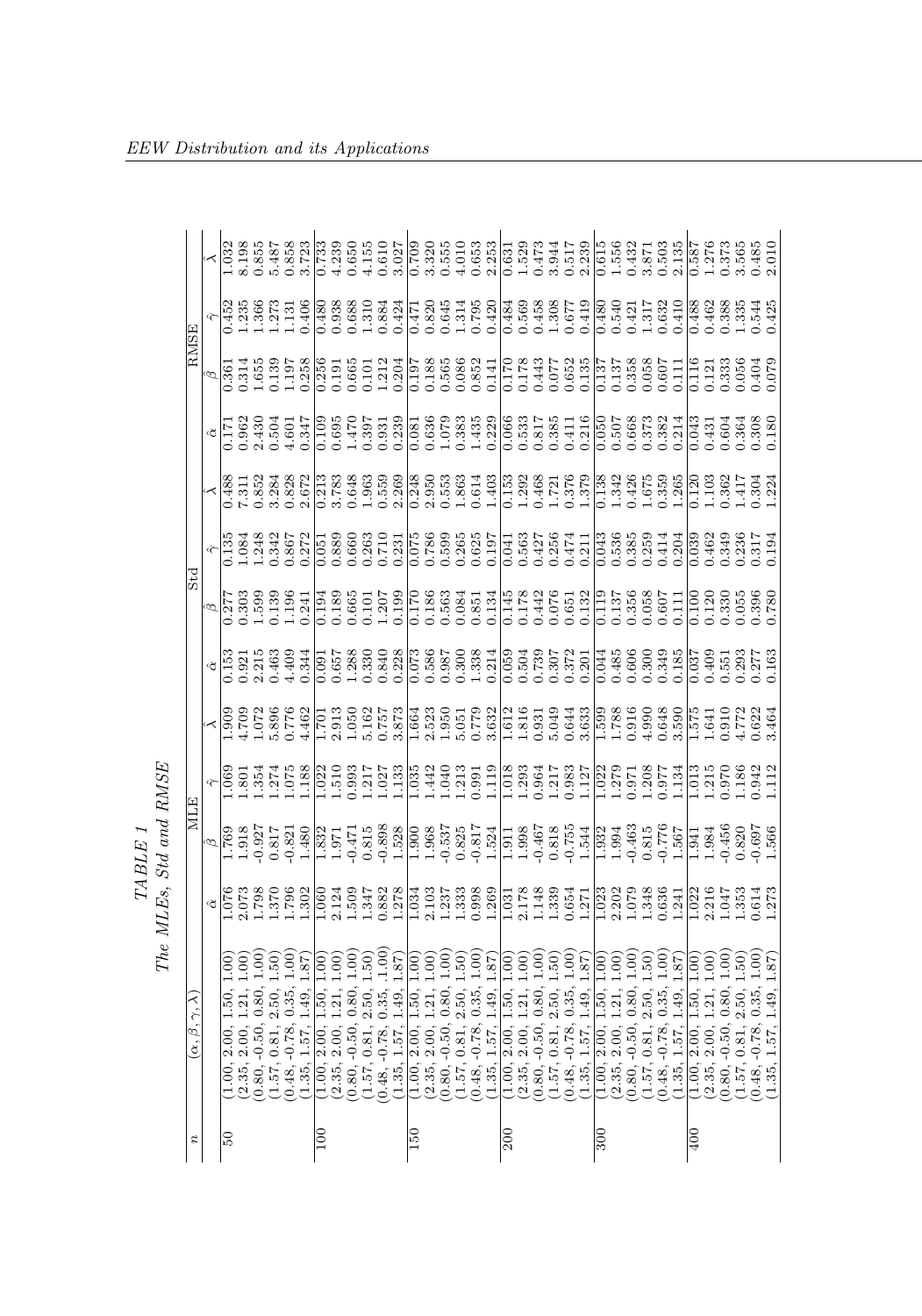# 5.2. Data Analysis

In this part, we fit the EEW distribution to the real data set and also compare the fitted EEW with some sub-models such as: the EW, W, EGE, GE and Exponential distributions, to show the superiority of the EEW distribution. In fact, it is observed that empirical hazard function of the data indicates that the data are coming from a lifetime distribution which has a DID shaped hazard function and the proposed distribution provides the best fit than many existing lifetime distributions. Therefore, the proposed distribution provides another option to a practitioner to use it for data analysis purposes. The results are obtained by using the function *optim* form package  $stats4$  in R.

As a data set, we consider the 101 data points represent the stress-rupture life of kevlar 49/epoxy strands which were subjected to constant sustained pressure at the 70% stress level until all had failed, so that we have complete data with exact times of failure, which are shown by Andrews and Herzberg (1985). Cooray and Ananda (2008) used this data in fitting generalization of the half-normal distribution.

The TTT plot of this data set in Figure 3 display a decreasing-increasingdecreasing (DID) hazard rate function. The MLEs of the parameters, -2loglikelihood, AIC (Akaike Information Criterion), the Kolmogorov-Smirnov test statistic  $(K-S)$ , the Anderson-Darling test statistic  $(AD)$ , the Cramér-von Mises test statistic (CM) and Durbin-Watson test statistic (DW) are displayed in Table 2. The CM and DW test statistics are described in details in Chen and Balakrishnan (1995) and Watson (1961), respectively. In general, the smaller the values of KS, AD, CM and WA, the better the fit to the data. From the values of these statistics, we conclude that the EEW distribution provides a better fit to this data than the EW,  $W$ , E



Figure  $3$  – TTT Plots of Andrews and Herzberg data.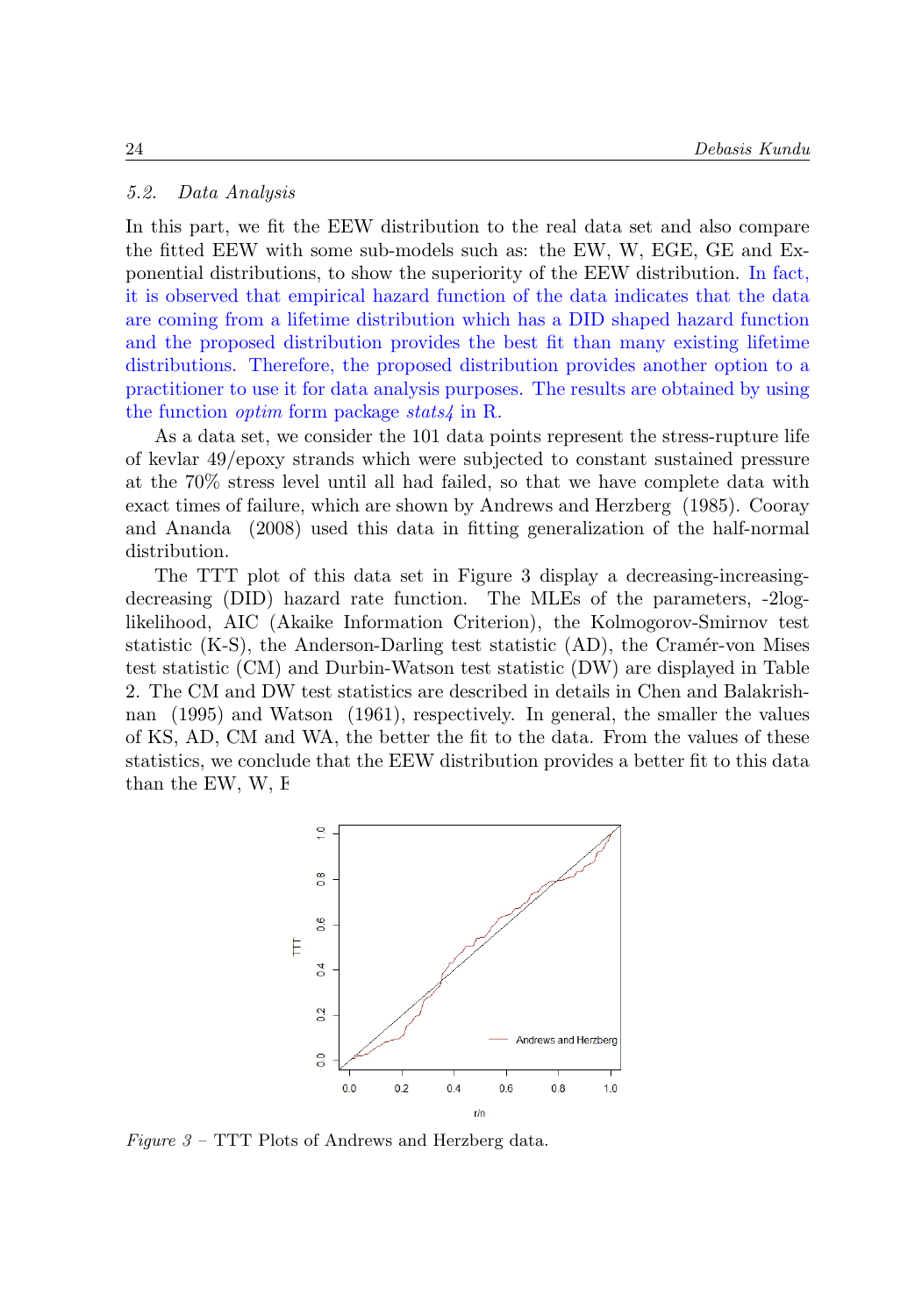TABLE 2 MLEs, KS, p-value, -2 Log L, AD, CM, DW and AIC statistics for Andrews and Herzberg data.

| Dist | MLE                                                                                                      |  |                     | K-S AIC p-value -2 Log L AD CM |                      | DW |
|------|----------------------------------------------------------------------------------------------------------|--|---------------------|--------------------------------|----------------------|----|
|      | EEW $\hat{\alpha} = 0.1004, \hat{\beta} = -3.4749, 0.0588, 205.7, 0.8760, 197.7, 0.4550, 0.1575, 0.1486$ |  |                     |                                |                      |    |
|      | $\hat{\gamma} = 6.9363, \hat{\lambda} = 0.0081$                                                          |  |                     |                                |                      |    |
|      | EGE $\hat{\alpha} = 0.8766$ , $\hat{\beta} = -0.0178$ 0.0909 211.6 0.3745 205.6                          |  |                     |                                | 1.0560 0.2722 0.2634 |    |
|      | $\hat{\lambda} = 0.9113$                                                                                 |  |                     |                                |                      |    |
|      | GE $\hat{\alpha} = 0.8663, \hat{\lambda} = 0.8883$                                                       |  | 0.0887 209.6 0.4041 | 205.6                          | 1.0209 0.2634 0.2566 |    |
|      | EW $\hat{\alpha} = 0.7930, \hat{\gamma} = 1.0604$ 0.0844 211.6 0.4674                                    |  |                     | 205.6                          | 0.9553 0.2473 0.2434 |    |
|      | $\hat{\lambda} = 0.8113$                                                                                 |  |                     |                                |                      |    |
| E    | $\hat{\lambda} = 0.9758$                                                                                 |  | 0.0888 209.0 0.4035 | 207.0                          | 1.2481 0.2469 0.2457 |    |
| W    | $\hat{\gamma} = 0.9259, \hat{\lambda} = 1.0094, \quad 0.0965 \quad 210.0 \quad 0.3033$                   |  |                     | 206.0                          | 1.1221 0.2789 0.2715 |    |
|      |                                                                                                          |  |                     |                                |                      |    |

Plots of the estimated PDF and CDF of the EEW, EW, W, EGE, GE and Exponential models fitted to the data set corresponding to Table 2, are given in Figures 4 and 5. Also, Figure 6 is displayed the QQ-plot of the EEW model to the data set. These plots suggest that the EEW distribution is superior to the other distributions in terms of model fitting.



Figure  $4$  – Plots of fitted PDF and CDF of EEW, EGE, GE, EW, Exponential and Weibull models for Andrews and Herzberg data.

#### 6. Conclusions and Some Future Work

We propose the Extended Exponentiated Weibull (EEW) distribution to generalized the Extended Generalized Exponential (EGE) distribution by adding a new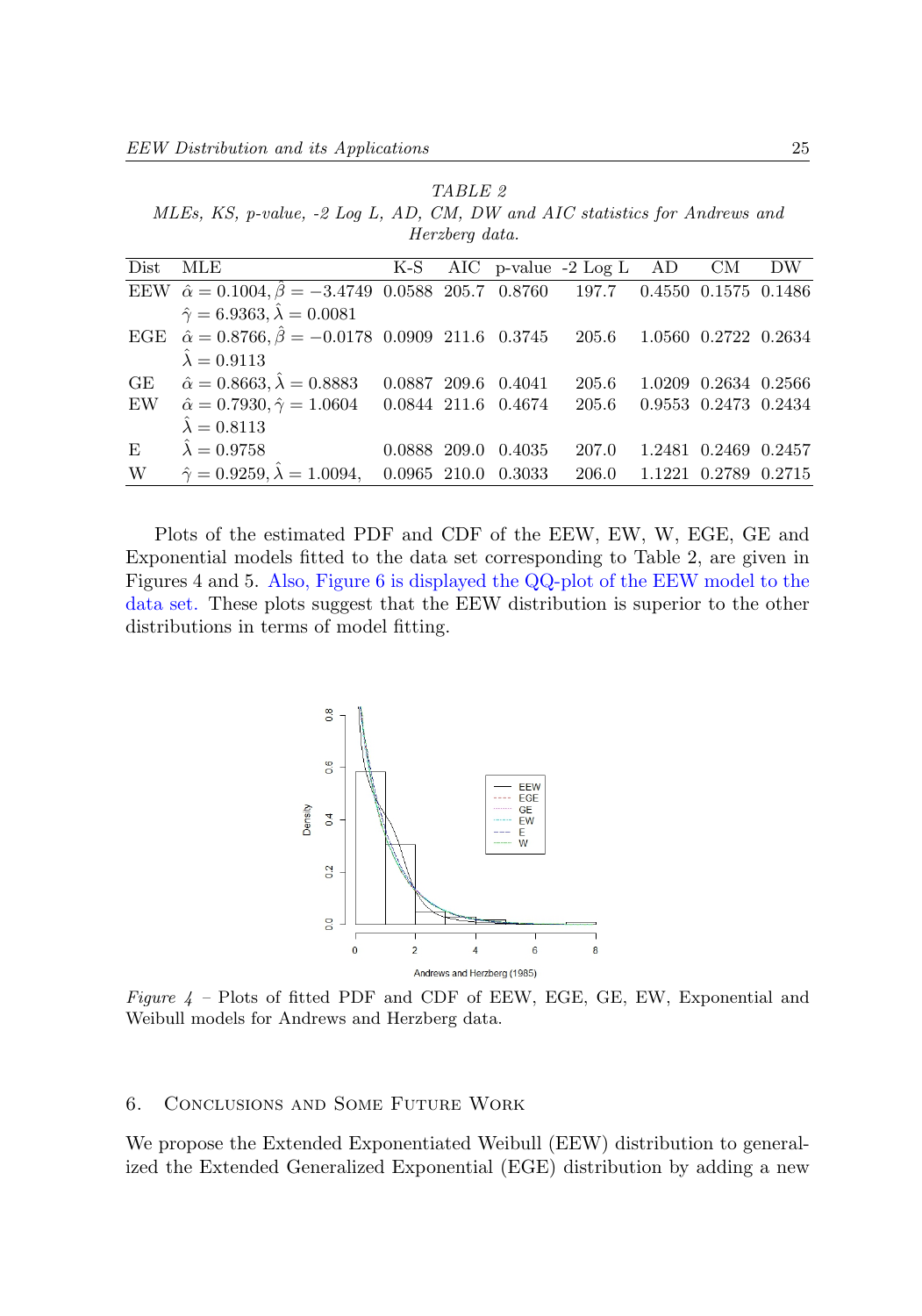

Figure 5 – Estimated distribution function versus the empirical distribution from the fitted EEW, EGE, GE, EW, E and Weibull models for Andrews and Herzberg data.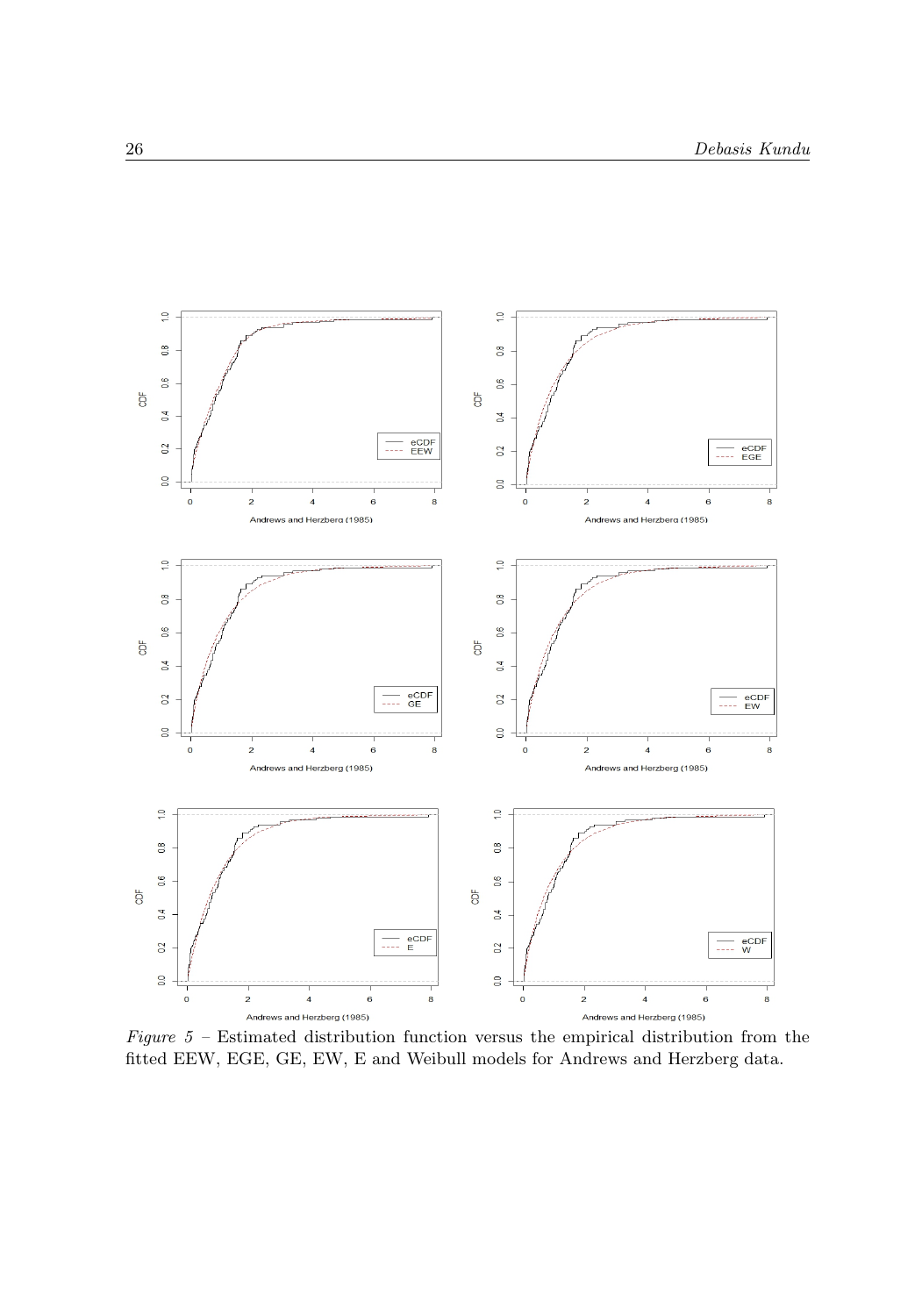

Figure  $6 - \text{QQ-plot of EEW model}$  for Andrews and Herzberg data.

shape parameter. The PDF of the EEW distribution can take various shapes depending on it's parameter values. The hazard rate function of the EEW distribution can take i) increasing, ii) decreasing, iii) unimodal, iv) bathtub and v) decreasing-increasing-decreasing (DID) shaped, depending on it's parameter values. Therefore, it is quite flexible and can be used effectively in modeling survival data and reliability problems. Application of the EEW distribution to the real data set is given to show that the new distribution provides consistently better fit than the some of its sub-models. Now a natural question is how to choose the correct model, i.e. whether we should choose the full four-parameter model or one of the sub models. As we have mentioned before, we may use some testing of hypothesis namely whether the shape parameters take some specific values as indicated in Section 2, or we can use some of the information theoretic criteria to choose the correct model.

It should be mentioned that in this paper we have mainly discussed about the classical inference of the unknown parameters. It will be interesting to develop the Bayesian inference of the unknown parameters. One may think of taking independent gamma priors of  $\alpha$ ,  $\gamma$  and  $\delta$  and normal priors on  $\beta$ . It is expected that the Bayes estimates or the associated highest posterior density credible intervals cannot be obtained in closed form. One may try to use importance sampling method or Markov Chain Monte Carlo methods to compute Bayes estimates and to construct highest posterior density credible intervals. Another important development can be to provide inference both classical and Bayesian when we have censored data. More work is needed along these directions.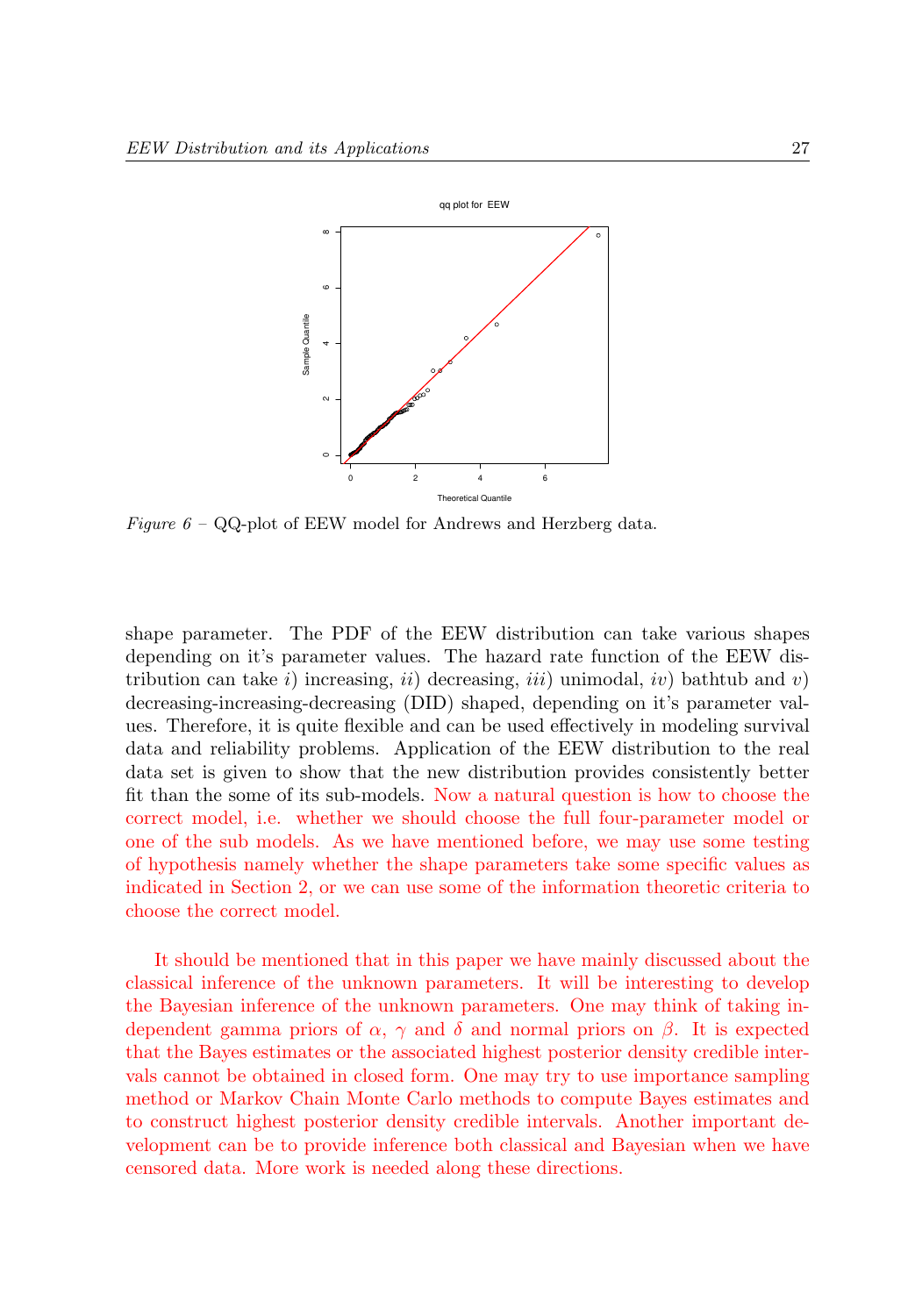#### Acknowledgements:

The authors would like to thank two unknown reviewers for their constructive comments which had helped to improve the paper significantly.

#### Appendix

# A. HAZARD FUNCTION

To prove Theorems 3, 4 and 5 we need the following lemma.

LEMMA 1: Let  $U$  be a non-negative absolutely continuous random variable with the PDF, CDF and hazard function as  $f_U$ ,  $F_U$  and  $h_U$ , respectively. For  $\theta > 0$ , let us define  $V = U^{\theta}$ . Then the shape of the hazard function of V will be the same as the shape of the function  $g(u) = h_U(u)u^{1-\theta}$ , for  $u > 0$ .

**PROOF:** If we denote the PDF, CDF and the hazard function of V as  $f_V(\cdot)$ ,  $F_V(\cdot)$ and  $h_V(\cdot)$ , respectively, then after some calculations, it can be that for  $v > 0$ 

$$
h_V(v) = \frac{1}{\theta} h_U(v^{1/\theta}) v^{(1/\theta)(1-\theta)}.
$$

Since  $v^{1/\theta}$  is an increasing function and it increases from zero to infinity as v increases from zero to infinity, for  $\theta > 0$ , the result follows.

PROOF OF THEOREM 3: First observe that if  $V \sim \text{EEW}(\alpha, \beta, \gamma, \lambda)$ , then  $U =$  $V^{\gamma} \sim \text{EGE}(\alpha, \beta, \lambda)$ . Now let us use Lemma 1 with  $\theta = 1/\gamma$ . Using part (b) of Theorem 1 and Lemma 1, the result immediately follows.  $\Box$ 

PROOF OF THEOREM 4: Using part (a) of Theorem 4 and Lemma 1, the result immediately follows.  $\Box$ 

PROOF OF THEOREM 5: From Theorem 3, it follows that if  $U \sim \text{EGE}(\alpha, \beta, \lambda)$ , then  $h_U(u)$  is unimodal. If for  $u > 0$ ,  $g(u) = h_U(u)u^{1-1/\gamma}$ , then

$$
g'(u) = h'_U(u)u^{1-1/\gamma} + \frac{(1 - 1/\gamma)h_U(u)}{u^{1/\gamma}}.
$$

Therefore, the sign of  $g'(u)$  will be the same as the sign of

$$
p(u) = h'_U(u)u + (1 - 1/\gamma)h_U(u).
$$

Since  $h_U(u) \to 0$  as  $u \to \infty$ , and  $\gamma > 1$ , then  $p(u)$  changes sign only once. Hence,  $h_V(v)$  is also unimodal.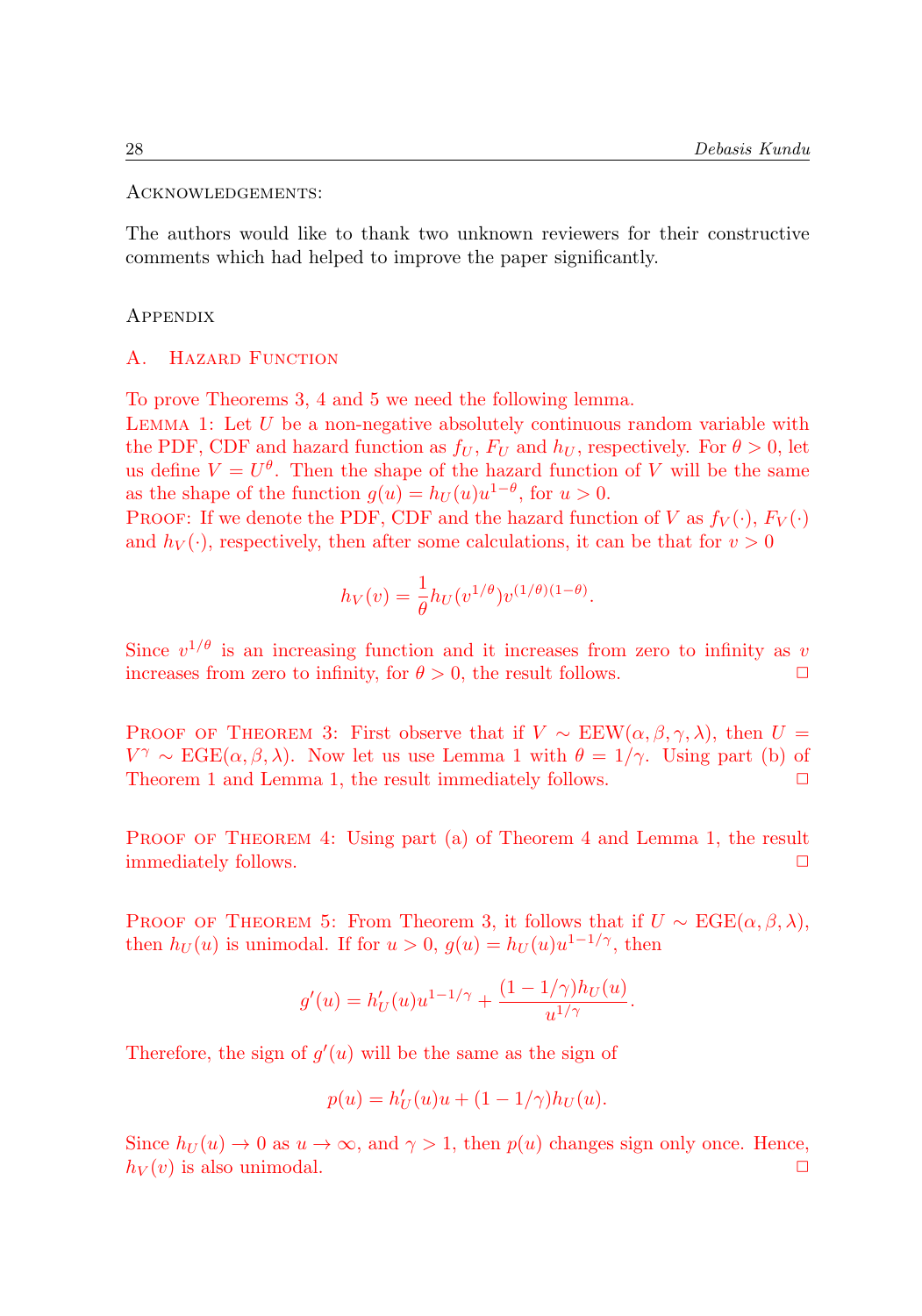# B. The first derivatives of the log-likelihood function

The first derivatives of the log-likelihood function with respect to  $\alpha, \beta, \gamma$  and  $\lambda$ are given by

$$
\frac{\partial \ell}{\partial \alpha} = \frac{n}{\alpha} + \sum_{i=1}^{n} \log(1 - (1 - \beta \lambda y_i^{\gamma})^{\frac{1}{\beta}}),
$$
\n
$$
\frac{\partial \ell}{\partial \beta} = -\frac{\sum_{i=1}^{n} \log(1 - \beta \lambda y_i^{\gamma})}{\beta^2} - (\frac{1}{\beta} - 1) \sum_{i=1}^{n} \frac{\lambda y_i^{\gamma}}{1 - \beta \lambda y_i^{\gamma}}
$$
\n
$$
+ (\alpha - 1) \sum_{i=1}^{n} \frac{(1 - \beta \lambda y_i^{\gamma})^{\frac{1}{\beta}} (\frac{\log(1 - \beta \lambda y_i^{\gamma})}{\beta^2} + \frac{\lambda y_i^{\gamma}}{\beta(1 - \beta \lambda y_i^{\gamma})})}{1 - (1 - \beta \lambda y_i^{\gamma})^{\frac{1}{\beta}}},
$$
\n
$$
\frac{\partial \ell}{\partial \gamma} = \frac{n}{\gamma} + \sum_{i=1}^{n} \log(y_i) - (\frac{1}{\beta} - 1) \sum_{i=1}^{n} \frac{\beta \lambda \log(y_i) y_i^{\gamma}}{1 - \beta \lambda y_i^{\gamma}}}{1 - (\beta \lambda y_i^{\gamma})^{\frac{1}{\beta}}},
$$
\n
$$
\frac{\partial \ell}{\partial \lambda} = \frac{n}{\lambda} - (\frac{1}{\beta} - 1) \sum_{i=1}^{n} \frac{\beta y_i^{\gamma}}{1 - \beta \lambda y_i^{\gamma}} + (\alpha - 1) \sum_{i=1}^{n} \frac{y_i^{\gamma} (1 - \beta \lambda y_i^{\gamma})^{\frac{1}{\beta} - 1}}{1 - (1 - \beta \lambda y_i^{\gamma})^{\frac{1}{\beta}}}
$$

The elements of the observed information matrix are

$$
I_{\alpha\alpha} = \frac{\partial^2 \ell}{\partial \alpha^2} = \frac{-n}{\alpha^2},
$$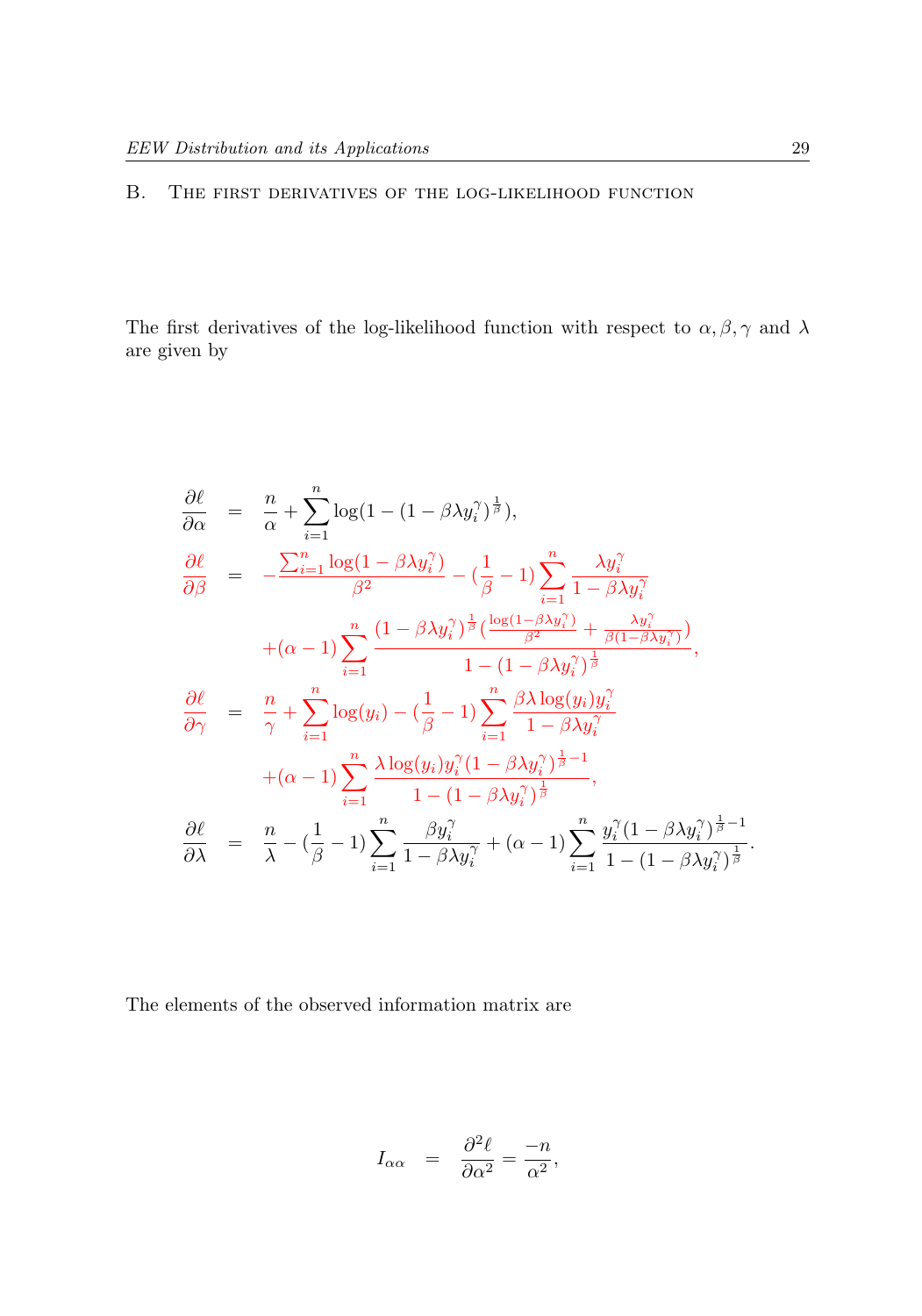$$
I_{\beta\beta} = \frac{\partial^2 \ell}{\partial \beta^2} = \frac{2\sum_{i=1}^n \log(1-\beta \lambda y_i^2)}{\beta^2} + (\frac{1}{\beta}-1) \sum_{i=1}^n -\frac{\lambda^2 y_i^{2\gamma}}{(1-\beta \lambda y_i^2)^2}
$$
  

$$
-\frac{2\sum_{i=1}^n -\frac{\lambda y_i^2}{1-\beta \lambda y_i^2}}{\beta^2} + (\alpha-1) \sum_{i=1}^n (-\frac{(1-\beta \lambda y_i^2)^{\frac{1}{\beta}}(-\frac{\log(1-\beta \lambda y_i^2)}{\beta^2} - \frac{\lambda y_i^2}{\beta(1-\beta \lambda y_i^2)})^2}{(1-(1-\beta \lambda y_i^2)^{\frac{1}{\beta}}})^2
$$
  

$$
-\frac{(1-\beta \lambda y_i^2)^{\frac{1}{\beta}}(\frac{2\log(1-\beta \lambda y_i^2)}{\beta^2} - \frac{\lambda^2 y_i^{2\gamma}}{\beta^2(1-\beta \lambda y_i^2)^2} + \frac{2\lambda y_i^2}{\beta^2(1-\beta \lambda y_i^2)})}{1-(1-\beta \lambda y_i^2)^{\frac{1}{\beta}}}
$$
  

$$
-\frac{(1-\beta \lambda y_i^2)^{\frac{1}{\beta}}(-\frac{\log(1-\beta \lambda y_i^2)}{\beta^2} - \frac{\lambda y_i^2}{\beta(1-\beta \lambda y_i^2)^2})}{1-(1-\beta \lambda y_i^2)^{\frac{1}{\beta}}},
$$
  

$$
I_{\gamma\gamma} = -\frac{n}{\gamma^2} + \frac{\partial^2 \ell}{\partial \gamma^2} = (\frac{1}{\beta}-1) \sum_{i=1}^n (-\frac{\beta^2 \lambda^2 \log(y_i)^2 y_i^2}{(1-\beta \lambda y_i^2)^{\frac{1}{\beta}}}- \frac{\beta \lambda \log(y_i)^2 y_i^2}{1-\beta \lambda y_i^2})
$$
  

$$
+ (\alpha-1) \sum_{i=1}^n (-\frac{\lambda^2 \log(y_i)^2 y_i^2}{(1-(1-\beta \lambda y_i^2)^{\frac{1}{\beta}}}- \frac{\lambda \log(y_i)^2 y_i^2}{1-\beta \lambda y_i^2})^{\frac{1}{\beta}} - 1
$$
  

$$
I_{\lambda\lambda} = \frac{\partial^2 \ell}{\partial \lambda^2}
$$

−

1 − βλy<sup>γ</sup>

 $\frac{\circ}{\circ}$  =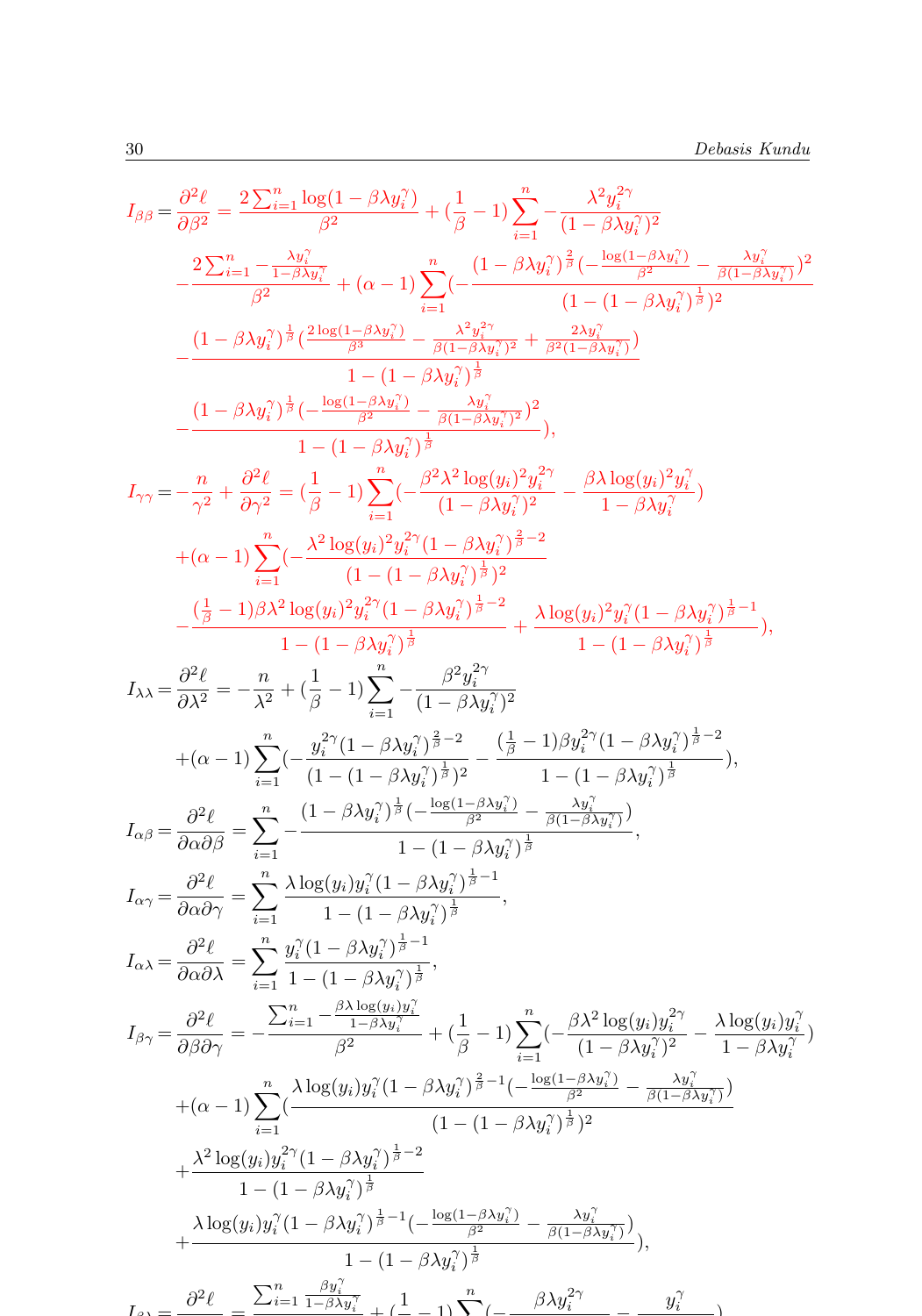$$
I_{\gamma\lambda} = \frac{\partial^2 \ell}{\partial \gamma \partial \lambda} = \left(\frac{1}{\beta} - 1\right) \sum_{i=1}^n \left(-\frac{\beta^2 \lambda \log(y_i) y_i^{2\gamma}}{(1 - \beta \lambda y_i^{\gamma})^2} - \frac{\beta \log(y_i) y_i^{\gamma}}{1 - \beta \lambda y_i^{\gamma}}\right)
$$
  
+
$$
(\alpha - 1) \sum_{i=1}^n \left(-\frac{\lambda \log(y_i) y_i^{2\gamma} (1 - \beta \lambda y_i^{\gamma})^{\frac{2}{\beta} - 2}}{(1 - (1 - \beta \lambda y_i^{\gamma})^{\frac{1}{\beta}})^2} - \frac{\left(\frac{1}{\beta} - 1\right) \beta \lambda \log(y_i) y_i^{2\gamma} (1 - \beta \lambda y_i^{\gamma})^{\frac{1}{\beta} - 2}}{1 - (1 - \beta \lambda y_i^{\gamma})^{\frac{1}{\beta}}} + \frac{\log(y_i) y_i^{\gamma} (1 - \beta \lambda y_i^{\gamma})^{\frac{1}{\beta} - 1}}{1 - (1 - \beta \lambda y_i^{\gamma})^{\frac{1}{\beta}}}).
$$

#### **REFERENCES**

- E. K. Al-Hussaini and M. Ahsanullah (2015). Exponentiated distributions, Atlantis Press, Paris, France.
- D. F. Andrews and A. M. Herzberg (1985). Data: A Collection of Problems from Many Fields for the Student and Research Worker, Springer Series in Statistics, New York.
- B. C. Arnold and J. M. Sarabia (2018). Families of Lorenz Curves, In Majorization and the Lorenz Order with Applications in Applied Mathematics and Economics (pp. 115-143), Springer, Cham.
- C. E. Bonferroni (1930). Elementi di Statistca generale, Seeber, Firenze.
- G. Chen, N. Balakrishnan (1995). A general purpose approximate goodness-of-fit test, Journal of Quality Technology. 27, pp. 154-161.
- K. Cooray and M. M. A. Ananda (2008). A generalization of the halfnormal distribution wit applications to lifetime data, Communication in Statistics-Theory and Methods, 37, pp. 1323-1337.
- M. H. Gail and J. L. Gastwirth (1978). A scale-free goodness-of-fit test for the exponential distribution based on the Lorenz curve, Journal of the American Statistical Association, 73, no. 364, pp. 787-793.
- M. E. Ghitany (1998). On a recent generalization of gamma distribution, Communications in Statistics - Theory and Methods, 27, no. 1, pp. 223-233.
- G. M. Giorgi and M. Crescenzi (2001). A look at the Bonferroni inequality measure in a reliability framework, Statistica, 4, pp. 571-583.
- J. A. Greenwood, J. M. Landwehr, N. C. Matalas and J. R. Wallis (1979). Probability weighted moments: definition and relation to parameters of several distributions expressable in inverse form, Water resources research, 15, no. 5, pp. 1049-1054.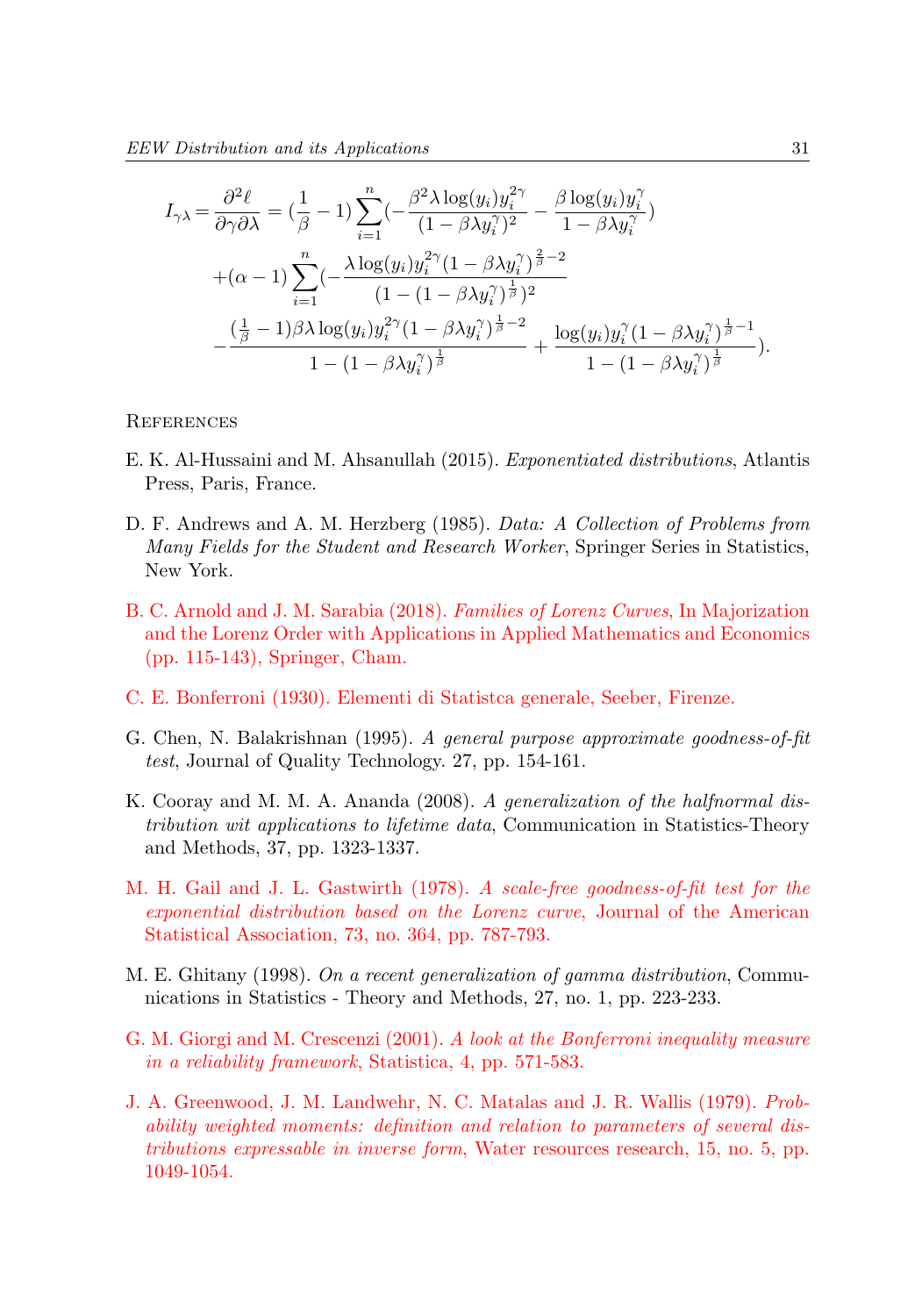- R. D. Gupta, D. Kundu (2011). An extension of the generalized exponential distribution, Statistical Methodology, 8, pp. 485-496.
- R. D. Gupta, D. Kundu (1999). Generalized exponential distribution, Australian and New Zealand Journal of Statistics, 41, pp. 173-188.
- R. D. Gupta, D. Kundu (2007). Generalized exponential distribution: existing methods and recent developments, Journal of the Statistical Planning and Inference, 137, pp. 3537-3547.
- R. A. Harvey, J. D. Hayden, P. S. Kamble, J. R. Bouchard and J. C. Huang (2017). A comparison of entropy balance and probability weighting methods to generalize observational cohorts to a population: a simulation and empirical example, Pharmacoepidemiology and drug safety, 26, no. 4, pp. 368-377.
- J. R. M. Hosking (1986). The theory of probability weighted moments, Research Report RC12210, IBM Thomas J. Watson Research Center, New York.
- S. B. Kang, Y. S. Cho, J. T. Han and J. Kim (2012). An estimation of the entropy for a double exponential distribution based on multiply type-ii censored samples, Entropy, 14(2), pp. 161-173.
- S. Kayal and S. Kumar (2013). Estimation of the Shannons entropy of several shifted exponential populations, Statistics and Probability Letters, 83(4), pp. 1127-1135.
- S. Kayal, S. Kumar and P. Vellaisamy (2015). Estimating the Renyi entropy of several exponential populations, Brazilian Journal of Probability and Statistics, 29(1), pp. 94-111.
- E. Mahmoudi (2011). The beta generalized pareto distribution with application to life time data, Mathematics and Computers in Simulation, 81, pp. 2414-2430.
- J. Mi (1995). Bathtub failure rate and upside-down bathtub mean residual life, IEEE Transactions on Reliability, 44, no. 3, pp. 388-391.
- G. S. Mudholkar, D. K. Srivastava (1993). Exponentiated weibull family for analysing bathtub failure-rate data, IEEE Transactions of Reliability, 42, pp. 299-302.
- G. S. Mudholkar, D. K. Srivastava, G. D. Kollia (1995). A generalization of the weibull family: a reanalysis of the bus motor failure data, Technometrics, 37, pp. 436-445.
- G. S. Mudholkar, D. K. Srivastava, G. D. Kollia (1996). A generalization of the weibull distribution with application to the analysis of survival data, Journal of the American Statistical Association, 91, pp. 1575-1585.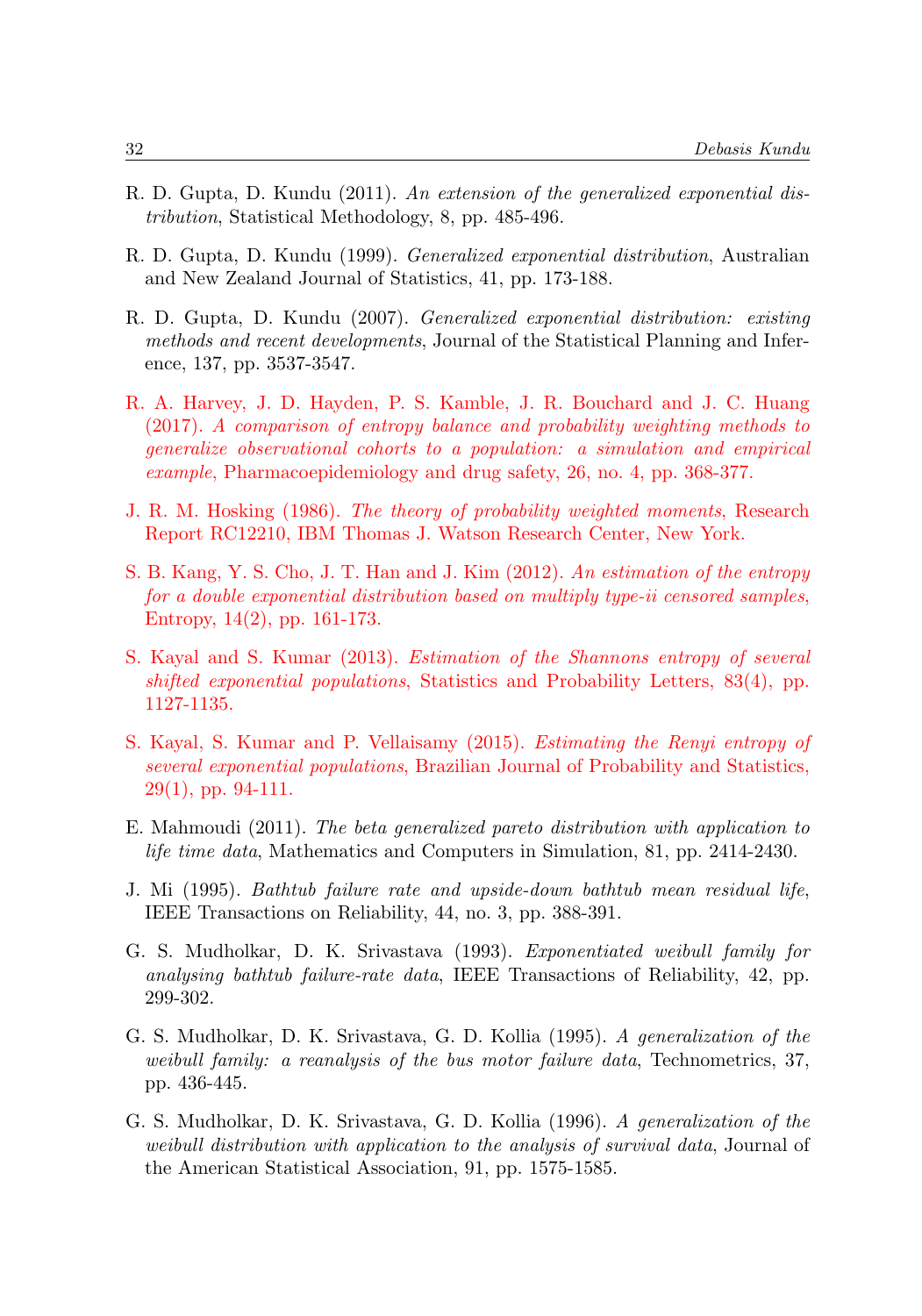- M. M. Nassar, F. H. Eissa (2003). On the Exponentiated Weibull Distribution, Communications in Statistics - Theory and Methods, 32, no. 7, pp. 1317-1336.
- K. S. Park (1985). Effect of burn-in on mean residual life, IEEE Transactions of Reliability, 34, no. 5, pp. 522-523.
- A. Renyi (1961). On measures of entropy and information, Proceedings of the Fourth Berkeley Symposium on Mathematical Statistics and Probability, Volume 1: Contributions to the Theory of Statistics, The Regents of the University of California.
- J. I. Seo and S. B. Kang (2014). Entropy estimation of generalized half-logistic distribution (ghld) based on type-ii censored samples, Entropy, 16(1), pp. 443-454.
- D. N. Shanbhag (1970). The characterization of exponential and geometric distributions, Journal of the American Statistical Association, 65, pp. 1256-1259.
- R. Shanker, K. K. Shukla, R. Shanker and T. A. Leonida (2017). A Three-Parameter Lindley Distribution, American Journal of Mathematics and Statistics, 7, no. 1, pp. 15-26.
- C. E. Shannon (1948). A mathematical theory of communication, Bell system technical journal, 27, pp. 379-423.
- R. L. Smith (1985). Maximum likelihood in a class of non-regular cases, Biometrica, 72, pp. 67-90.
- J. G. Surles, W. J. Padgett (2001). Inference for reliability and stress-strength for a scaled Burr type X distribution, Lifetime and Data Analysis, 7, pp. 187-200.
- L. C. Tang, Y. Lu, E. P. Chew (1999). Mean residual life distributions, IEEE Transactions of Reliability, 48, no. 1, pp. 73-68.
- A. P. Tarko (2018). Estimating the expected number of crashes with traffic conflicts and the Lomax Distribution-A theoretical and numerical exploration, Accident; analysis and prevention, 113, pp. 63-73.
- G. S. Watson (1961). Goodness-of-fit tests on a circle, Biometrika, 48, pp. 109-114.

# **SUMMARY**

In this paper, we introduce a univariate four-parameter distribution. Several known distributions like exponentiated Weibull or extended generalized exponential distribution can be obtained as special case of this distribution. The new distribution is quite flexible